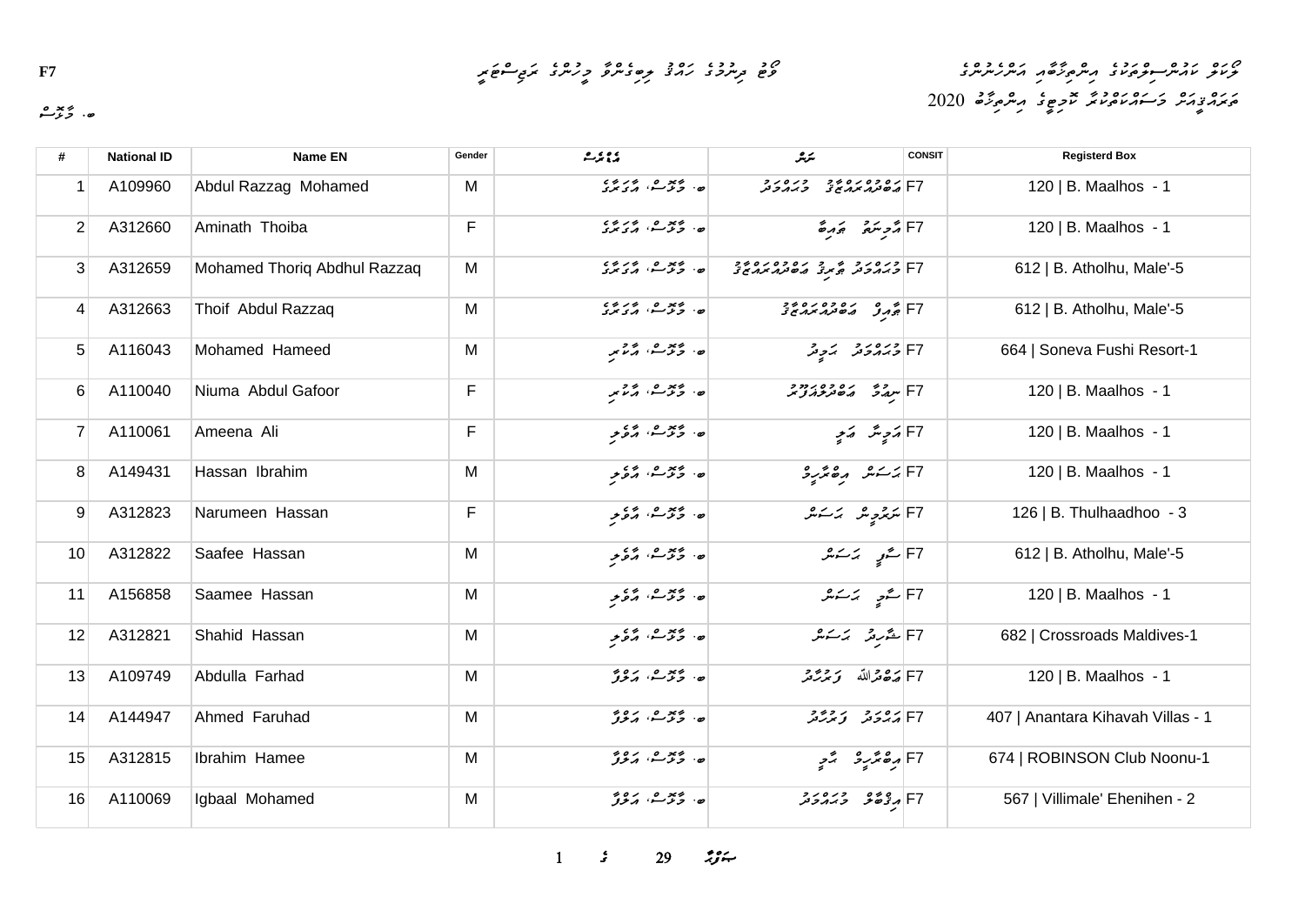*sCw7q7s5w7m< o<n9nOoAw7o< sCq;mAwBoEw7q<m; wBm;vB* م من المرة المرة المرة المرجع المرجع في المركبة 2020<br>مجم*د المريض المربوط المربع المرجع في المراجع المركبة* 

| 17 | A109916 | Mohamed Idrees            | M           | ە بەللەرە بەرەپىي                                                                                                                                                                                                                                                                                                            | F7 دُبَرُودَ دَ مِتْرَمِرِ مَ       | 120   B. Maalhos - 1        |
|----|---------|---------------------------|-------------|------------------------------------------------------------------------------------------------------------------------------------------------------------------------------------------------------------------------------------------------------------------------------------------------------------------------------|-------------------------------------|-----------------------------|
| 18 | A253728 | Sakha Mohamed             | F           | ە بەيدە، بەدى                                                                                                                                                                                                                                                                                                                | F7 سَدَنَّ وَبَرْدُونَر             | 120   B. Maalhos - 1        |
| 19 | A110070 | Sheereen Mohamed          | F           | ە بەللەرە بەرەپىي                                                                                                                                                                                                                                                                                                            | F7 غږمرینل ویرورونل                 | 120   B. Maalhos - 1        |
| 20 | A110072 | Shirmeen Mohamed          | $\mathsf F$ | ە بەللەرە ئەرەپ                                                                                                                                                                                                                                                                                                              | F7 خوړکو شرح دره د ور               | 51   HDh. Makunudhoo - 1    |
| 21 | A110071 | Siyana Mohamed            | F           | ە بەيدە، ئەفرۇ                                                                                                                                                                                                                                                                                                               | F7 سور پیر ویره در د                | 120   B. Maalhos - 1        |
| 22 | A033415 | Asma Ali                  | $\mathsf F$ | ه په په مرمونو                                                                                                                                                                                                                                                                                                               | F7 ړُڪڙ پَه په                      | 612   B. Atholhu, Male'-5   |
| 23 | A099872 | Haneefa Jaufar            | F           | ه په په کرده و                                                                                                                                                                                                                                                                                                               | F7 بَرْسِرٌ مَحْمَدُوْمُرُ          | 612   B. Atholhu, Male'-5   |
| 24 | A109957 | Hawwa Ali                 | $\mathsf F$ | ه په په مرمونو                                                                                                                                                                                                                                                                                                               | F7 يَدْرُقَ   يَرْمِ                | 120   B. Maalhos - 1        |
| 25 | A312809 | Fathimath Mohamed         | F           | $5950 - 2550$                                                                                                                                                                                                                                                                                                                | F7 ژ <sub>نجو</sub> څو وره د        | 120   B. Maalhos - 1        |
| 26 | A312811 | Hassan Sajidu Mohamed     | M           | ه د موت، مرود                                                                                                                                                                                                                                                                                                                | F7 پُرڪش ڪُمهِ <i>۾ وين ويو</i>     | 664   Soneva Fushi Resort-1 |
| 27 | A110056 | Mohamed Ibrahim           | M           | ه په په دره کارون                                                                                                                                                                                                                                                                                                            | F7 32023 مەھمەر 2                   | 120   B. Maalhos - 1        |
| 28 | A052067 | Abdul Rahman Hussain      | M           | ھ گريمبر ھي پروي                                                                                                                                                                                                                                                                                                             | F7 رەدەرە دەر برگىرى                | 731   Dusit Tani Maldives-1 |
| 29 | A253729 | Aishath Ula Abdul Rahmaan | $\mathsf F$ | $\begin{bmatrix} 0 & 0 & 0 & 0 & 0 \\ 0 & 0 & 0 & 0 & 0 \\ 0 & 0 & 0 & 0 & 0 \\ 0 & 0 & 0 & 0 & 0 \\ 0 & 0 & 0 & 0 & 0 \\ 0 & 0 & 0 & 0 & 0 \\ 0 & 0 & 0 & 0 & 0 \\ 0 & 0 & 0 & 0 & 0 \\ 0 & 0 & 0 & 0 & 0 \\ 0 & 0 & 0 & 0 & 0 \\ 0 & 0 & 0 & 0 & 0 \\ 0 & 0 & 0 & 0 & 0 \\ 0 & 0 & 0 & 0 & 0 \\ 0 & 0 & 0 & 0 & 0 \\ 0 & $ | F7 ړُم شَوَ د د د ده ده د د د ه     | 120   B. Maalhos - 1        |
| 30 | A039402 | Hafsa Hussain             | $\mathsf F$ | 0.99999999999                                                                                                                                                                                                                                                                                                                | F7 ئۇيگە ئەسكەپ ش                   | 612   B. Atholhu, Male'-5   |
| 31 | A086303 | Shiham Abdul Raheem       | M           | ه . و بوت، د و ه                                                                                                                                                                                                                                                                                                             | F7 خور مى مەھەم مەر ق               | 95   R. Hulhudhuffaaru - 1  |
| 32 | A158613 | Abdulla Jabir             | M           | ه کوره، کاره                                                                                                                                                                                                                                                                                                                 | F7 مَرْهُ مَّرَاللَّهُ فَيَرْحَمْدُ | 120   B. Maalhos - 1        |
| 33 | A122986 | Aminath Baseera           | F           | ە بەسى بەرە<br>ھەرىي مۇر                                                                                                                                                                                                                                                                                                     | F7 أَمُّ <i>حِينَهُ</i> فَسَبِيمُ   | 120   B. Maalhos - 1        |

*2 sC 29 nNw?mS*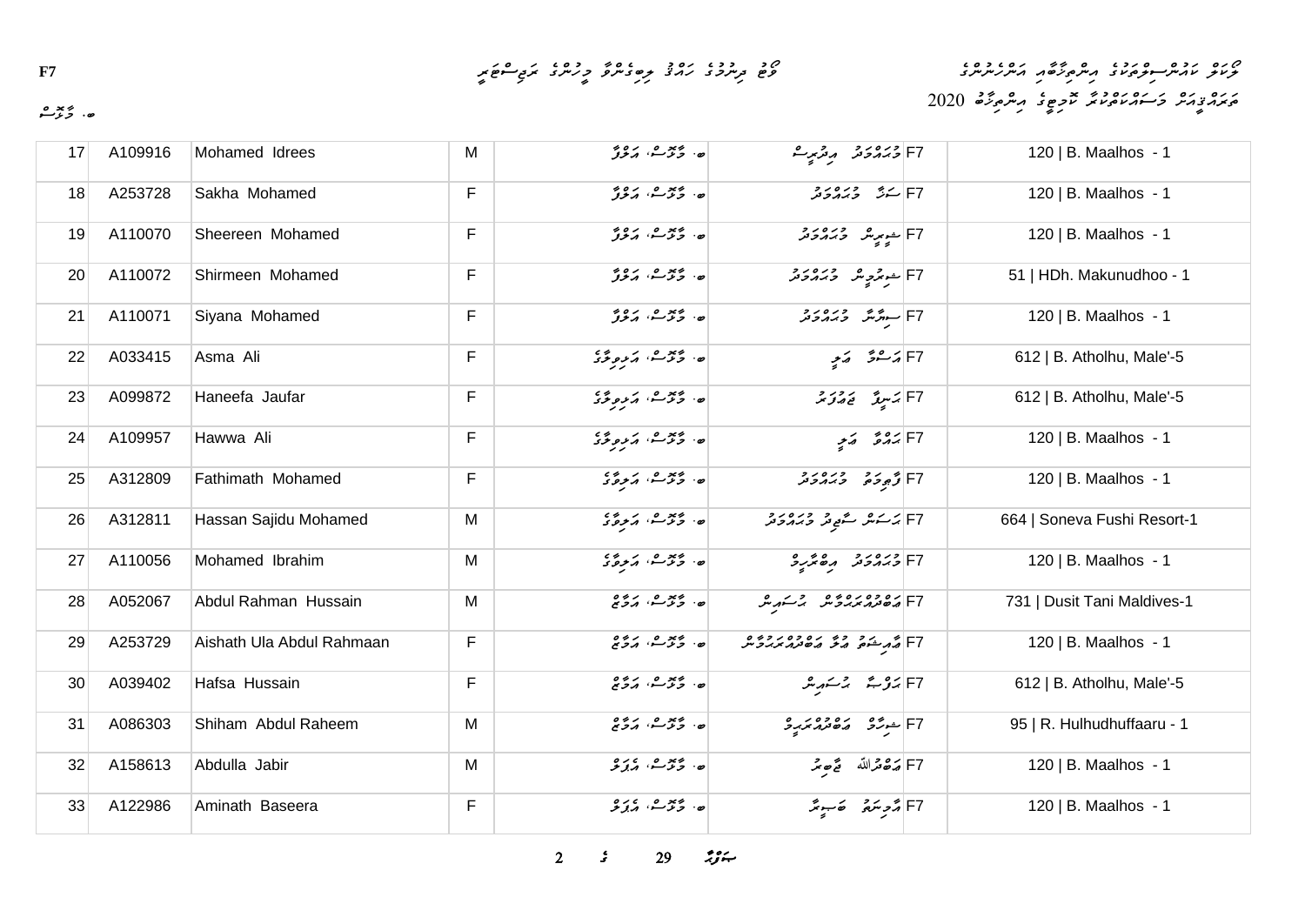*sCw7q7s5w7m< o<n9nOoAw7o< sCq;mAwBoEw7q<m; wBm;vB* م من المرة المرة المرة المرجع المرجع في المركبة 2020<br>مجم*د المريض المربوط المربع المرجع في المراجع المركبة* 

| 34 | A061690 | Abdul Azeez Yoosuf         | M           | ه وي دور             | F7 <sub>م</sub> ەھەر <i>وم ج</i> مرىسى     | 612   B. Atholhu, Male'-5      |
|----|---------|----------------------------|-------------|----------------------|--------------------------------------------|--------------------------------|
| 35 | A110011 | Fathimath Zoona            | F           | ھ پار در در          | F7 <i>وُجوح</i> و مي مي                    | 612   B. Atholhu, Male'-5      |
| 36 | A312739 | Mariyam Ifaaf Abdul Azeez  | F           | ە· دىم دە كەيم كەندە | F7 زەرە مۇز مەدەر د                        | 612   B. Atholhu, Male'-5      |
| 37 | A027259 | <b>Ahmed Nizar Hussain</b> | M           | ە بەللەر ئەسكەبى     | F7 <i>גُرُوَ تَرْ سِيُّيْ بُرُسُورِ</i> شُ | 120   B. Maalhos - 1           |
| 38 | A110933 | Aishath Shifaza            | F           | ه په په درې          | F7 مُرمِشَمُ سُورٌ مَحْ                    | 558   Hulhumale', Ehenihen - 6 |
| 39 | A153370 | Aslam Hussain              | M           | ە بەللەر ئەسكەبى     | F7 كەشكى ئەسىمبە ئىكتەر بىر                | 612   B. Atholhu, Male'-5      |
| 40 | A070074 | Ayathulla Hussain          | M           | ە بە ئۇنىش، ئەسكەبدى | F7 مُ مَرَّمَ اللّه بِ حَسَد مَّر          | 612   B. Atholhu, Male'-5      |
| 41 | A110936 | Dhifleen Hussain           | $\mathsf F$ | ە بەللەر ئەسكەبى     | F7 مروکویٹر کے شہر بٹر                     | 120   B. Maalhos - 1           |
| 42 | A123154 | Fahudu Hussain             | M           | ە بەللەر ئەسكەبى     | F7 كۆرلىر كەشكەرلىر                        | 558   Hulhumale', Ehenihen - 6 |
| 43 | A313204 | Gaaidh Hussain             | M           | ه په په کار د کار    | F7 تۇم <i>ومۇ بىر شەم</i> بىر              | 612   B. Atholhu, Male'-5      |
| 44 | A027321 | Hussain Abdul Rahman       | M           | ه په په کار د کار    |                                            | 558   Hulhumale', Ehenihen - 6 |
| 45 | A109977 | Moomina Ibrahim            | F           | ھ پی پی کے شمیری     | F7 دُمُّ دِ مُصَمَّرٍ دِ ا                 | 558   Hulhumale', Ehenihen - 6 |
| 46 | A313207 | Ubaidh Hussain             | M           | ھ پی تو ھي، برڪي ته  | F7 مەھەر ئەسىمبەشر                         | 558   Hulhumale', Ehenihen - 6 |
| 47 | A109988 | Habeeba Mohamed            | $\mathsf F$ | ه په دره کره می      | F7 يُرِهِ صَدَمَ جَمَعَ جَمَعَ             | 120   B. Maalhos - 1           |
| 48 | A110018 | Jaufar Mohamed             | M           | ھ گريز ھي پره شوير   | F7 في <i>مادي حيد م</i> حمد حسن            | 120   B. Maalhos - 1           |
| 49 | A312510 | Sama Jaufar                | $\mathsf F$ | ە بەيدە، رەپىي       | F7 سَتَرَّ جَ7وَيْرُ                       | 305   L. Dhanbidhoo - 1        |
| 50 | A312514 | Sameeh Jaufar              | M           | ھ گرگ مارہ گھر       | F7 س <i>نوبر فەۋى</i> ر                    | 120   B. Maalhos - 1           |

**3** *s* **29** *z z*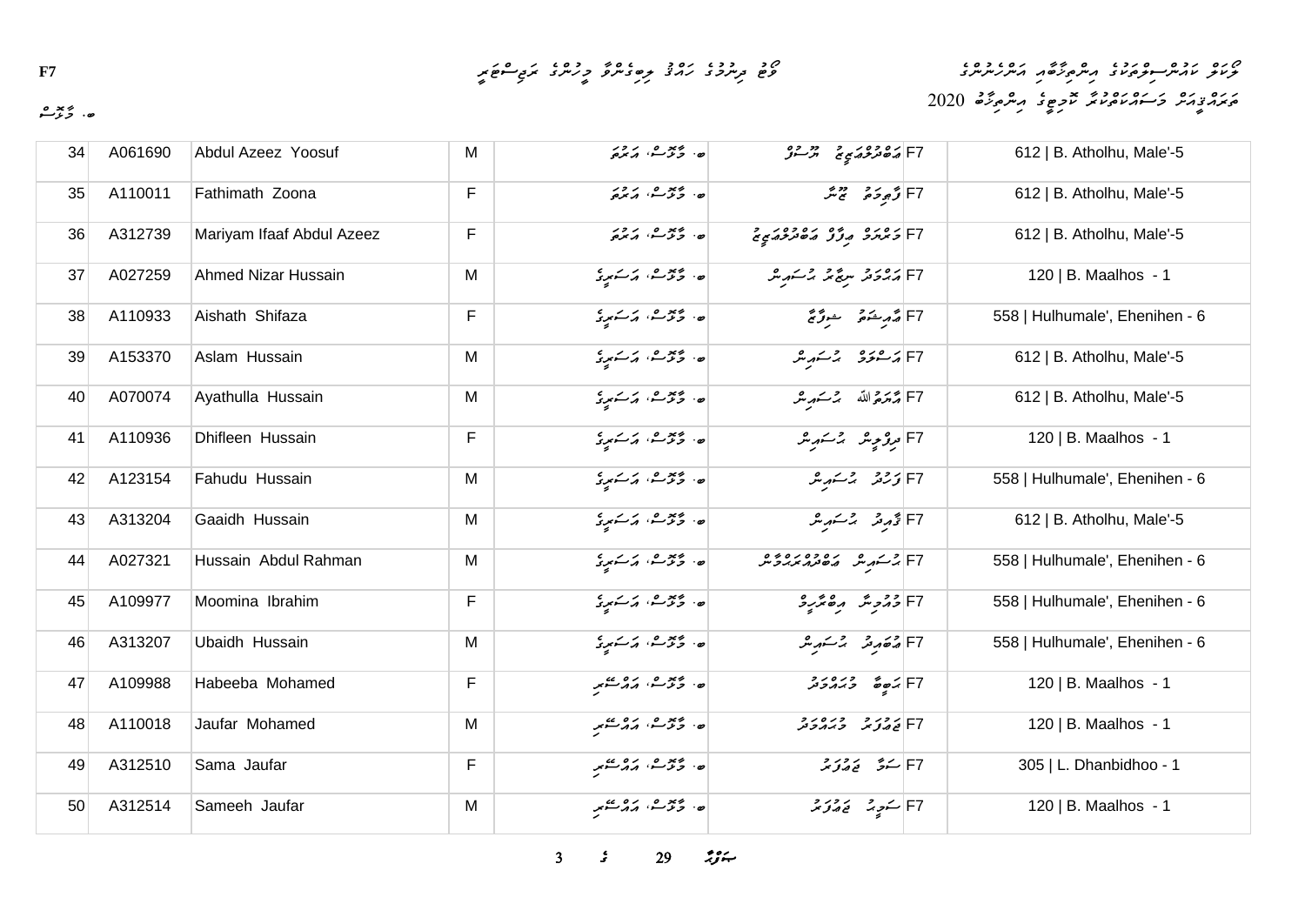*sCw7q7s5w7m< o<n9nOoAw7o< sCq;mAwBoEw7q<m; wBm;vB* م من المرة المرة المرة المرجع المرجع في المركبة 2020<br>مجم*د المريض المربوط المربع المرجع في المراجع المركبة* 

| 51 | A312508 | Shaaheen Jaufaru             | M           | ھ گرم میں مذہب ہے                                 | F7  حدَّرٍ مَ <i>دْ دَوْ</i> تَر           | 120   B. Maalhos - 1                 |
|----|---------|------------------------------|-------------|---------------------------------------------------|--------------------------------------------|--------------------------------------|
| 52 | A313132 | Ahmed Agleem                 | M           | ه به عربی بردر ه پروه<br>به وی شوی بروی سه تر برد | F7  <i>גُرْدَنْ دَڏُوِدْ</i>               | 120   B. Maalhos - 1                 |
| 53 | A109944 | Ahmed Zaneen                 | M           | ه به ده برد د دوه<br>ه ونو کار په دول سترس        | F7 <i>ג ب</i> دو تر تم <sub>سم</sub> بر    | 714   Club Med Flnolhu Villas-1      |
| 54 | A158194 | Azma Ali                     | $\mathsf F$ |                                                   | F7 <i>چُنج</i> گرم کر                      | 120   B. Maalhos - 1                 |
| 55 | A404474 | Fathimath Faakhiraa          | F           | ه به ده برد د دوه<br>ه ونو کار په دول سترس        | F7 <i>وَّجِ حَقَّ</i> وَرَبَّرَ            | 120   B. Maalhos - 1                 |
| 56 | A109943 | Zubaida Ali                  | $\mathsf F$ | ه به عربه در در ۲۶۵۵<br>۲۰ وگرگ، میگوی سوتوس      | F7 ي <i>ح ھاروگر ھ</i> َ يو                | 120   B. Maalhos - 1                 |
| 57 | A109967 | Adam Yoosuf                  | M           | ە· ۇبۇب، مەد»                                     | F7 گەنىرى تەرىپىتى تو                      | 567   Villimale' Ehenihen - 2        |
| 58 | A109966 | Mohamed Nazim                | M           | ه به دره دره در<br>ه گرمن مورد                    | F7  <i>وټرونو سگن</i> وو                   | 120   B. Maalhos - 1                 |
| 59 | A110076 | Abdul Rahman Yoosuf Hassan   | M           | ھ پی پی دوه                                       | F7 <sub>م</sub> ی وہ رہ ہو وہ وہ پر ہے مگر | 120   B. Maalhos - 1                 |
| 60 | A312793 | Aishath Saneeha              | F           | ە . كېي مىسى . دە                                 | F7 مُدمِسْدَهُ سَمَسِرَتُهُ                | 120   B. Maalhos - 1                 |
| 61 | A110045 | <b>Fathmath Ahmed Idrees</b> | $\mathsf F$ |                                                   | F7 زُوٖوَء مروور مقرمرِ م                  | 120   B. Maalhos - 1                 |
| 62 | A110044 | Hussain Nooh                 | M           | ە· ئەبىر ق. ئەج ت                                 | F7 پر کے می <sup>رو</sup> میں              | 411   Finolhu Baa Atoll Maldives - 1 |
| 63 | A109693 | Mohamed Ashraf               | M           | ە· ئەيرە، كەبىرە                                  | F7 دېږدونر کم شو <i>ندو</i>                | 120   B. Maalhos - 1                 |
| 64 | A312797 | Saleema Abdul Rahuman        | F           | $350 - 250$                                       | F7 شوده ده ده ده ده و                      | 120   B. Maalhos - 1                 |
| 65 | A312795 | Salim Abdul Rahman           | M           | ە بەسىمى ئەدە                                     | F7 گروه می ده ده در در                     | 664   Soneva Fushi Resort-1          |
| 66 | A313063 | Faris Afrah                  | M           | ە· ئەير ق. ئەرە                                   | F7 ۇىرىشە بەرەتگە                          | 612   B. Atholhu, Male'-5            |
| 67 | A250521 | Fariu Afrah                  | M           | ە بەلەرە<br><i>ھ</i> تەنزىسى، ھەترىخە             | F7 ۇىر مەدىر                               | 612   B. Atholhu, Male'-5            |

*4 s* 29  $29$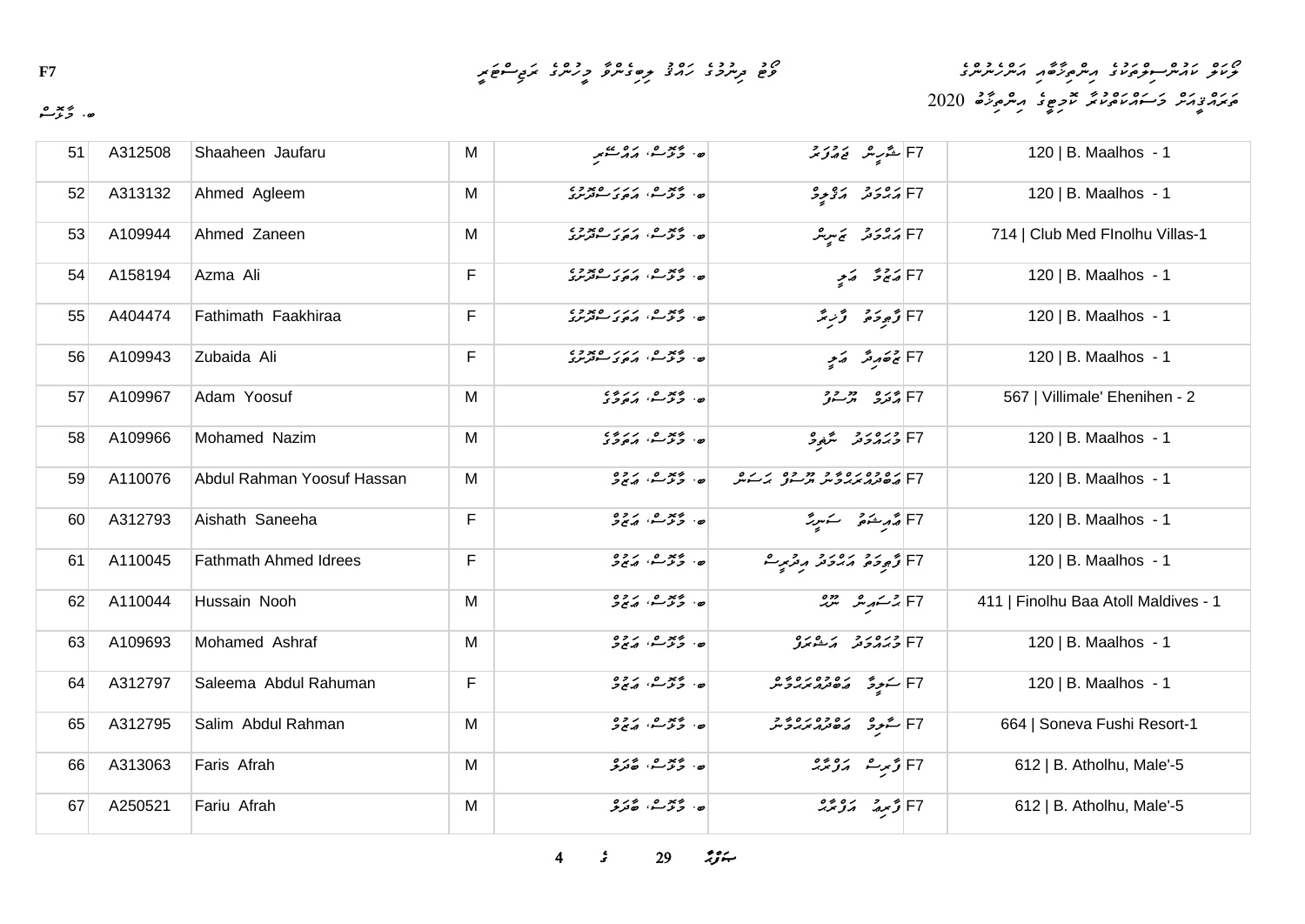*sCw7q7s5w7m< o<n9nOoAw7o< sCq;mAwBoEw7q<m; wBm;vB* م من المرة المرة المرة المرجع المرجع في المركبة 2020<br>مجم*د المريض المربوط المربع المرجع في المراجع المركبة* 

| 68 | A063589 | Mohamed Afrah         | M | ە بەللەر ئەرە                                              | F7 دره دره بره ده.                     | 612   B. Atholhu, Male'-5                |
|----|---------|-----------------------|---|------------------------------------------------------------|----------------------------------------|------------------------------------------|
| 69 | A110065 | Ramiza Yoosuf         | F | ە· ئەير ق. ئەرە                                            | F7 بُرُوجٌ بُرْ <i>- بُرْ - بُرُ</i>   | 612   B. Atholhu, Male'-5                |
| 70 | A132103 | Fazna Ibrahim         | F | ه په په کار د                                              | F7 وَيَ شَرَّ مِنْ صَحَّرِ 3           | 120   B. Maalhos - 1                     |
| 71 | A110025 | Khadheeja Ahmed       | F | $5x - 2x - 3y = 0$                                         | F7 كَتْمِيعٌ مَدْوَمْرٌ                | 120   B. Maalhos - 1                     |
| 72 | A110024 | Rizwee Ibrahim        | M | ه په په کار د                                              | F7 برج <sub>مو</sub> م <i>و پڙر</i> و  | 664   Soneva Fushi Resort-1              |
| 73 | A110021 | Sadhna Ibrahim        | F | ه په دره کرد کا                                            | F7 سەمەتىر مەھەر يەھ                   | 93   R. Rasgetheemu - 1                  |
| 74 | A313125 | Suhau Ibrahim         | F | ه په په کار د                                              | F7 جزير م <i>صرّب</i>                  | 94   R. An'golhitheemu - 1               |
| 75 | A250527 | Sumaa Ibrahim         | F | ه په دره کارېږي                                            | F7 سنرم مقتربة                         | 120   B. Maalhos - 1                     |
| 76 | A110023 | Yoosuf Ibrahim        | M | $5x - 2x - 3y = 0$                                         | F7 پر دو مرہ مجر پاد                   | 95   R. Hulhudhuffaaru - 1               |
| 77 | A313114 | Zidhna Ibrahim        | F | ه په په کار د                                              | F7 <sub>مح</sub> ومتر م <i>صرَّر د</i> | 120   B. Maalhos - 1                     |
| 78 | A073117 | Ali Shareef           | M | $\begin{array}{cc} 0.75 & 0.75 \\ 0.75 & 0.75 \end{array}$ | F7 <i>ھَ۔</i> شَمِيوُ                  | 120   B. Maalhos - 1                     |
| 79 | A114704 | Inash Waheed          | M | ە بەللەر ئەرەپرى                                           | F7 م <i>یں مگرشہ کی پ</i> ور           | 120   B. Maalhos - 1                     |
| 80 | A149850 | Ishan Waheed          | M | ە بەللەر ئەرەر                                             | F7 میشگر ق <i>رب</i> ور                | 426   Anantara Resort and Spa Maldives - |
| 81 | A060877 | Khalid Waheed         | M | $\begin{array}{cc} 0.75 & 0.75 \\ 0.75 & 0.75 \end{array}$ | F7 گرونر ک <i>وپ</i> ر                 | 612   B. Atholhu, Male'-5                |
| 82 | A037211 | Ummu Kulsoom Ibrahim  | F | ہ پور ہے<br>ن ولاسہ ہ                                      | F7 ده د ده ده و ده تربرد               | 120   B. Maalhos - 1                     |
| 83 | A312623 | Aminath Nafha Waheedh | F | 55, 6, 25, 6                                               | F7 أَمُّ حِسَنَةً مَرْكَبٌ عَرَبَتْهِ  | 567   Villimale' Ehenihen - 2            |
| 84 | A110014 | Hussain Waheed        | M | 55, 6, 25, 6                                               | F7 پر <i>کمبر مرگ و ک</i> یونٹر        | 567   Villimale' Ehenihen - 2            |

 $5$   $\cancel{5}$   $29$   $\cancel{29}$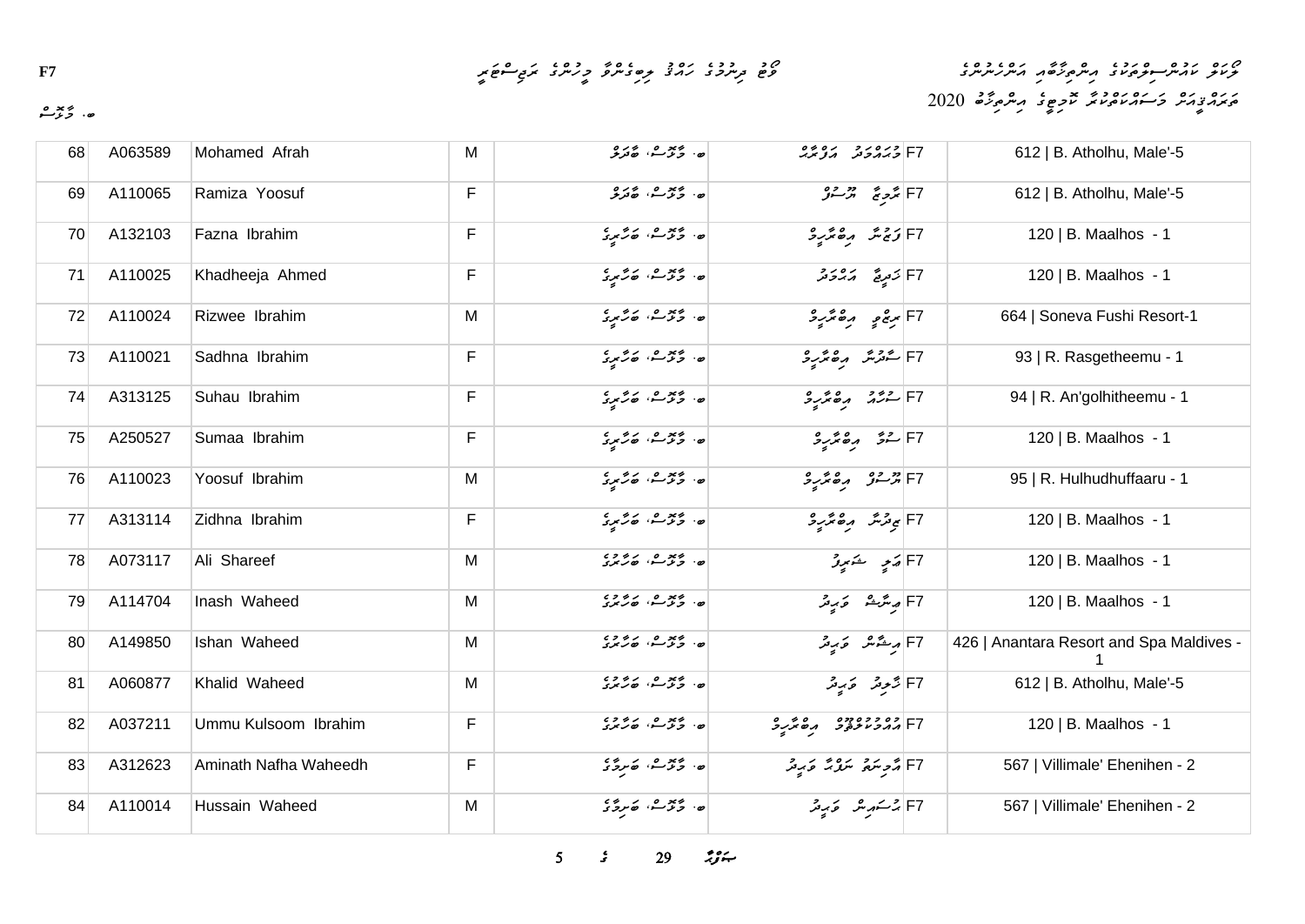*sCw7q7s5w7m< o<n9nOoAw7o< sCq;mAwBoEw7q<m; wBm;vB* م من المرة المرة المرة المرجع المرجع في المركبة 2020<br>مجم*د المريض المربوط المربع المرجع في المراجع المركبة* 

| 85  | A403791 | Nahee Waheed      | M           | ه دره کرد                                                                            | F7 سُربہ عَ <i>بہ</i> مُ              | 567   Villimale' Ehenihen - 2 |
|-----|---------|-------------------|-------------|--------------------------------------------------------------------------------------|---------------------------------------|-------------------------------|
| 86  | A312621 | Thoha Waheed      | M           | 55, 6, 25, 6                                                                         | F7 ۾ُرَ تَرِيْرُ                      | 567   Villimale' Ehenihen - 2 |
| 87  | A253731 | Ahmed Haafiz      | M           | $595550$ $-55$ $-0$                                                                  |                                       | 410   Vakkaru Maldives - 1    |
| 88  | A250502 | Ali Fakhir        | M           | $595550$ $-550$                                                                      | F7 <i>ڇُجِ وُنِ</i> يرُ               | 120   B. Maalhos - 1          |
| 89  | A312642 | Faaig Rasheed     | M           | $595550 - 2500$                                                                      | F7 وَ <sub>مِر</sub> ةِ كَرَسُومُ     | 612   B. Atholhu, Male'-5     |
| 90  | A250504 | Guraisha Ahmed    | $\mathsf F$ | $595550$ $-55$ $-0$                                                                  | F7 تۇتترىرىش كەبمەد تىر               | 145   K. Kaashidhoo - 2       |
| 91  | A109937 | Hawwa Zahira      | F           | ه پیچ ه مختری ده                                                                     | F7 <i>بَدُهُ وَ</i> مَحْ سِمَّرَ      | 120   B. Maalhos - 1          |
| 92  | A250503 | Irasha Ahmed      | $\mathsf F$ | $595550$ $-5550$                                                                     | F7 مەترىشق كەندى قىر                  | 120   B. Maalhos - 1          |
| 93  | A371368 | Mohamed Hassan    | M           | $595550$ $-5550$                                                                     | F7 <i>ويرووژ پرڪش</i>                 | 120   B. Maalhos - 1          |
| 94  | A109938 | Rasheeda Nizar    | F           | $595550$ $-550$                                                                      | F7 مَرْسُومَّر سِركَة مَرْ            | 120   B. Maalhos - 1          |
| 95  | A250534 | Fakhirath Umar    | F           | ه به دره دود ده و ه<br>ه ژنرگ هروس                                                   | F7 وَ <i>ُزِيَرَهُ 25 مَ</i>          | 120   B. Maalhos - 1          |
| 96  | A312949 | Faruhaan Umar     | M           | ە بەيدە، مەدەبەھ                                                                     | F7 زىرتىش مەدىر                       | 120   B. Maalhos - 1          |
| 97  | A312945 | Fathmath Umar     | $\mathsf F$ | ہ پیو ہ<br>ن <del>ز</del> نرے، ن <i>ے و</i> وس                                       | F7 زُب <i>وِ خو " م</i> حكم           | 120   B. Maalhos - 1          |
| 98  | A110017 | Fauziyya Ibrahim  | $\mathsf F$ | ه پر و دوده وه<br>ه گرم هروس                                                         | F7 <i>وَمُعِهْدٌ</i> مِعْتَرِدٌ       | 120   B. Maalhos - 1          |
| 99  | A313074 | Umar Abdulla      | M           | ه به پوره ودون وه<br>ه ژنرگ هووس                                                     | F7 252 26 كم قرالله                   | 120   B. Maalhos - 1          |
| 100 | A312689 | Abdul Latheef Ali | M           | $\begin{array}{cc} c \not\succ c & o & \not\succ c \\ s \not\succ v & o \end{array}$ | F7 <i>مُەمەدە جو</i> رْ م <i>ُج</i> ر | 664   Soneva Fushi Resort-1   |
| 101 | A109953 | Ali Abdulla       | M           | ە بەللەرە مىدە بالدى<br>ھ ۋىرىسى ھىرىرى                                              | F7 صَعِي <i>ٰ صَ®مَّد</i> اللَّه      | 120   B. Maalhos - 1          |

 $6$   $3$   $29$   $29$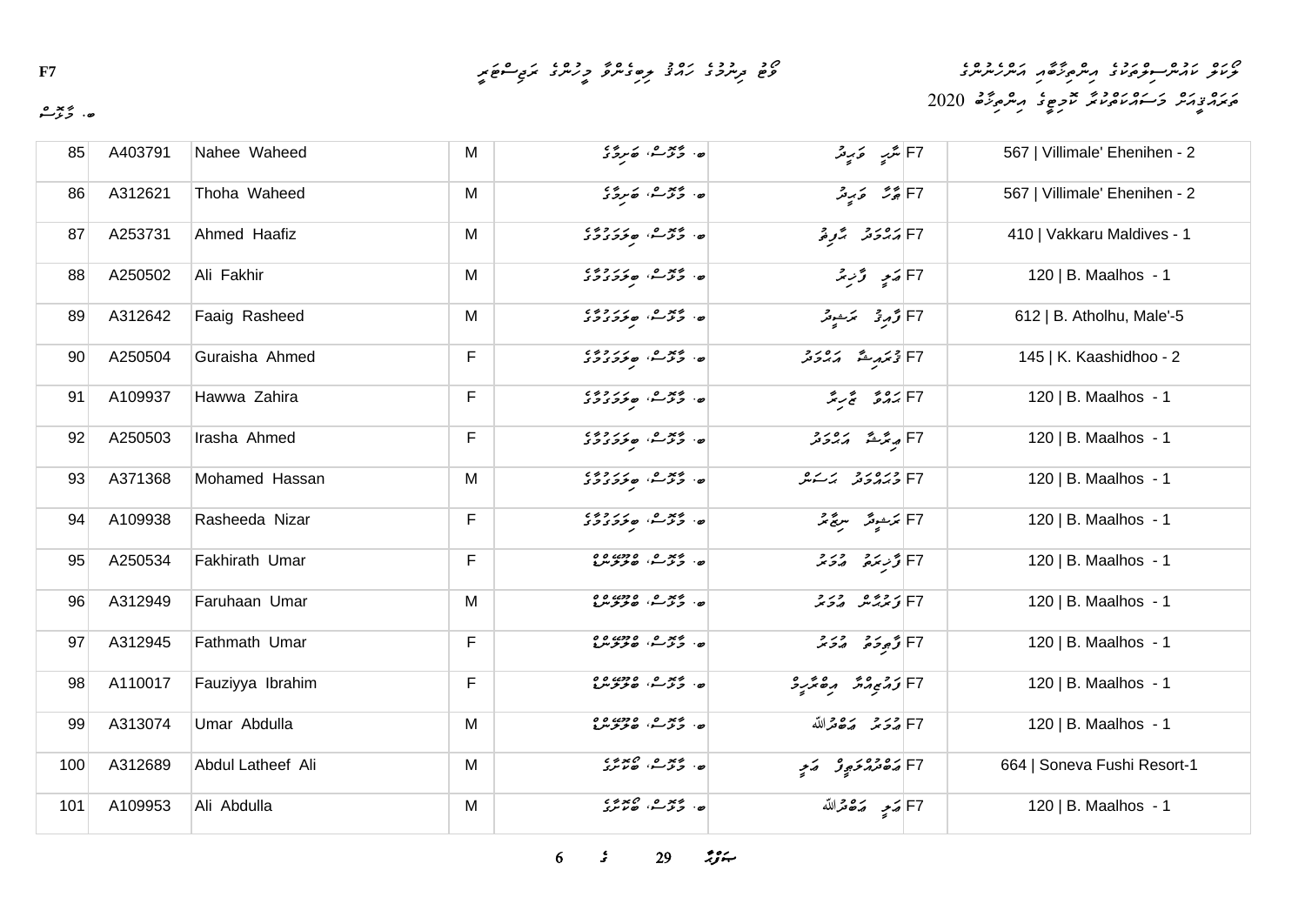*sCw7q7s5w7m< o<n9nOoAw7o< sCq;mAwBoEw7q<m; wBm;vB* م من المرة المرة المرة المرجع المرجع في المركبة 2020<br>مجم*د المريض المربوط المربع المرجع في المراجع المركبة* 

| 102 | A109722 | Azeeza Ali        | F | ە بەلەرە مەدە ئە                             | F7 <i>ھَيِ جَهِ</i> مَي                      | 120   B. Maalhos - 1           |
|-----|---------|-------------------|---|----------------------------------------------|----------------------------------------------|--------------------------------|
| 103 | A141848 | Faiza Ali         | F |                                              | F7 <i>وَّوجَ</i> صَعٍ                        | 120   B. Maalhos - 1           |
| 104 | A109951 | Ibrahim Haleem    | M | ە بەللەرە مەللەرە<br>ھەركەت ھەمرى            | F7 م <i>ەھتىب</i> ۇ كېچى                     | 664   Soneva Fushi Resort-1    |
| 105 | A109952 | Mohamed Nadeem    | M | ەيدە 20% ئەدە 2<br>ھەركەسى ھىمەرى            | F7 دېرو د سربرو                              | 664   Soneva Fushi Resort-1    |
| 106 | A109950 | Naseema Ibrahim   | F | ەيدە مەدەبە<br>ھەركەسى ھەمىرى                | F7 سَرَ—وَدَ مِنْ مَرْكَبِ وَ                | 120   B. Maalhos - 1           |
| 107 | A312690 | Sibana Ali        | F | ە بەللەر 20 كەندە 2<br>ھ تارىخىسى ھەمەرى     | F7 سوڭىگە كەمچە                              | 120   B. Maalhos - 1           |
| 108 | A312687 | Wafiyya Ali       | F | ە . ئەيرە . مىدىرى<br>ھ . ئەنزىسى . ھىمەمرى  | F7 <i>قرم<sup>م</sup>د م</i> َر <sub>م</sub> | 120   B. Maalhos - 1           |
| 109 | A371256 | Aminath Nisaa     | F | ە ئەقتەش، ئۇزۇق ئىر ئىر ئەھ                  | F7 مُوسَعْدِ سِتَّ                           | 120   B. Maalhos - 1           |
| 110 | A371257 | Yaamin Mohamed    | M | ه به محمد من ده د د سره محمد 03              | F7 گرچ شر و بره بر و بر                      | 302   Th. Kin'bidhoo - 1       |
| 111 | A363647 | Aminath Aika      | F | ھ - جَمَّرْے، مَرْوَى مَرْ سَرْسُ صَمْر - 04 | F7 مُجِسَعَةٍ مَ <i>م</i> ِينًا              | 558   Hulhumale', Ehenihen - 6 |
| 112 | A334665 | Hassan Shifag     | M | ە ئەتمىر ئىز ئور ئىر ئىر ئىش 06              | F7 پرسکس ھو <i>ڙ</i> و                       | 120   B. Maalhos - 1           |
| 113 | A164938 | Hassan Shifau     | M | ە ئىق ئىق ئۇچى ئىس ئىس 17                    | F7   يَرْسَمْرُ مُسِوَّرُهُ                  | 120   B. Maalhos - 1           |
| 114 | A250506 | Ahmed Shaafiu     | M | ە بەللەشى، ئېرىرمى                           | F7 <i>ړې څو څو</i> چ                         | 120   B. Maalhos - 1           |
| 115 | A312658 | Fathimath Nafeesa | F | ە بەللەشى، ئېرىرمى                           | F7 <i>وَّجودَةْ</i> سَمَدٍ مَّ               | 120   B. Maalhos - 1           |
| 116 | A253726 | Fathmath Zakhira  | F | ە بەللاھ، ئۇبۇلۇ                             | F7 <i>وُّهِ وَهُ</i> تَحْ سِمَّرٌ            | 120   B. Maalhos - 1           |
| 117 | A076751 | Mohamed Saleem    | M | ە بەللاھ، ئۇبۇلۇ                             | F7  دېرونه خود                               | 120   B. Maalhos - 1           |
| 118 | A109946 | Naseema Mohamed   | F | ە . ئۇنىش، ئۇيرى                             | F7 سَرَسٍوتٌ وَبَرَ وَدَوَ                   | 120   B. Maalhos - 1           |

*7 sC 29 nNw?mS*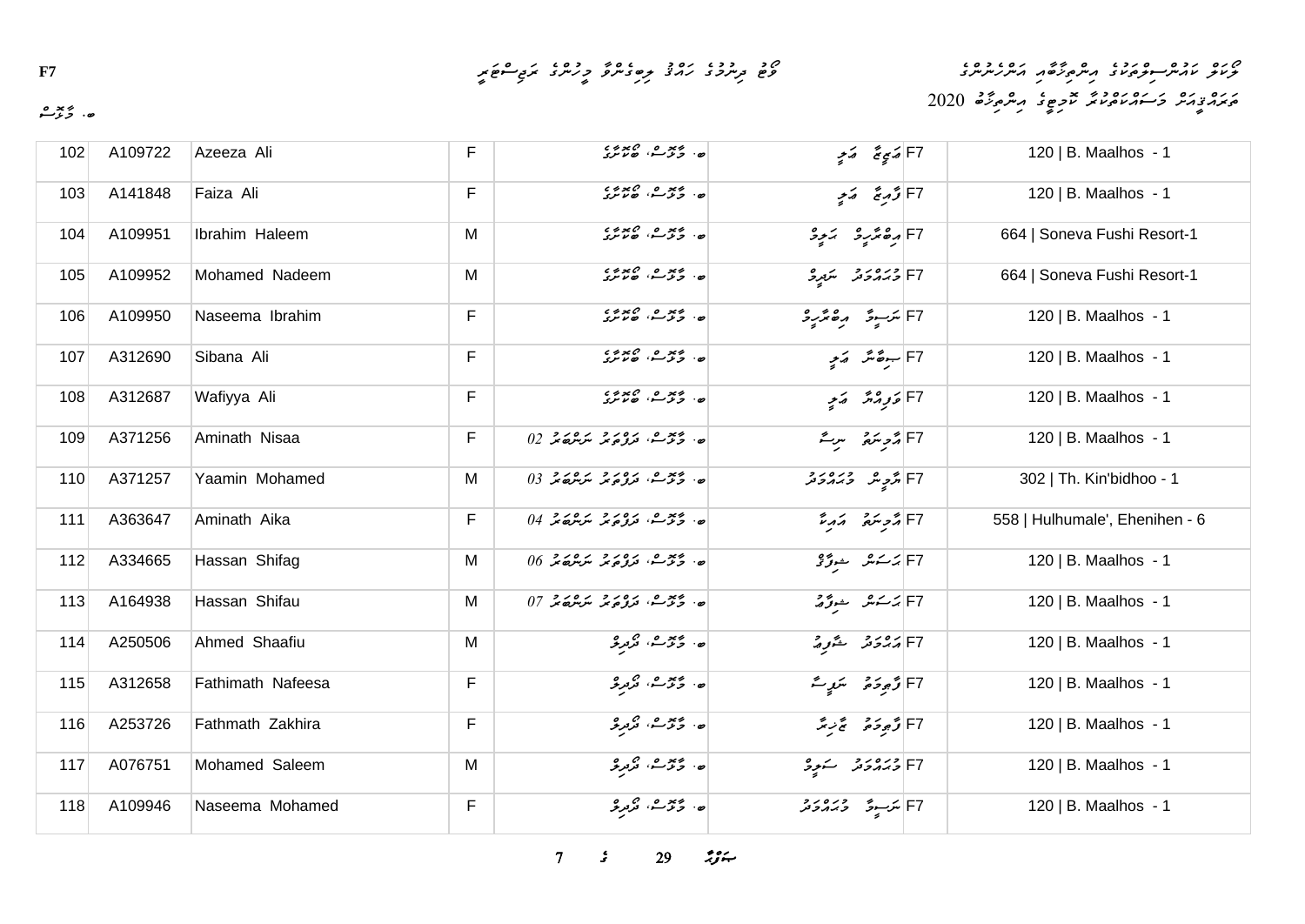*sCw7q7s5w7m< o<n9nOoAw7o< sCq;mAwBoEw7q<m; wBm;vB* م من المرة المرة المرة المرجع المرجع في المركبة 2020<br>مجم*د المريض المربوط المربع المرجع في المراجع المركبة* 

| 119 | A250508 | Sinan Saleem         | M           | ە بەللەر ئەرىرى                        | F7   سوشر سن سنگر سنگر ت                                  | 120   B. Maalhos - 1                                 |
|-----|---------|----------------------|-------------|----------------------------------------|-----------------------------------------------------------|------------------------------------------------------|
| 120 | A313269 | Aminath Zuhaa        | F           | ے میں صدر دو ہے۔<br>مسلمان میں مذہب    | F7 مُجِسَعَ بِحَرَّ                                       | 121   B. Eydhafushi - 1                              |
| 121 | A109997 | Fathmath Abdulla     | F           | ے میں صدر ہے۔<br>حوالے تربر مگر        | F7 <i>وَجِحَمَّة مَنْ هُدَ</i> اللَّهُ                    | 120   B. Maalhos - 1                                 |
| 122 | A110026 | Mohamed Shareef      | M           | ە . مەن 30 مەدىرى<br>ھ . مەن قىرىمەيكى | F7 <i>وُبَهُ وَبَوْ</i> حَسَنِ اللّهِ عَلَيْهِ فِي اللّهِ | 120   B. Maalhos - 1                                 |
| 123 | A313275 | Zeenath Shareef      | F           | ے میں صدر دیا ہے۔<br>حافی میں مریم مگر | F7 بې ئىرتقى ئىش <i>تېرىۋ</i>                             | 120   B. Maalhos - 1                                 |
| 124 | A110062 | Ahmed Nihaadh        | M           |                                        | F7 <i>ړې چې</i> سرگنز                                     | 120   B. Maalhos - 1                                 |
| 125 | A109933 | Aminath Naseera      | F           | ھ گرما وگرم                            | F7 مُ <i>جِسَمُ مُ</i> سَرَ مِرَّ                         | 120   B. Maalhos - 1                                 |
| 126 | A253725 | Fathmath Sausan      | F           |                                        | F7 <i>وُجِ دَهْ</i> سَهْرُسَتْ مَرْ                       | 120   B. Maalhos - 1                                 |
| 127 | A043131 | Ibrahim Yoosuf       | M           |                                        | F7 <sub>م</sub> ەنگرىرى بېر دە                            | 612   B. Atholhu, Male'-5                            |
| 128 | A313311 | Shaamil Aboobakuru   | M           |                                        | $7222$ $-225$ F7                                          | 120   B. Maalhos - 1                                 |
| 129 | A312996 | Muna Abdul Rasheed   | $\mathsf F$ |                                        | F7 <i>وګر مقصره برخو</i> تر                               | 120   B. Maalhos - 1                                 |
| 130 | A109970 | Muslim Amjad         | M           | 8, 6, 6, 7, 7, 6, 6                    | F7 وُسْعِودُ كَرَوْمَ مَرْ                                | 406   Emerald Maldives Resort & Spa<br>Fasmendho - 1 |
| 131 | A312986 | Rilwan Abdul Rasheed | M           |                                        | F7 برشو <i>ة شهر محمد مرش</i> وتر                         | 120   B. Maalhos - 1                                 |
| 132 | A313003 | Sibaa Abdul Rasheed  | F           | 6, 6, 2, 3, 6                          | F7 جوڭ ئەھەر مەرجوتر                                      | 612   B. Atholhu, Male'-5                            |
| 133 | A313001 | Sobaa Abdul Rasheed  | F           | 6, 6, 2, 3, 0                          | F7 بەش ھەقىرە <i>مە</i> ھىرىدىنى قىر                      | 612   B. Atholhu, Male'-5                            |
| 134 | A312984 | Sofa Abdul Rasheed   | F           |                                        | F7 جۇ ھەقىرە <i>جى</i> رىغونتى                            | 120   B. Maalhos - 1                                 |
| 135 | A075531 | Ibrahim Abdul Rahman | M           | ە ئەتىمىشى، ئەرق                       | F7 رەئۇرۇ مەمەمەدە بور                                    | 120   B. Maalhos - 1                                 |

**8** *s* **29** *z s*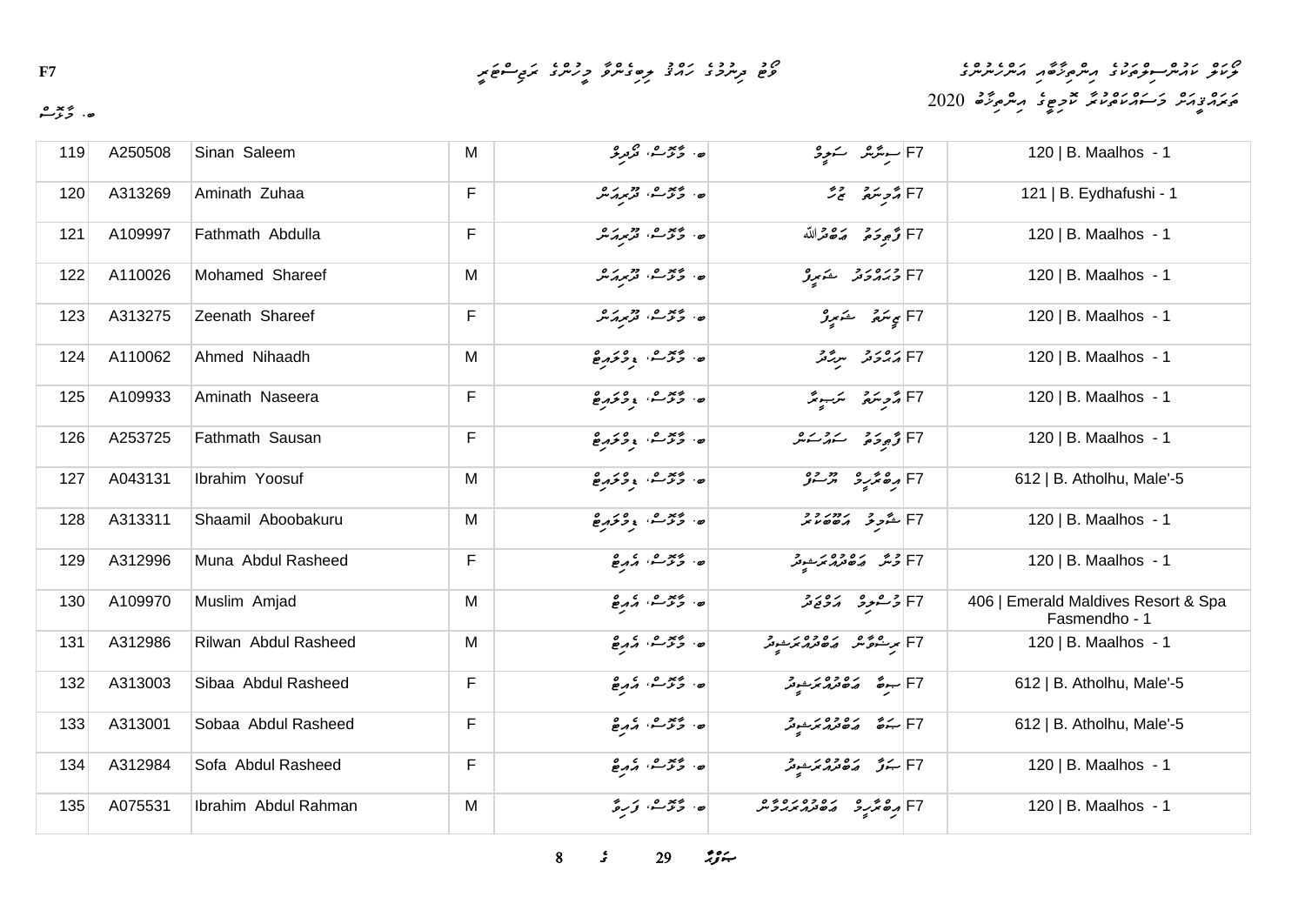*sCw7q7s5w7m< o<n9nOoAw7o< sCq;mAwBoEw7q<m; wBm;vB* م من المرة المرة المرة المرجع المرجع في المركبة 2020<br>مجم*د المريض المربوط المربع المرجع في المراجع المركبة* 

| 136 | A109691 | Ahmed Shafeeg           | M           | ه ويوم وريرور        | F7   <i>ړ بر څو</i> شکو پا تخه          | 664   Soneva Fushi Resort-1   |
|-----|---------|-------------------------|-------------|----------------------|-----------------------------------------|-------------------------------|
| 137 | A110859 | Fathimath Haneefa       | F           | ه وي و مرده          | F7 <i>وُّهِ دَهُ تَ</i> بَسِدً          | 120   B. Maalhos - 1          |
| 138 | A109979 | Ahmed Sirhan            | M           | ە ئەتتى، ئ           | F7 <i>ړې دو</i> سو <i>برن</i> ګر        | 731   Dusit Tani Maldives-1   |
| 139 | A109981 | Fathimath Rasheeda      | $\mathsf F$ | ە ئەتتى، ئ           | F7 <i>وُّجِ دَهُ مَرْ</i> شِيقَر        | 120   B. Maalhos - 1          |
| 140 | A312187 | Latheef Hassan          | M           | ە ئەتتى، ئ           | F7 كۆپ <sub>ت</sub> ۇ كەشكەنلە          | 120   B. Maalhos - 1          |
| 141 | A250520 | Lujain Latheef          | M           | ە بەللەر ئەلگى ئەلگى | F7 جۇي <i>م بىر خې</i> رۇ               | 120   B. Maalhos - 1          |
| 142 | A313064 | Luqumaan Latheef        | M           | ە بەللەر ئەلگە ئۇنج  | F7 كۇۋۇش ك <i>ۇم</i> ۇر                 | 120   B. Maalhos - 1          |
| 143 | A319237 | Nasrath Moosa           | $\mathsf F$ | ە ئەتتى، ئ           | F7 بَرْبِيْهِ بَرْهِ حَرْبُّهُ –        | 612   B. Atholhu, Male'-5     |
| 144 | A313060 | Samahath Ilyas          | F           | ە ئىچرى، ئىچ         | F7 سۇرى <sub>م</sub> بەر ھەم            | 612   B. Atholhu, Male'-5     |
| 145 | A074805 | Ali Muaz                | M           | ە بەللەت ۋەربەرى     | F7 <i>ڇَجِ جَهُنْ</i> رُ                | 567   Villimale' Ehenihen - 2 |
| 146 | A109963 | Fathimath Azza          | F           | ە بەيدە، ئەھرىمى     | F7 زُب <i>و خ</i> و ممکن                | 120   B. Maalhos - 1          |
| 147 | A078151 | Fathimath Sunaina       | F           | ە بەللەت ۋىش مەر     | F7 <i>وُهِ دَوْ</i> شَهْرِ مُدَّ        | 120   B. Maalhos - 1          |
| 148 | A296906 | Fathimath Zeeshan Moosa | $\mathsf F$ | ە بەيدە، زىمبەر بەە  | F7 <i>وُجودَهُ</i> بِي شَمَّرْ وْ سُمَّ | 612   B. Atholhu, Male'-5     |
| 149 | A033648 | Hassan Fahmy            | M           | ه په په ده ده        | F7 ټر <i>سکنل وک</i> يږ                 | 120   B. Maalhos - 1          |
| 150 | A132335 | Hassan Fayaz            | M           | ە بەللەر ئۇس ئەم     | F7 پرسترش ترتژشہ                        | 612   B. Atholhu, Male'-5     |
| 151 | A296908 | Ibrahim Yashfadh Moosa  | M           | ه پیچ ه و شروع و     | F7 پەھەر بەر مەدەر تەرەپ ق              | 612   B. Atholhu, Male'-5     |
| 152 | A138034 | Mohamed Shifaz          | M           | ە بۇلاپ كەيدىن       | F7 <i>وُبَهُ وَبَدْ</i> سُورٌ مِجْ      | 120   B. Maalhos - 1          |

*9 s* 29  $29$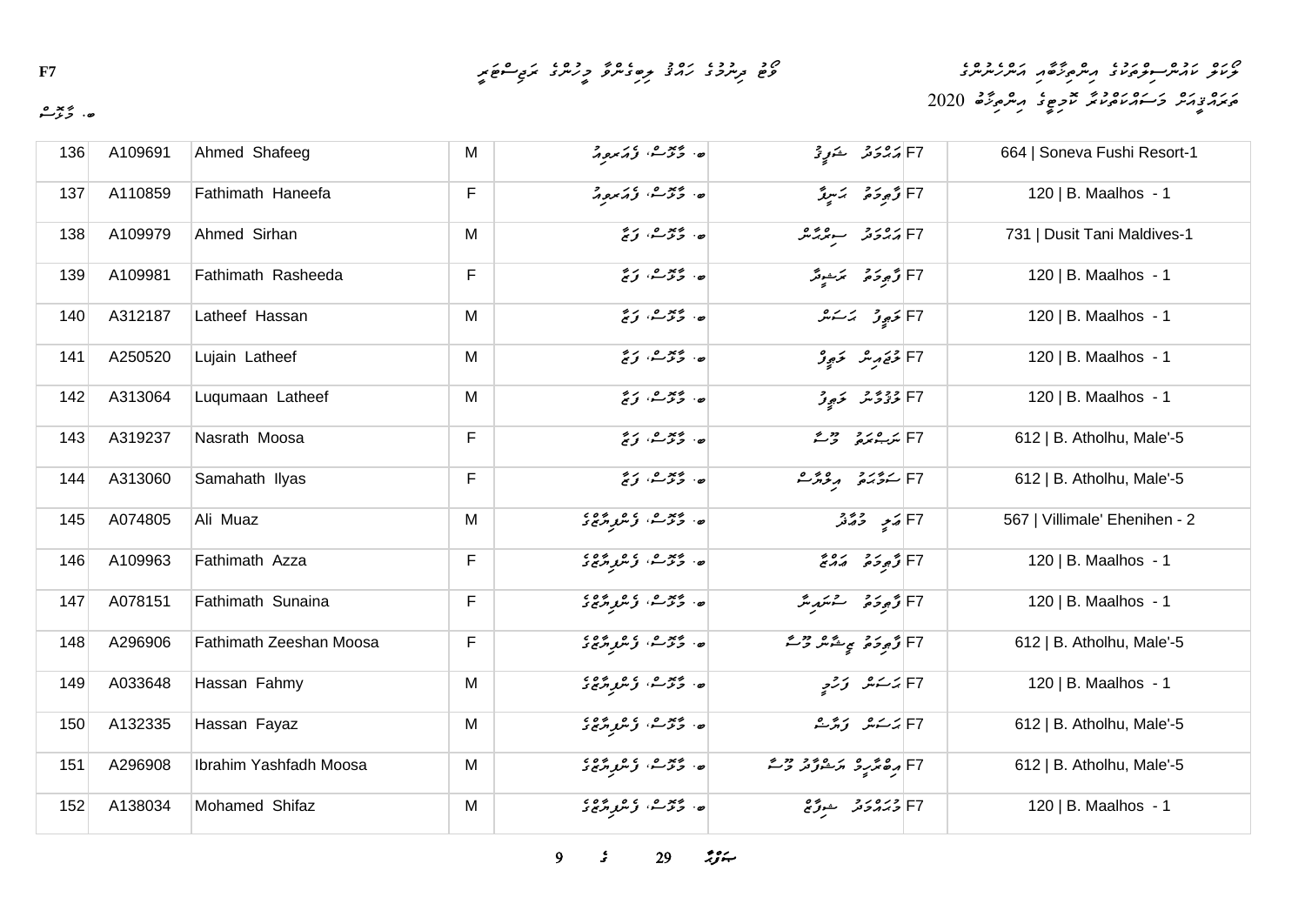*sCw7q7s5w7m< o<n9nOoAw7o< sCq;mAwBoEw7q<m; wBm;vB* م من المرة المرة المرة المرجع المرجع في المركبة 2020<br>مجم*د المريض المربوط المربع المرجع في المراجع المركبة* 

| 153 | A110019 | Rabia Hussain            | $\mathsf F$  | په دمجو ه ، و شروع د      | F7 بَرْھ پُنْ بِرْ سَنَ بِرِ مِنْ     | 120   B. Maalhos - 1        |
|-----|---------|--------------------------|--------------|---------------------------|---------------------------------------|-----------------------------|
| 154 | A109914 | Abdul Raheem Idrees Umar | M            | ه کوره، وسرمرده           | F7 <i>مەھەمەسى</i> بەر مەمرىيەت مەدىر | 120   B. Maalhos - 1        |
| 155 | A148830 | Aboobakuru Abdul Raheem  | M            | ه پیچم و سره معده         | FT KOODY SOLOON                       | 612   B. Atholhu, Male'-5   |
| 156 | A363662 | Ahmed Firaq              | M            | ه پیچه و سره دوه          | F7   پر برگرڈ و برگرڈ                 | 120   B. Maalhos - 1        |
| 157 | A109656 | Ali Zafir                | M            | ه پیچه و سره دوه          | F7 <i>ھَ۔</i> مُح <i>وم</i> ُ         | 664   Soneva Fushi Resort-1 |
| 158 | A110006 | Haseema Idrees Ahmed     | $\mathsf F$  | ه پیچه و سره دوه          |                                       | 120   B. Maalhos - 1        |
| 159 | A295359 | Hassan Amir              | M            | ھ پیچھ پہر مرکز مرکز کا ا | F7  پرسکس م <i>ح</i> مونځر            | 612   B. Atholhu, Male'-5   |
| 160 | A403774 | Hunaidha Abdul Raheem    | $\mathsf F$  | ه پیچم و سره معده         | F7 ئەئىرى <i>گە مەھەرمى</i> رو        | 612   B. Atholhu, Male'-5   |
| 161 | A392533 | Mohamed Riyaz            | M            | ه پیچه و سره وده          | F7 <i>وبروبر برو</i> مبر              | 612   B. Atholhu, Male'-5   |
| 162 | A158429 | Sifan Abdul Raheem       | $\mathsf{F}$ | ه پیچم و سره ده           | F7 بورس مەمەمەر 2                     | 126   B. Thulhaadhoo - 3    |
| 163 | A110007 | Sifaza Abdul Raheem      | $\mathsf F$  | ە بەللەر ئەرەپە           | F7 بورځ مص <i>مرمنږ</i> و             | 120   B. Maalhos - 1        |
| 164 | A109991 | Ahmed Mohamed            | M            | ه. وبو ه. و و و و ه       | F7 ג'ליג כנסיב                        | 120   B. Maalhos - 1        |
| 165 | A109993 | Aishath Ali Adam         | $\mathsf F$  | ه . و پوه . و و د و ،     | F7 مُ <sub>م</sub> رِڪو مَعٍ مُترد    | 120   B. Maalhos - 1        |
| 166 | A109990 | Nahida Mohamed           | $\mathsf{F}$ | ه . و بو ه . و و و و د    | F7 بَرْرِيْرٌ وَبَرُوورُ              | 120   B. Maalhos - 1        |
| 167 | A313093 | Saamath Mohamed          | $\mathsf F$  | ه. پخته و پرتره           | F7 جوم وره در                         | 612   B. Atholhu, Male'-5   |
| 168 | A056116 | Saeed Mohamed            | M            | ه. ویو ه، و پرتری         | F7  سَمرٍ قر مَدَمَّ حرف الله عنه الس | 731   Dusit Tani Maldives-1 |
| 169 | A110872 | Sharma Mohamed           | F            | ه په ده و پوه             | F7 شەيرى بەردەرد                      | 120   B. Maalhos - 1        |

*10 s* 29 *if*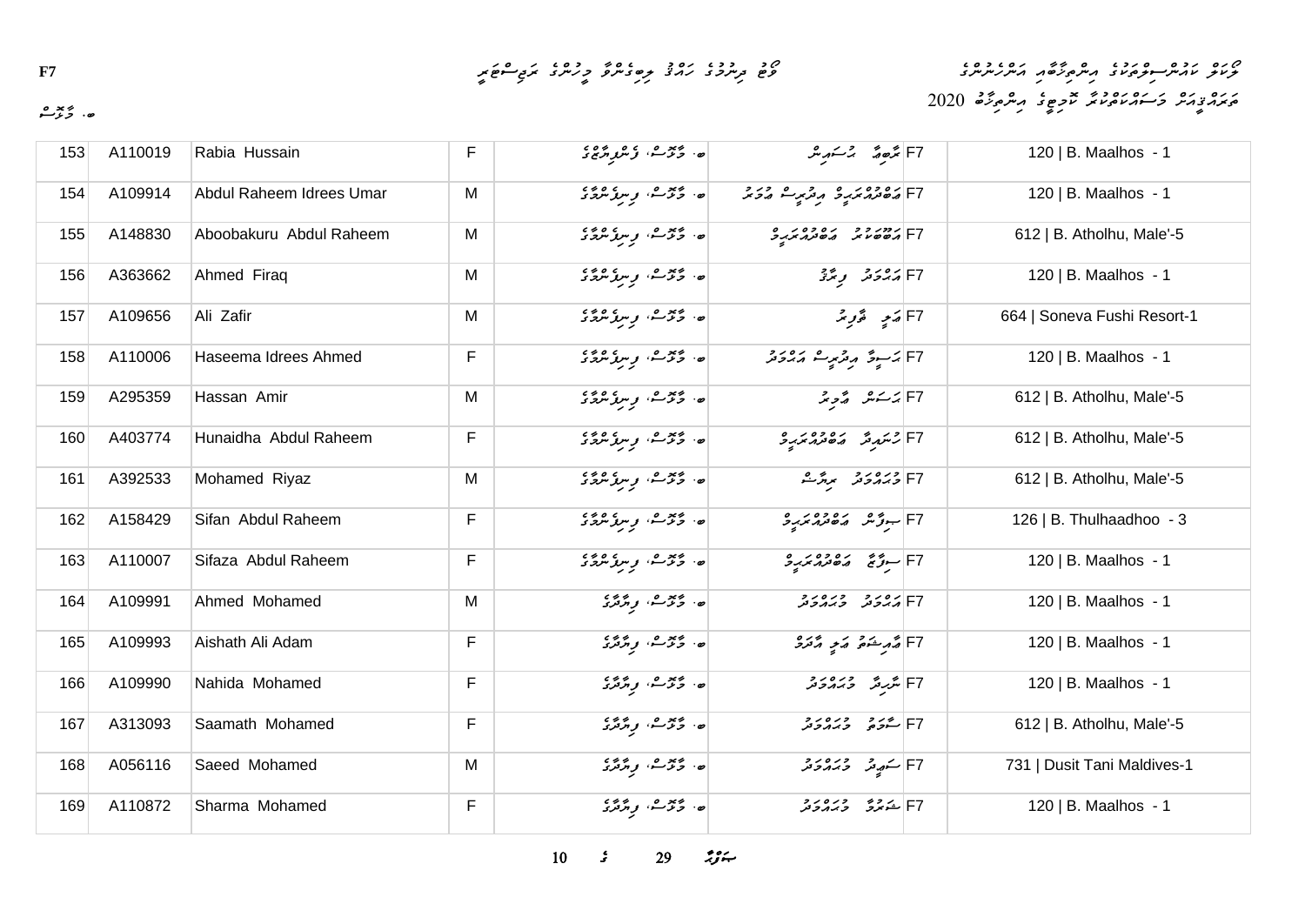*sCw7q7s5w7m< o<n9nOoAw7o< sCq;mAwBoEw7q<m; wBm;vB* م من المرة المرة المرة المرجع المرجع في المركبة 2020<br>مجم*د المريض المربوط المربع المرجع في المراجع المركبة* 

| 170 | A048296 | Abdulla Saleem     | M            | ھ بڑ میں مشتر ہیں کہ اس کا مقام ہوتا ہے کہ اس کا ان کے مقدم کے مقدم کے ان کے مقدم کے مقدم کا ان کا ان کا ان کا<br>مقدم کا ان کا ان کا ان کا ان کا ان کا ان کا ان کا ان کا ان کا ان کا ان کا ان کا ان کا ان کا ان کا ان کا ان کا | F7  رَدْهُ مَرْاللّه     سَوِدْ     | 120   B. Maalhos - 1          |
|-----|---------|--------------------|--------------|---------------------------------------------------------------------------------------------------------------------------------------------------------------------------------------------------------------------------------|-------------------------------------|-------------------------------|
| 171 | A123614 | Abdulla Samir      | M            | ه د در ه د د د د                                                                                                                                                                                                                | F7 مَەھمَراللە گومۇ                 | 664   Soneva Fushi Resort-1   |
| 172 | A110902 | Abdulla Shaheer    | M            | ه د دره و پرور                                                                                                                                                                                                                  | F7 صرص قرالله شمر مر                | 664   Soneva Fushi Resort-1   |
| 173 | A110906 | Ahmed Sameer       | M            | ه به محمد ه و محمد ،<br>ه گرمندان و مرکبه مور                                                                                                                                                                                   | F7   پرچونز    سکوپر                | 120   B. Maalhos - 1          |
| 174 | A109940 | Ahmed Ushaan       | M            | ه به ده و در در د                                                                                                                                                                                                               | F7 كەبردىق كەشقىش                   | 664   Soneva Fushi Resort-1   |
| 175 | A312652 | Hassaan Rashad     | M            | ه به محمد ه و محمد ،<br>ه گرمندان و مرکبه مور                                                                                                                                                                                   | F7 كەشرىقىش بىر بىر ئىقىد           | 120   B. Maalhos - 1          |
| 176 | A253730 | Mohamed Naail      | M            | ه به ده و پروسره<br>ه گرمندان و پروسره                                                                                                                                                                                          | F7 <i>وُبَہُ دُوَ مُہُ مُ</i> ہُ مُ | 664   Soneva Fushi Resort-1   |
| 177 | A109941 | Mohamed Rashad     | M            | ه د در ه د د د د                                                                                                                                                                                                                | F7 <i>وبرەدىر برخۇش</i>             | 120   B. Maalhos - 1          |
| 178 | A109939 | Yasir Rashaad      | M            | ه پره و.<br>ه ژنگ و پرونږ                                                                                                                                                                                                       | F7 اگر سومر کر میگ <sup>و</sup> گر  | 664   Soneva Fushi Resort-1   |
| 179 | A312650 | Yumna Rashaad      | $\mathsf{F}$ | ه به ده و در در د                                                                                                                                                                                                               | F7 برو نگر برخور                    | 120   B. Maalhos - 1          |
| 180 | A109942 | Zainab Ali         | $\mathsf F$  | ه به ده و در در د                                                                                                                                                                                                               | F7 نم م <i>رشرة مك</i> م            | 120   B. Maalhos - 1          |
| 181 | A313069 | Ameer Mohamed      | M            | ھ گرم معنی کے سی تو تر                                                                                                                                                                                                          | F7 كەچ ئە 1975 كىلى                 | 120   B. Maalhos - 1          |
| 182 | A077698 | Mohamed Aboobakur  | M            | ھ پی میں کامری کا مرکز                                                                                                                                                                                                          | $72222$ $7227$ F7                   | 120   B. Maalhos - 1          |
| 183 | A250522 | Nadhaa Mohamed     | $\mathsf{F}$ | ە بەللەر ئەرەر د                                                                                                                                                                                                                | F7 سَرْشَر وَبَرْدُونَرْ            | 120   B. Maalhos - 1          |
| 184 | A109973 | Zulfa Ali          | F            | ھ گرم میں کامرونز                                                                                                                                                                                                               | F7 نے بح <i>وث ح</i> کم پر          | 120   B. Maalhos - 1          |
| 185 | A109947 | Sofiyya Abobakuru  | $\mathsf F$  | ە بەللەر ئەللىك ئەڭ                                                                                                                                                                                                             | F7 بنورمبر مقصوم                    | 567   Villimale' Ehenihen - 2 |
| 186 | A109658 | Abdul Jaleel Solih | M            | ە بەللەرە بەھ<br>ھەرىپ كەن                                                                                                                                                                                                      | F7 <i>ړ ۱۶۵۶ پ</i> رو گرور          | 120   B. Maalhos - 1          |

 $11$  *s* 29  $29$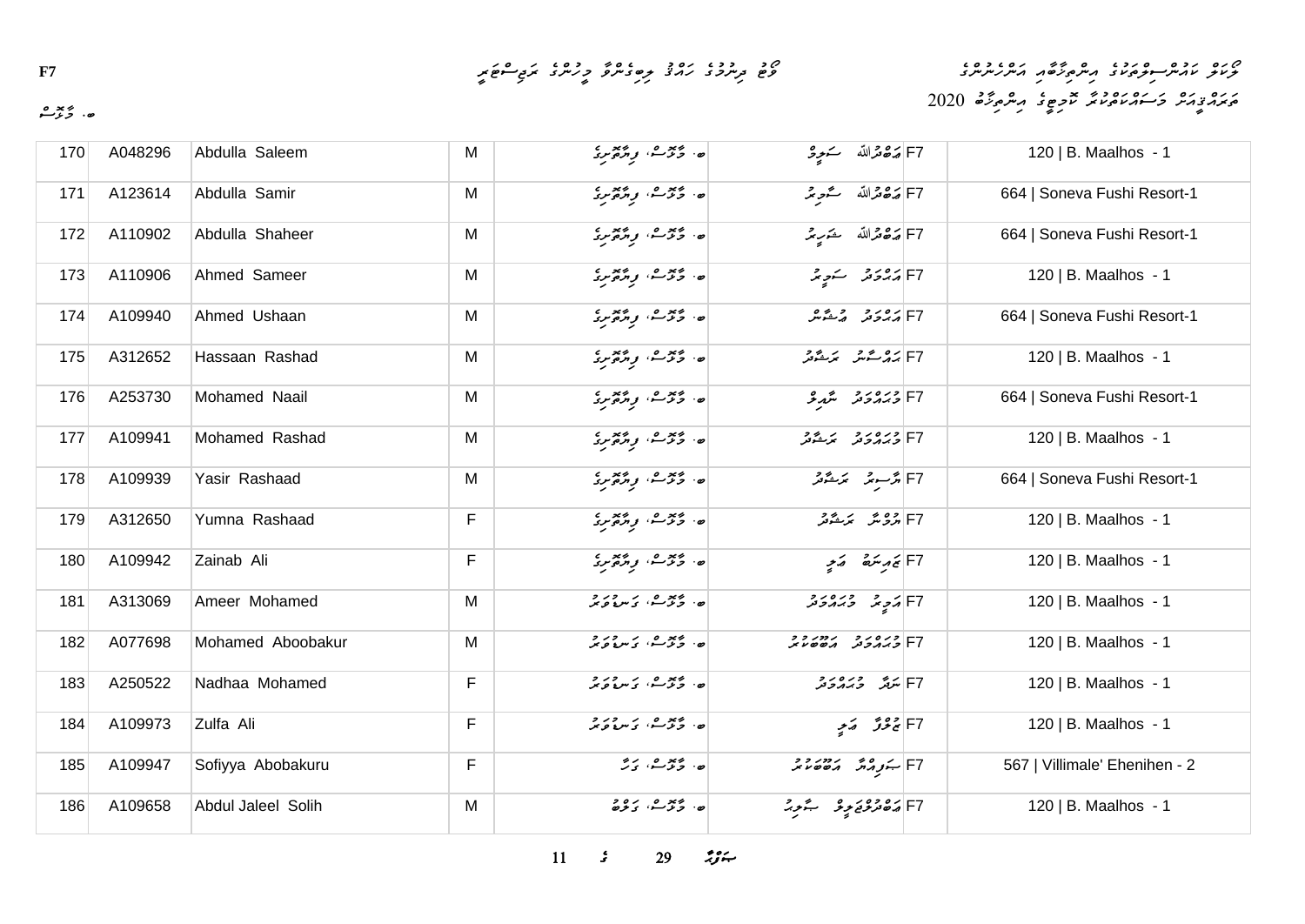*sCw7q7s5w7m< o<n9nOoAw7o< sCq;mAwBoEw7q<m; wBm;vB* م من المرة المرة المرة المرجع المرجع في المركبة 2020<br>مجم*د المريض المربوط المربع المرجع في المراجع المركبة* 

| 187 | A074068 | Abdul Matheen Solih  | M            | ە . ئېچە مەدە 20<br>ئەن ئەرىخە ئەر ئە  | F7 <i>مَـُ قَدَوْدَ مِ</i> مَّر سَنَ <i>ّو بُ</i>  | 120   B. Maalhos - 1           |
|-----|---------|----------------------|--------------|----------------------------------------|----------------------------------------------------|--------------------------------|
| 188 | A061307 | Aminath Nazeera      | F            | ە بەللەر ئەم                           | F7 مُتَّحِسَمُ مَنْدِيَّة                          | 120   B. Maalhos - 1           |
| 189 | A110848 | Fathimath Nazura     | $\mathsf F$  | ە بەيدە رەد                            | F7 زَّەپرە ئۇي ئىن ئىگە                            | 558   Hulhumale', Ehenihen - 6 |
| 190 | A313333 | Ihsan Solih          | M            | ە بەيدە رەد                            | F7 <sub>م</sub> رثر شرق سگورژ                      | 612   B. Atholhu, Male'-5      |
| 191 | A110057 | Naseera Solih        | $\mathsf{F}$ | ە بەللەرە بەە 20<br>ھ تەلەسى كەن       | F7 سَرَسومَدُ مُسَوَّمِدُ                          | 120   B. Maalhos - 1           |
| 192 | A110058 | Sameera Ibrahim      | $\mathsf{F}$ | ە بەيدە دەد                            | F7 سَمَ <i>دٍ پُرْ" م</i> ِ <i>پُرْ پِرْ \$</i>    | 120   B. Maalhos - 1           |
| 193 | A065604 | Solih Ibrahim        | M            | ە بەيدە رەد<br>ھ ترىر ئەن              | F7 بەً <i>جرە بەھەتگە</i> بى                       | 120   B. Maalhos - 1           |
| 194 | A110022 | Abdul Gadir Yoosuf   | M            | ە . مەسى . مەدە 2<br>ھ . مەسىم . مەمەر | F7 <sub>م</sub> ُص <i>ورو توبر م</i> ُرَ مِنْ وَهِ | 120   B. Maalhos - 1           |
| 195 | A312569 | Faaiga Abdul Gaadhir | $\mathsf F$  | ە . مەدەر<br>ھ . مەن . كەمەدى          | F7 <i>وَّمِيَّةُ صَرْحَةً وَمِ</i> يْرَ            | 120   B. Maalhos - 1           |
| 196 | A312571 | Faalihu Abdul Gadir  | M            | ە بەلەرە.<br>ھەرىرىسە، ئ               | F7 <i>وُّج</i> ر مُصْرُوَ وَمِرْتَرَ مِنْ          | 664   Soneva Fushi Resort-1    |
| 197 | A109926 | Fareeda Abdul Rahman | $\mathsf F$  | ہ بھی ہیں ۔<br>ن ونرے کوئی             | F7 زَىرِمَرَ صَ <i>حَمْهِ مِرْرُوَ مَرْ</i>        | 120   B. Maalhos - 1           |
| 198 | A110873 | Fareega Abdul Gadir  | F            | ہ بھی ہیں ۔<br>ن ون کے فرق             | F7 <i>وَمِدِدَّ - مَـ9 مَرْحَرَّةً مِرْمَرِ</i>    | 612   B. Atholhu, Male'-5      |
| 199 | A312568 | Firaag Abdul Gaadhir | M            | ە بەلەرە.<br>ھەرىرىسە، ئ               | F7 <i>و مُرَّدٌ مُرە دو</i> يۇم <i>ر</i> ىر        | 731   Dusit Tani Maldives-1    |
| 200 | A109931 | Rasfa Abdul Gaadhir  | F            | ە . مەسى . مەدە 2<br>ھ . مەسىم . مەمەر | F7 يَرَے پُر صَحْرَ مِنْ قَرِيْرَ مِنْ             | 612   B. Atholhu, Male'-5      |
| 201 | A128835 | Aishath Abdulla      | F            | ە بەيدە دەرە،<br>ە ۋىرگ                | F7 مُجْمِسْتَمْعَ مَكْ مَعْرَاللّهِ                | 567   Villimale' Ehenihen - 2  |
| 202 | A253003 | Fathimath Ibrahim    | F            | ە بەيدە دەردە،<br>ھېنگىرىكى ئەبەر بول  | F7 <i>وُمِودَه م</i> ەم <i>گرد</i> ۇ               | 95   R. Hulhudhuffaaru - 1     |
| 203 | A132696 | Hassan Nizar         | M            | ه پره ده ده.<br>ه ژنرگ دندن            | F7   يَرْسَسْ مِنْ مِيَنْ مَرْ                     | 664   Soneva Fushi Resort-1    |

 $12$  *s*  $29$   $29$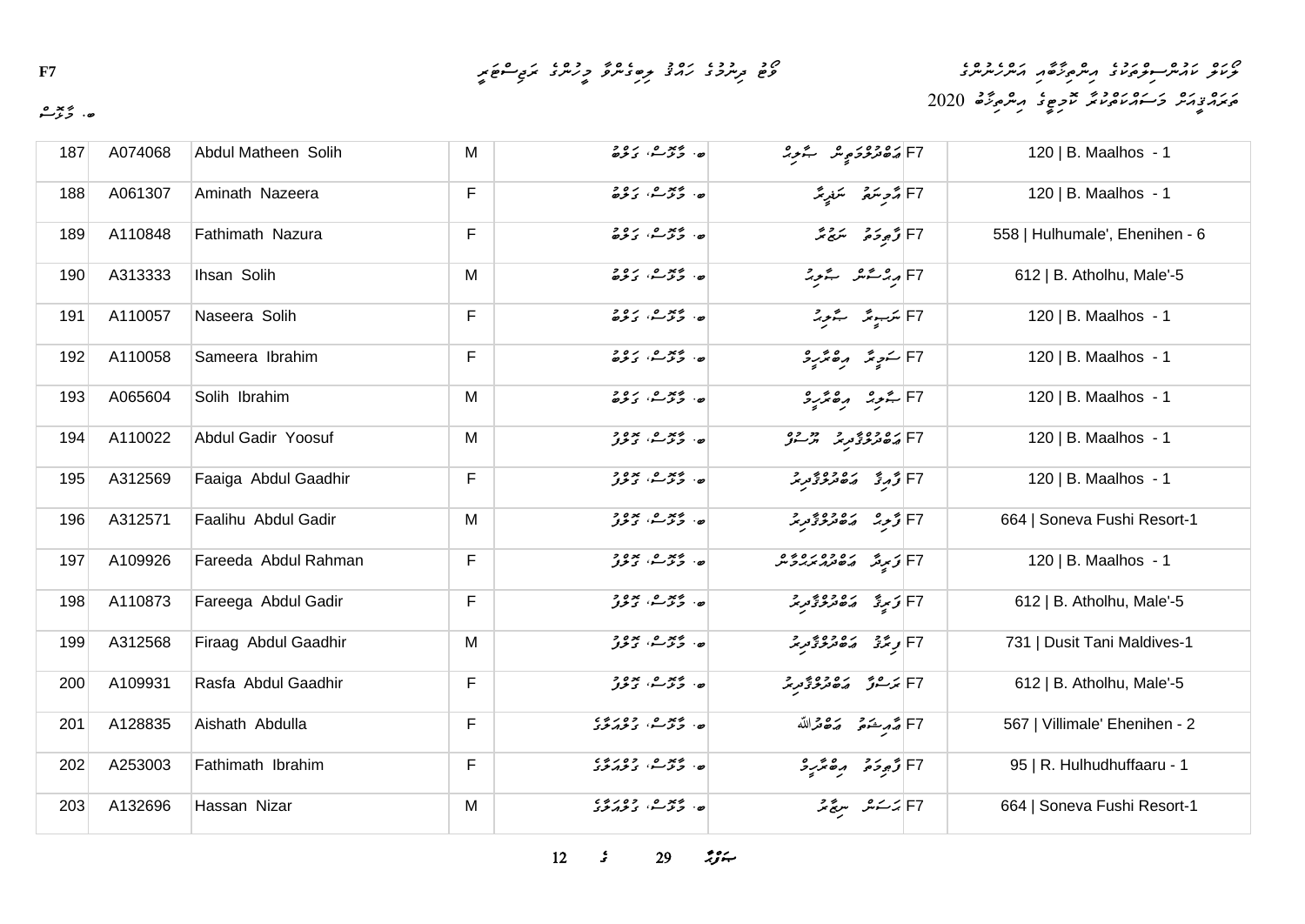*sCw7q7s5w7m< o<n9nOoAw7o< sCq;mAwBoEw7q<m; wBm;vB* م من المرة المرة المرة المرجع المرجع في المركبة 2020<br>مجم*د المريض المربوط المربع المرجع في المراجع المركبة* 

| 204 | A063499 | Hassan Sheereen    | M |                                                 | F7  ټرسکر موبری <i>گ</i>                       | 120   B. Maalhos - 1          |
|-----|---------|--------------------|---|-------------------------------------------------|------------------------------------------------|-------------------------------|
| 205 | A109954 | Samiya Abdulla     | F | ە بەيدە دەرە،<br>ھ ۋىلىسى ئەمەم                 | F7 گوپۇ كەھ قىراللە                            | 120   B. Maalhos - 1          |
| 206 | A109955 | Zulaikha Ibrahim   | F | ە بەيدە دەرە،<br>ھ ۋىلىس دىمەن                  | F7 ىخ <i>مرد تەھەتگە ب</i> ىر                  | 120   B. Maalhos - 1          |
| 207 | A313130 | Aminath Rahma      | F | ە بەيدە دەپەە<br>ھ ۋىلىس دىمۇرى                 | F7 مُجِسَعَ بَرَبِّدَةٌ                        | 612   B. Atholhu, Male'-5     |
| 208 | A109980 | Hawwa Mohamed      | F | ه به ده ده ده ده<br>ه گرنگ دوزدد                | F7 پروژ ورورو<br>F7 پروژ ویروژو                | 120   B. Maalhos - 1          |
| 209 | A295722 | Husna Ishaq        | F | ە بەيدە دەپەە،<br>مەركىسى، <i>دىۋود</i>         | F7 پر شهر موسیقی                               | 120   B. Maalhos - 1          |
| 210 | A110046 | Mareena Ali        | F | ه پره ده ده ده<br>ه گرگ دگردد                   | F7 دَمِيمَّد مَدِ                              | 120   B. Maalhos - 1          |
| 211 | A048495 | Abbas Hussain      | M | ه به عرض وه پوه<br>ه گرمون و گرمخ مرد           | F7 <i>مەشقى</i> بەسىر                          | 120   B. Maalhos - 1          |
| 212 | A085617 | Hussain Moosa      | M | ە بەلەر 2009-29<br>ئەرگەسى، ئەمەلەر             | F7 پر شہر شرح محمد شرح<br>17 پر شہر شرح        | 120   B. Maalhos - 1          |
| 213 | A094031 | Mohamed Najeeb     | M | ه به عرض وه پوه<br>ه گرمون و موسم برو           | F7 ديرورو گر <sub>يج</sub> ص                   | 378   Hithadhoo Ehenihen - 1  |
| 214 | A085618 | Sofiyya Aboobakur  | F | ه به محمد و ده و د و د<br>ه اوگر شو از مومع مرد | F7 הנגם גם 22.27                               | 120   B. Maalhos - 1          |
| 215 | A153196 | Varudha Hussain    | F | ه به عرض وه پوه<br>ن ولاسه ولویځ برو            | F7 <i>ق برقر بر شہر</i> مگر                    | 120   B. Maalhos - 1          |
| 216 | A092312 | Ahmed Hussain      | M | ە بەللەر 2 ئەرىر                                | F7 <i>ב جو جو جي پر مر</i>                     | 120   B. Maalhos - 1          |
| 217 | A312525 | Farah Ahmed        | F | ە بەللەر 2 ئەرىر                                | F7 وَ <i>بَدْرٌ مَدُونُو</i>                   | 612   B. Atholhu, Male'-5     |
| 218 | A092313 | Risma Ahmed        | F | ە بەللەر 2 بەر                                  | F7 برگرم کرد در د                              | 612   B. Atholhu, Male'-5     |
| 219 | A313007 | Abdulla Muaaz Adam | M | ە بەللەر ئەسلام بول                             | F7 حَرْصْ مَرْ اللّهِ بِ حَرْمَتْرِ مَرْمَرْدِ | 612   B. Atholhu, Male'-5     |
| 220 | A313011 | Ageela Adam        | F | ھ گرمزے، گرمزونری                               | F7 <i>ھَ تِي قُسُ مُ</i> تَرَدُّ               | 567   Villimale' Ehenihen - 2 |

 $13$  *s* 29  $29$  *n*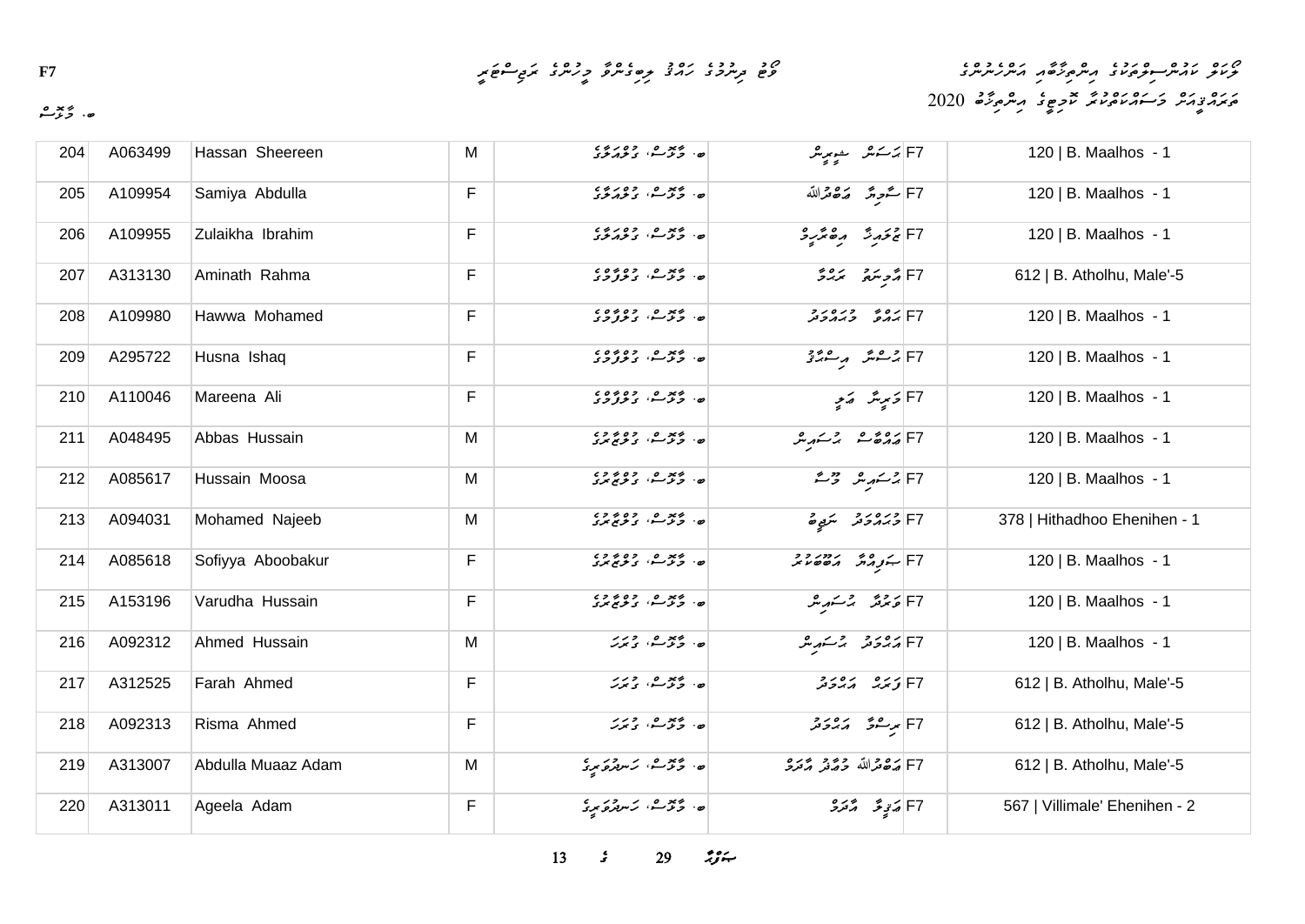*sCw7q7s5w7m< o<n9nOoAw7o< sCq;mAwBoEw7q<m; wBm;vB* م من المرة المرة المرة المرجع المرجع في المركبة 2020<br>مجم*د المريض المربوط المربع المرجع في المراجع المركبة* 

| 221 | A110857 | Ahmed Asim             | M            | ھ گرمی کیروگرو مرد                                                                                   | F7 <i>גُرُوَدُ دُ</i> جُو                     | 120   B. Maalhos - 1                 |
|-----|---------|------------------------|--------------|------------------------------------------------------------------------------------------------------|-----------------------------------------------|--------------------------------------|
| 222 | A073140 | Ali Shameem            | M            | ە بەللەر ەركىلەردىن كېيىتى بولىرى بولىرى بولىرى بولىرى بولىرى بولىرى بولىرى بولىرى بولىرى بولىرى بول | F7 <i>ڇُجِ</i> شَمِرِدُ                       | 407   Anantara Kihavah Villas - 1    |
| 223 | A109666 | Raeefa Adam            | F            | ھ گھرے، گس گھری ہوت                                                                                  | F7 بَرَرٍ وَ مُرَمَّرً <i>و</i>               | 120   B. Maalhos - 1                 |
| 224 | A313008 | Raufaa Adam            | $\mathsf F$  |                                                                                                      | F7 بَرْدَ بِهِ مَرْدَدِ                       | 567   Villimale' Ehenihen - 2        |
| 225 | A110051 | Aboobakuru Yoosuf      | M            | ھ دى ئىگ، ئەسمىتى ئىرىم                                                                              | $32.2225$ F7                                  | 664   Soneva Fushi Resort-1          |
| 226 | A253733 | Ahmed Hisan Aboobakuru | M            | ە ئۆت، ئەسمىتى شەك                                                                                   | F7 גפנק גלים גמניק                            | 730   Reethi Beach Resort Maldives-1 |
| 227 | A110054 | Ameena Ibrahim         | F            | ھ دى ئىگ، ئەسمىتى ئىرىم                                                                              | F7  رَ <sub>حٍ</sub> سٌ م <i>ِ®مَّرُرٍ</i> \$ | 120   B. Maalhos - 1                 |
| 228 | A110833 | Athifa Aboobakuru      | F            | ھ دىمىگە ئەسپەتكەتكى ئى                                                                              | F7 مُجوزٌ مُصْحَمَّى                          | 120   B. Maalhos - 1                 |
| 229 | A312829 | Haseena Aboobakuru     | F            | ە ئۇيمى، ئەسەئىر ئىرىم                                                                               | F7 ئەسپەتر مەھەم ئىر                          | 120   B. Maalhos - 1                 |
| 230 | A312830 | Hassan Aboobakuru      | M            | ھ دىمىگە ئەسمىگە ئىب                                                                                 | $2222$ $227$ $227$ F7                         | 120   B. Maalhos - 1                 |
| 231 | A312891 | Wajeehath Aboobakuru   | $\mathsf F$  | ە ئۇنىش، ئەسەئىر ئىرى ئو                                                                             | F7 <i>פֿצַיַ</i> כֹם <i>הּסּפּ</i> עיב        | 120   B. Maalhos - 1                 |
| 232 | A312990 | Hana Mohamed Saeed     | F            | ه . و بو ه . ره .                                                                                    | F7 زىگە 3 <i>بەھ</i> 3 كەم بىر                | 287   Th. Burunee - 1                |
| 233 | A109994 | Najeeba Yoosuf         | $\mathsf F$  | ه . و بوب، ره، د                                                                                     | F7 سَمِعٍ هُ سَنَّمَرُ                        | 120   B. Maalhos - 1                 |
| 234 | A250516 | Rana Mohamed Saeed     | $\mathsf{F}$ | ە بەللاھ، زەل                                                                                        | F7 بَرَسٌ وَبَرَوْدُو بِرَ رَبِّهِ قُرْ       | 612   B. Atholhu, Male'-5            |
| 235 | A312993 | Tholhath Saeed         | M            | ە بەللەر ئەيدىن ئەيدىن بىر                                                                           | F7 ۾ <i>حرب هي ڪمي</i> تر                     | 612   B. Atholhu, Male'-5            |
| 236 | A312998 | Yana Saeed             | F            | ه . و بوب، ره، د                                                                                     | F7 پَرَسَّرَ ڪَهِيقَر                         | 120   B. Maalhos - 1                 |
| 237 | A131636 | Abdul Majeed Yoosuf    | M            | ە بەللەر ئەرەلەر<br>ھەركەت كەنجە بىرى                                                                | F7 <i>ړې ده د</i> پر مرد و                    | 558   Hulhumale', Ehenihen - 6       |

*14 s* 29 *if*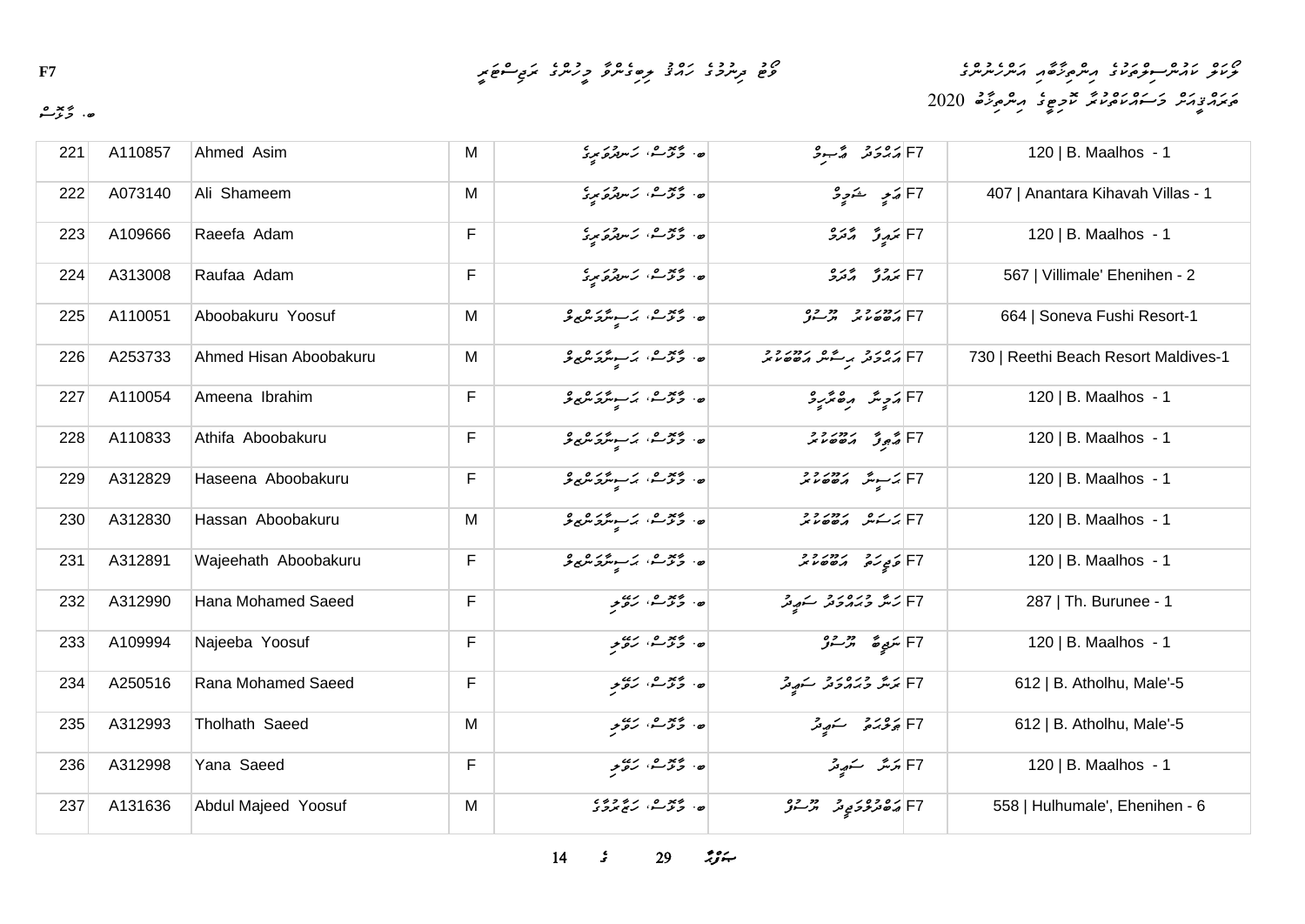*sCw7q7s5w7m< o<n9nOoAw7o< sCq;mAwBoEw7q<m; wBm;vB* م من المرة المرة المرة المرجع المرجع في المركبة 2020<br>مجم*د المريض المربوط المربع المرجع في المراجع المركبة* 

| 238 | A041401 | Abdul Mannan Yoosuf  | M           | ە . ئىجىمى . ئىجە برىرى<br>ھ . ئىرقى . ئىجە برىرى  | F7 <i>ړه دود پر پره پر دو</i>                                                              | 612   B. Atholhu, Male'-5                                   |
|-----|---------|----------------------|-------------|----------------------------------------------------|--------------------------------------------------------------------------------------------|-------------------------------------------------------------|
| 239 | A073118 | Abdul Nasir Yoosuf   | M           | ە بەللەرە، كەلەردە،<br>ھەركەت، كەللەردە            | F7 مەھەرمەشبەتر بولسۇ                                                                      | 727   Four Seasons Resort Maldives at<br>Landaa Giraavaru-1 |
| 240 | A026899 | Mariyam Hassan       | $\mathsf F$ | ە بەللەر ئەلەردە ئەن<br>ھەركەت كەنگە <i>بەرد</i> ى | F7 كەبىر كە ئەسكەنگە                                                                       | 558   Hulhumale', Ehenihen - 6                              |
| 241 | A072717 | Nasreena Yoosuf      | F           | ە بەللارە رە دەر.<br>ھەركەت، رىج برو ي             | F7 ىزىشمېرىنتر بىزىستور                                                                    | 612   B. Atholhu, Male'-5                                   |
| 242 | A026897 | Yoosuf Aboobakuru    | M           | ە بەللەر ئەلەردە ئەن<br>ھەركەت كەنگە <i>بەلەر</i>  | $22222$ $227$ F7                                                                           | 558   Hulhumale', Ehenihen - 6                              |
| 243 | A066351 | Abdulla Haneef       | M           | ه په په مرسمه                                      | F7 مَەھمَراللە ئەس <i>بۇ</i>                                                               | 120   B. Maalhos - 1                                        |
| 244 | A072723 | Ahmed Areef          | M           | ه وی و برخو                                        | F7 <i>הُدُوَنْڌُ سُبِي</i> رُ                                                              | 120   B. Maalhos - 1                                        |
| 245 | A109929 | Aishath Nareema      | $\mathsf F$ | ه په په محمد ک                                     | F7 مُ مِسْدَة مِ سَرَمِرةُ                                                                 | 612   B. Atholhu, Male'-5                                   |
| 246 | A110858 | Amal Yoosuf          | $\mathsf F$ | ه ويو و. رووه                                      | $3.23$ $3.5$ F7                                                                            | 558   Hulhumale', Ehenihen - 6                              |
| 247 | A109930 | Hajara Yoosuf        | F           | ه په په در پر                                      | F7 گئے پُر بھر <i>دو</i>                                                                   | 120   B. Maalhos - 1                                        |
| 248 | A080463 | Maleeha Yoosuf       | $\mathsf F$ | ه په په مرسمه                                      | F7  5موبر بیمبر20                                                                          | 558   Hulhumale', Ehenihen - 6                              |
| 249 | A109935 | Yoosuf Abdul Rahman  | M           | ه وی و در                                          | F7 <sub>م</sub> رد وه ده وه بره وه.<br>F7 مر <i>سون<sub>ی</sub> م</i> ه <i>مرد بر بر</i> خ | 120   B. Maalhos - 1                                        |
| 250 | A047765 | Ali Riza             | M           | ھ گرم گرم پر                                       | F7 ړم برگ                                                                                  | 664   Soneva Fushi Resort-1                                 |
| 251 | A250525 | Lubaab Ali           | M           | ھ دی گھر گھری                                      | F7 څ <i>ه ه</i> کم                                                                         | 120   B. Maalhos - 1                                        |
| 252 | A109927 | Moonisa Abdul Rahman | F           | ە بەللەر بەللەر                                    | F7 ژمرگ مەھەر مەم م                                                                        | 120   B. Maalhos - 1                                        |
| 253 | A109923 | Shareefa Yoosuf      | F           | ە بەلەيمى بەكەر بىرە                               | F7 شەمرۇ ت <i>ۈردۇ</i>                                                                     | 120   B. Maalhos - 1                                        |
| 254 | A240135 | Aishath Reem         | F           | ە بىلىمى رەزەر                                     | F7 ۾ پرڪو پرو                                                                              | 612   B. Atholhu, Male'-5                                   |

 $15$  *s* 29  $29$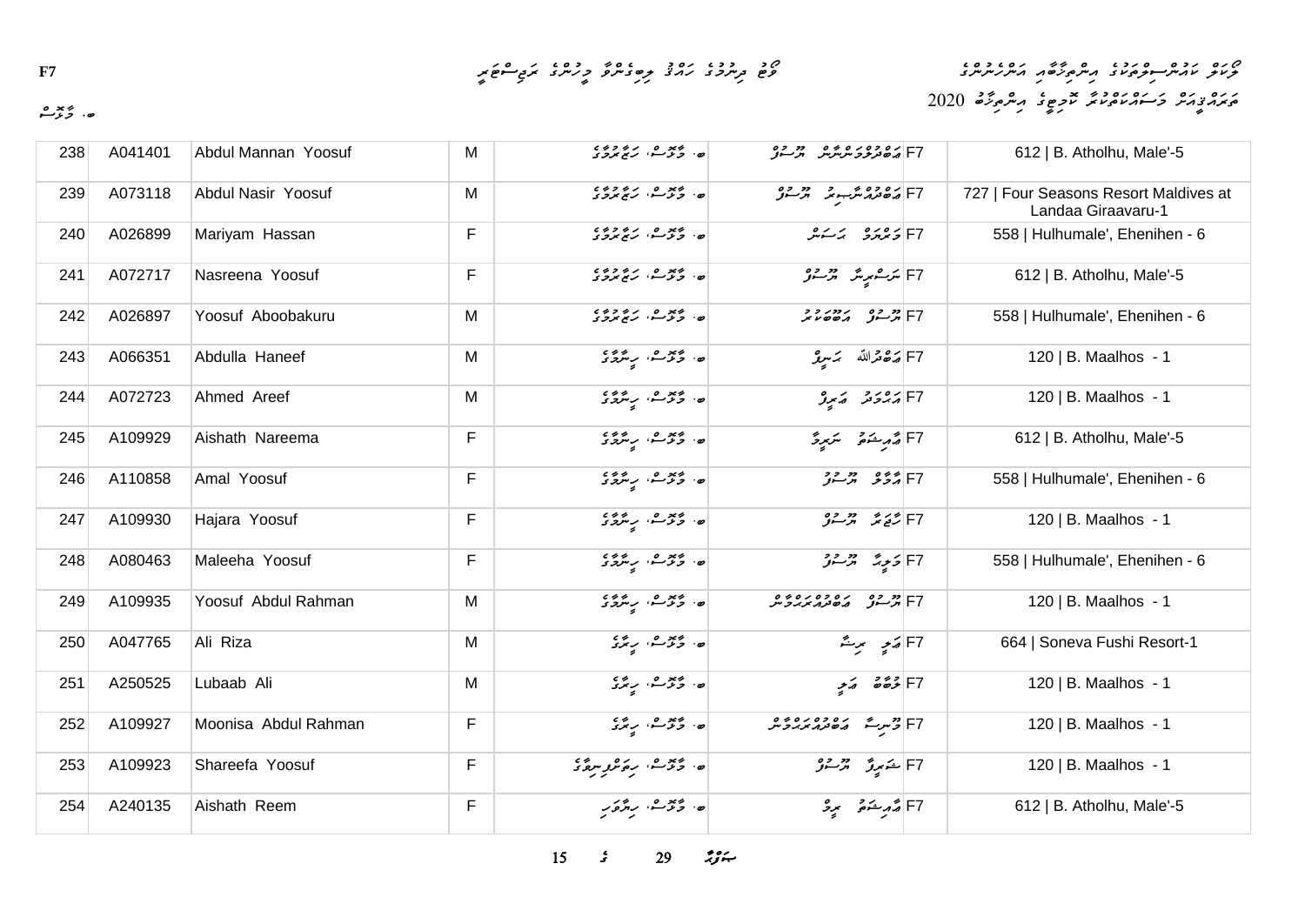*sCw7q7s5w7m< o<n9nOoAw7o< sCq;mAwBoEw7q<m; wBm;vB* م من المسجد المسجد المسجد المسجد المسجد العام 2020<br>مسجد المسجد المسجد المسجد المسجد المسجد المسجد المسجد المسجد ال

| 255 | A024801 | Ali Rasheed           | M            | ھ دعمق بەردىر         | F7 <i>ھَ۔</i> پرَجونَرُ                                                                 | 120   B. Maalhos - 1            |
|-----|---------|-----------------------|--------------|-----------------------|-----------------------------------------------------------------------------------------|---------------------------------|
| 256 | A240136 | Aminath Iraadha       | F            | ه دره رور             | F7 مُجِسَعَةٍ مِعْتَمَّ                                                                 | 120   B. Maalhos - 1            |
| 257 | A337199 | Haseena Idrees        | F            | ه دره روز             | F7 بَرَ پِسمِ مَّر مِرْمَدٍ مِسْتَمَّةٍ مِنْ مِسْتَمَّةٍ مِنْ مِسْتَمَّةٍ مِنْ مِسْتَمَ | 120   B. Maalhos - 1            |
| 258 | A293422 | Hawwa Nuha            | $\mathsf{F}$ | ه د دره روز           | F7 يَدُوُّ سُرْبُّ                                                                      | 612   B. Atholhu, Male'-5       |
| 259 | A110042 | Abdul Gafoor Yoosuf   | M            | ە ئەيم ئەرەپم ئەسىر   | 77 <sub>م</sub> <i>29,000 م دو وه</i><br>77 <i>مقوم و بر</i> مرسو                       | 120   B. Maalhos - 1            |
| 260 | A110039 | Abdulla Haleem        | ${\sf M}$    | ە بەللاھ، ئاللاھ ئى   | F7 مَەھىراللە ئەرچ                                                                      | 120   B. Maalhos - 1            |
| 261 | A072965 | Ahmed Siraj           | M            | ە بەللاھ، ئاللاھ ئى   | F7 <i>م</i> حدو محمد المستقرح المستقب                                                   | 612   B. Atholhu, Male'-5       |
| 262 | A110869 | Aminath Nishana       | F            | ە بەللەت ئەيزەق       | F7 مُوسَمَّة سِشَمَّد                                                                   | 612   B. Atholhu, Male'-5       |
| 263 | A110037 | Muhaimin Abdul Gafoor | M            | ە بەللەم ئەللەرگە     | F7 <i>ביניפית הסינדינית</i>                                                             | 120   B. Maalhos - 1            |
| 264 | A393947 | Muhusina Abdul Gafoor | $\mathsf{F}$ | ە بەللاھ، ئاللاھ ئى   | F7 دېر په مره ده ده د د                                                                 | 120   B. Maalhos - 1            |
| 265 | A110038 | Naeema Abdul Gafoor   | $\mathsf F$  | ە بەللاھ، ئاللاھ ئى   | F7 شهرد مصر دورو د                                                                      | 120   B. Maalhos - 1            |
| 266 | A110850 | Musthafa Mohamed      | M            | ه وی ووړ              | F7 ۋەرە دىرەرد                                                                          | 399   Cheval Blanc Randheli - 1 |
| 267 | A160514 | Sofoora Ibrahim       | $\mathsf{F}$ | ه ويوب، ژورو          | F7 سورسمبر مر <i>ه م</i> ركب                                                            | 120   B. Maalhos - 1            |
| 268 | A047896 | Adam Yoosuf           | M            | ە بەللاھ، ئاسلىرىسى   | F7 جُمْعَرِ مَرْتَسِوْ                                                                  | 120   B. Maalhos - 1            |
| 269 | A106173 | Zulaikha Abdul Rahman | F            | ھ گرمبر قائم مرکز دی۔ | F7 يحور شهر محمد محمد و موجود محمد السياسي<br>المحمد المحمد محمد المحمد السياسي السياسي | 612   B. Atholhu, Male'-5       |
| 270 | A109919 | Majeeda Hassan        | F            | ه د دره مدير ه        | F7   وَمٍ مَدْ مَرَ سَرَ مَدْ                                                           | 120   B. Maalhos - 1            |
| 271 | A250513 | Thayyib Hameed        | M            | ە بەللەت مەرىرى       | F7 <i>بود مره ب</i> رچ تر                                                               | 410   Vakkaru Maldives - 1      |

 $16$  *s* 29  $29$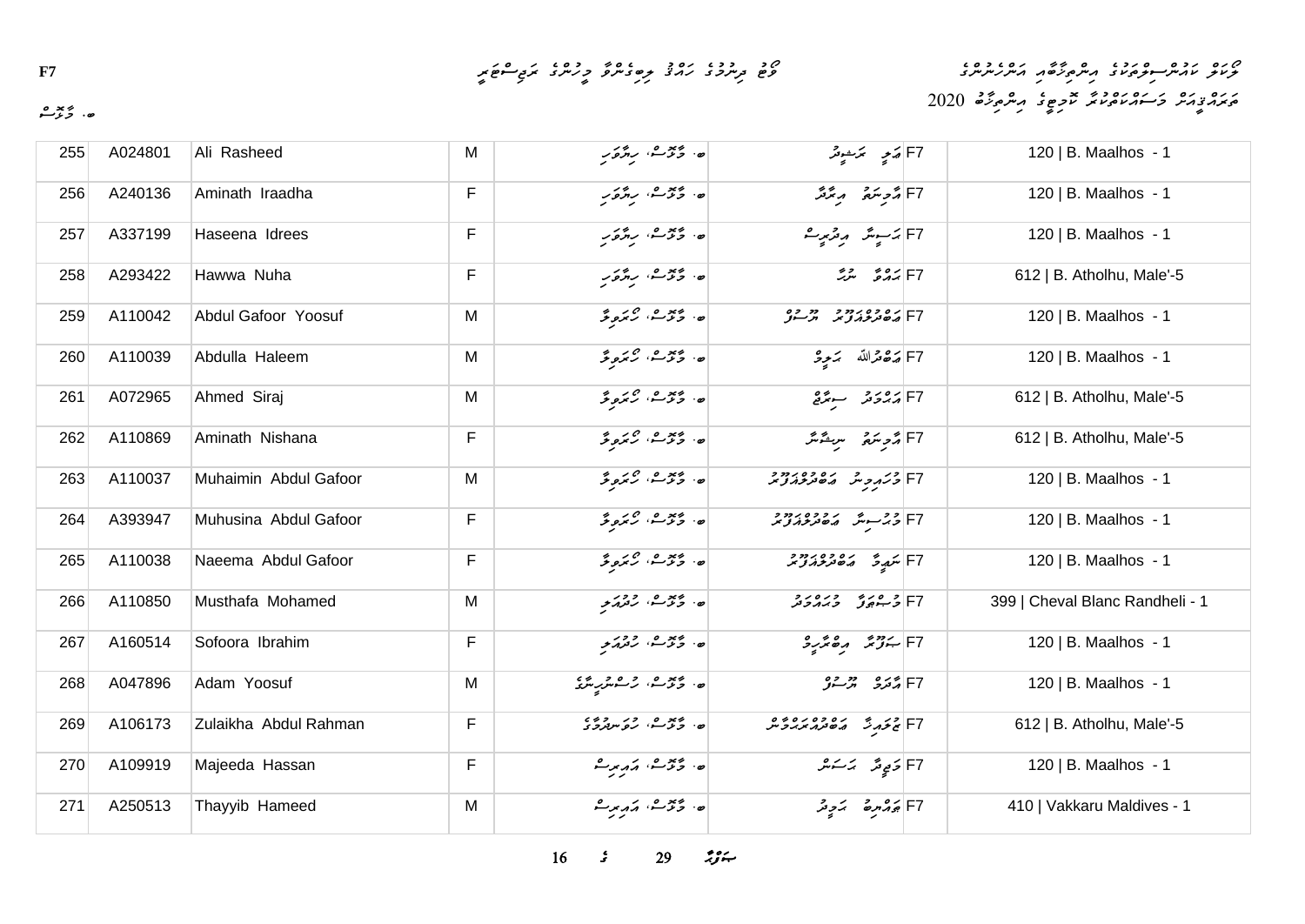*sCw7q7s5w7m< o<n9nOoAw7o< sCq;mAwBoEw7q<m; wBm;vB* م من المرة المرة المرة المرجع المرجع في المركبة 2020<br>مجم*د المريض المربوط المربع المرجع في المراجع المركبة* 

| 272 | A312902 | Yoonus Hameed     | M | ە بۇ ئۆت، مەم برگ                                 | F7  پژیزر کے بروٹر                                 | 411   Finolhu Baa Atoll Maldives - 1              |
|-----|---------|-------------------|---|---------------------------------------------------|----------------------------------------------------|---------------------------------------------------|
| 273 | A110016 | Zakariyya Hameed  | M | ھ پی محمد کے مقدم میں ک                           | F7 ي <i>ئ برو بۇ بەچ</i> تر                        | 120   B. Maalhos - 1                              |
| 274 | A313058 | Ali Rafeeu        | M | ە بەللەر ئەسىرى بىرى<br>مەن ئەنزىسى، ئى سىرى بىرى | F7 <i>ھَ جِس مَدَوِرة</i> ُ                        | 640   Movenpick Resort Kuredhivaru<br>Maldives -1 |
| 275 | A109972 | Khadeeja Ali      | F | ە بەللارە كەرگە ئە                                | F7 زَمَرِيحٌ      رَمِرٍ                           | 120   B. Maalhos - 1                              |
| 276 | A131603 | Mohamed Rasheed   | M | ە بەللەر ئەسكەر ئە                                | F7 <i>وُبرودو پرَ بو</i> ر                         | 731   Dusit Tani Maldives-1                       |
| 277 | A055737 | Mohamed Saeed     | M | ه به در ده ده د                                   | F7 <i>32828 سكوپى</i> تر                           | 120   B. Maalhos - 1                              |
| 278 | A085846 | Rushdulla Ibrahim | M | ه به در دوه<br>ه ورسه فه در دوه                   | F7 بمشعرالله م <i>صمر م</i> و                      | 612   B. Atholhu, Male'-5                         |
| 279 | A075573 | Saudulla Ibrahim  | M | ە بەيدە رەرىدە،                                   | F7 كەرتىراللە م <i>ەھتىر ۋ</i>                     | 612   B. Atholhu, Male'-5                         |
| 280 | A313014 | Arifa Yoosuf      | F | ە بەللەك ئام بىر                                  | F7 ۾ُمبرڙ هر شو                                    | 612   B. Atholhu, Male'-5                         |
| 281 | A102276 | Moosa Yoosuf      | M | ە· دىخرىم، ئۇجەسىم                                |                                                    | 612   B. Atholhu, Male'-5                         |
| 282 | A131618 | Adam Shareef      | M | ە بەلەر ئەسىرە<br>ھەرىسى ئەس <i>رى</i>            | F7 ۾ُترو شَمِيو                                    | 731   Dusit Tani Maldives-1                       |
| 283 | A313050 | Aishath Idrees    | F | ھ گريم ھي شهري                                    | F7 مەم ھەتھە ھەرىرىيە ھە                           | 120   B. Maalhos - 1                              |
| 284 | A053098 | Ali Rasheed       | M | $55 - 25 - 0$                                     | F7 <i>ھَجِ</i> مَمَشِيقَر                          | 120   B. Maalhos - 1                              |
| 285 | A109974 | Aminath Rasheeda  | F | ھ درس شهر                                         | F7 مُحْرِسَهُ مَنْ مِنْ مِنْ                       | 120   B. Maalhos - 1                              |
| 286 | A041886 | Habeeba Idrees    | F | ھ گريم ھي شميري                                   | F7 بَرَصِرَةُ مَسْتَرْمِرِ مُسْتَدِّ               | 120   B. Maalhos - 1                              |
| 287 | A148417 | Hussain Rasheed   | M | ھ گھر ھي شميري                                    | F7 پُرڪمبر سُر سَرَڪونگر                           | 558   Hulhumale', Ehenihen - 6                    |
| 288 | A109978 | Idrees Adam       | M | ھ گريم ھي شهري                                    | F7  موشر سور محمد محمد المحمد المحمد السرائع<br> - | 120   B. Maalhos - 1                              |

 $17$  *s*  $29$  *i*<sub>s</sub> $\approx$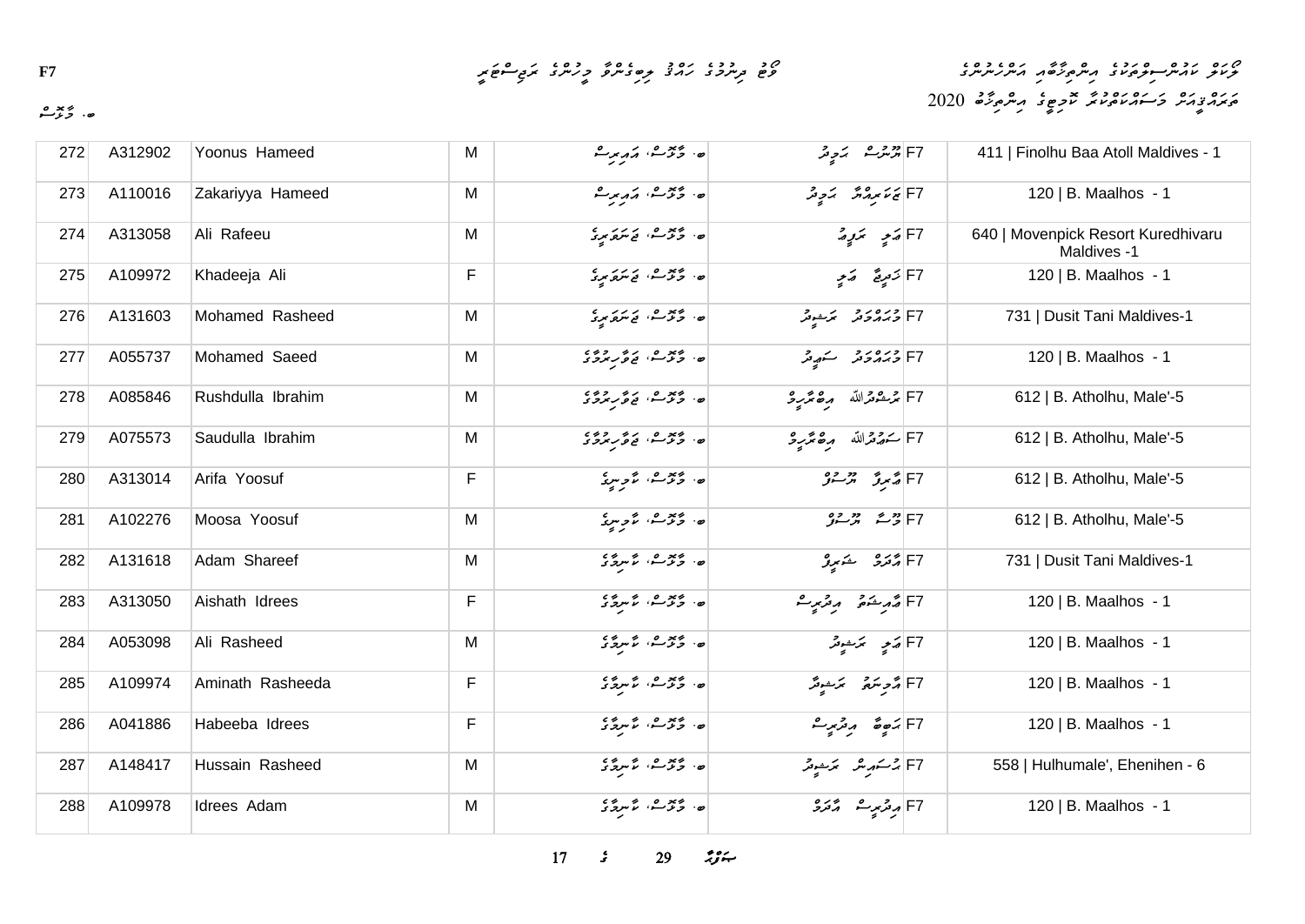*sCw7q7s5w7m< o<n9nOoAw7o< sCq;mAwBoEw7q<m; wBm;vB* م من المرة المرة المرة المرجع المرجع في المركبة 2020<br>مجم*د المريض المربوط المربع المرجع في المراجع المركبة* 

| 289 | A313049 | Khathim Idhurees        | M            | ھ گريم ھي شماري        | F7 ژُمودُ برقرمرِ مُ                | 664   Soneva Fushi Resort-1                     |
|-----|---------|-------------------------|--------------|------------------------|-------------------------------------|-------------------------------------------------|
| 290 | A109975 | Nasheeda Idrees         | F            | ھ گرما میں مقدمت       | F7 سَرَسْدِمَّر مِرتَّرْمِرِ مُشْ   | 120   B. Maalhos - 1                            |
| 291 | A109742 | Shaheeda Idrees         | F            | $53.20$ $2.50$ $-3.50$ | F7 ڪرپنگر پري <i>ٽريٽ</i>           | 120   B. Maalhos - 1                            |
| 292 | A083285 | Solih Idrees            | M            | $5.200$ $0.2000$       | F7 سڈمویز پروٹرمی <sup>ر</sup>      | 420   Huvafenfushi Resort and Spa - 1           |
| 293 | A347357 | Abdulla Muaz            | M            | ە بەللەت، بەسەر بۇ     | F7 مَرْحَدِّرْاللَّهُ حَرْمَةٍ حَ   | 120   B. Maalhos - 1                            |
| 294 | A110010 | Ahmed Sobah             | M            | ە بەلەپ، بېرىسى ئە     | $222$ $-222$ $-7$                   | 558   Hulhumale', Ehenihen - 6                  |
| 295 | A110077 | Ali Sabab               | M            | ە بەللەت، بەلسۇنى      | F7 ړَم مَنَ صَحَّ                   | 120   B. Maalhos - 1                            |
| 296 | A110012 | Mohamed Misbah          | M            | ە ئەترىش بەسەر ئە      | F7 دره در وجگه د                    | 612   B. Atholhu, Male'-5                       |
| 297 | A110855 | Sodhna Aboobakuru       | $\mathsf{F}$ | ە بەللەت، بەلسۇنى      | F7 به دور دور دور دو                | 120   B. Maalhos - 1                            |
| 298 | A110013 | Wadheefa Abdulla        | F            | ە ئەترىش بەسەر ئە      | F7 <i>حَسِيوٌ ضَ</i> صَحْرَاللّه    | 120   B. Maalhos - 1                            |
| 299 | A314930 | Ahmed Faisal            | M            | ه په ده لم بربانوی     | F7 <i>ړېری وَه</i> ِ جو             | 731   Dusit Tani Maldives-1                     |
| 300 | A293183 | Ibrahim Moosa           | M            | ھ گرمبر ماہم بربر کری  | F7 ۾ <i>ھيڙو ڏ</i> ي                | 120   B. Maalhos - 1                            |
| 301 | A314932 | Migdhadh Ibrahim        | M            | ه د دره میرود          | F7 <i>و ڈنڈنڈ م</i> ے <i>نگرد</i> و | 612   B. Atholhu, Male'-5                       |
| 302 | A360786 | Mohamed Ameem Ibrahim   | M            | ە ئەس ئەبرىدى          | F7 دره در درو مقترب                 | 695   Holiday Inn Resort Kandooma<br>Maldives-1 |
| 303 | A110060 | Saeeda Idrees           | F            | ه د دره میرود          | F7 سەرپەتتر برى <i>رىم</i> وپ       | 120   B. Maalhos - 1                            |
| 304 | A147875 | Zeeniya Aboobakuru      | F            | ە بۇ ئۇس، ئامېرىدى     | 22222                               | 120   B. Maalhos - 1                            |
| 305 | A250501 | <b>Ahmed Alim Naeem</b> | M            | ە بەللەت لاسەۋەلۇ      | F7 בזכת בציב תוכב                   | 120   B. Maalhos - 1                            |

*18 s* 29 *i*<sub>S</sub> $\approx$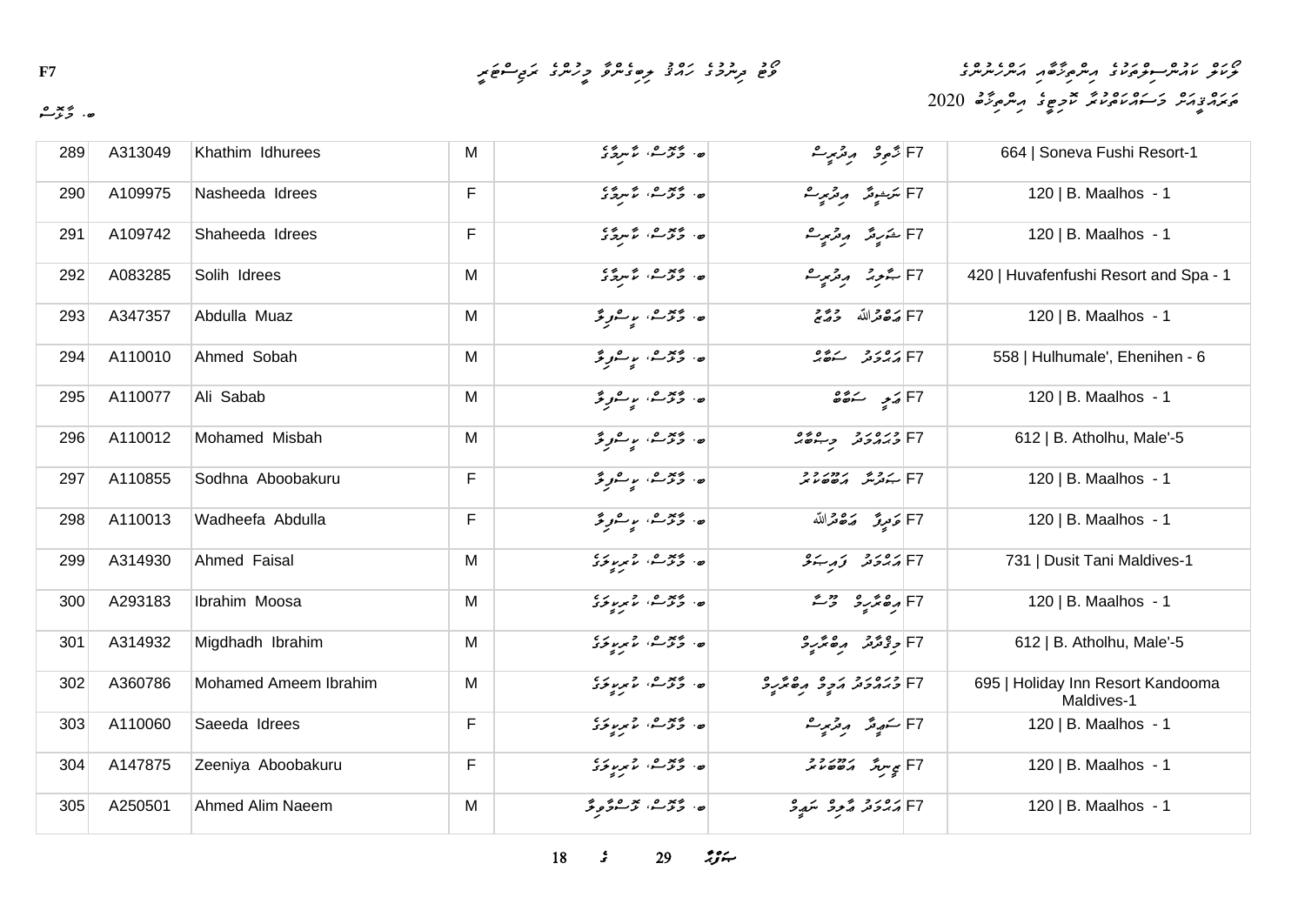*sCw7q7s5w7m< o<n9nOoAw7o< sCq;mAwBoEw7q<m; wBm;vB* م من المرة المرة المرة المرجع المرجع في المركبة 2020<br>مجم*د المريض المربوط المربع المرجع في المراجع المركبة* 

| 306 | A351308 | Hanan Naeem              | F            | ە بەلەر ئەسەر ئەسەر <i>ئە</i> رىگە | F7 ټرنگر شمه د M                                                | 120   B. Maalhos - 1        |
|-----|---------|--------------------------|--------------|------------------------------------|-----------------------------------------------------------------|-----------------------------|
| 307 | A052203 | Ibrahim Naeem Hussain    | M            | ە بەلەر ئەسەر ئەسەد <i>ۇر</i> ئە   | F7 رەئزى <sub>ر</sub> و ئى <sub>م</sub> وۋ ب <sub>ە</sub> شىرىش | 120   B. Maalhos - 1        |
| 308 | A312523 | Mohamed Allam Naeem      | M            | ە بەلەر ئەسەر ئەسەر ئەرىجە ئە      | F7 כממכת המכבי יתגיב                                            | 612   B. Atholhu, Male'-5   |
| 309 | A109959 | Muneera Ibrahim          | F            | ە بەلەم بىرە ئەرەتكە               | F7 دُسِرْ پَر مُرْسُدِدْ                                        | 120   B. Maalhos - 1        |
| 310 | A026014 | Aboobakuru Abdulla       | M            | ه . د بوره . د ده                  | F7 مُصْحَدِ مِنْ مُرْحَدِّ لِلَّهُ                              | 120   B. Maalhos - 1        |
| 311 | A312903 | Fazeela Aboobakuru       | $\mathsf F$  |                                    | F7 كۆپ ئەھەمدىنى كەن ئىستاتلىق بىر                              | 22   HA. Baarah - 1         |
| 312 | A038138 | Hawwa Shaheema           | $\mathsf F$  | $6.643 - 220$                      | F7 <i>بَهُمْ شَرِ</i> دًّ                                       | 120   B. Maalhos - 1        |
| 313 | A109909 | Aboobakur Mohamed        | M            | ه د بي شه د د د                    | $3,0,0,0$ $3,0,0,0$ FT                                          | 120   B. Maalhos - 1        |
| 314 | A147763 | Ahmed Mujthaba           | M            | ه د دی په دود                      | F7 كەرد دورە                                                    | 120   B. Maalhos - 1        |
| 315 | A109651 | Aminath Shaheema         | $\mathsf{F}$ | ه د مجموعه، مومونه                 | F7 مُجْرِسَمُ مُسَرِدٌ                                          | 120   B. Maalhos - 1        |
| 316 | A109912 | Aneesa Abdulla           | $\mathsf F$  | ه د مجموعه، مومود                  | F7 كەسرىگە كەھەتراللە                                           | 120   B. Maalhos - 1        |
| 317 | A109915 | Ibrahim Waheed           | M            | ه د دی په دود                      | F7 م <i>ەھترى</i> ئەرىتر                                        | 612   B. Atholhu, Male'-5   |
| 318 | A312545 | Mohamed Aboobakur        | M            | ه د بي شه د د د                    |                                                                 | 664   Soneva Fushi Resort-1 |
| 319 | A432806 | Sulaikha Khadheeja Beevi | F            | ه د بخت ودد                        | F7  گۆكەڭ كەيگە ھ                                               | 120   B. Maalhos - 1        |
| 320 | A312546 | Thahseenu Aboobakur      | M            | ه د مجموعه، مومود                  | F7 <sub>م</sub> ور باره در در در در حرم                         | 120   B. Maalhos - 1        |
| 321 | A120187 | Ali Rashid               | M            | ه په دره و دره                     | F7 <i>ھَ۔</i> مُرْسُومُرُ                                       | 429   Kurumba Maldives - 1  |
| 322 | A109969 | Fathimath Hudha          | F            | ه پیچم و پوځ                       | F7 <i>وُّجِ وَحَمَّ</i> حَمَّدَ                                 | 306   L. Maabaidhoo - 1     |

*19 s* 29  $29$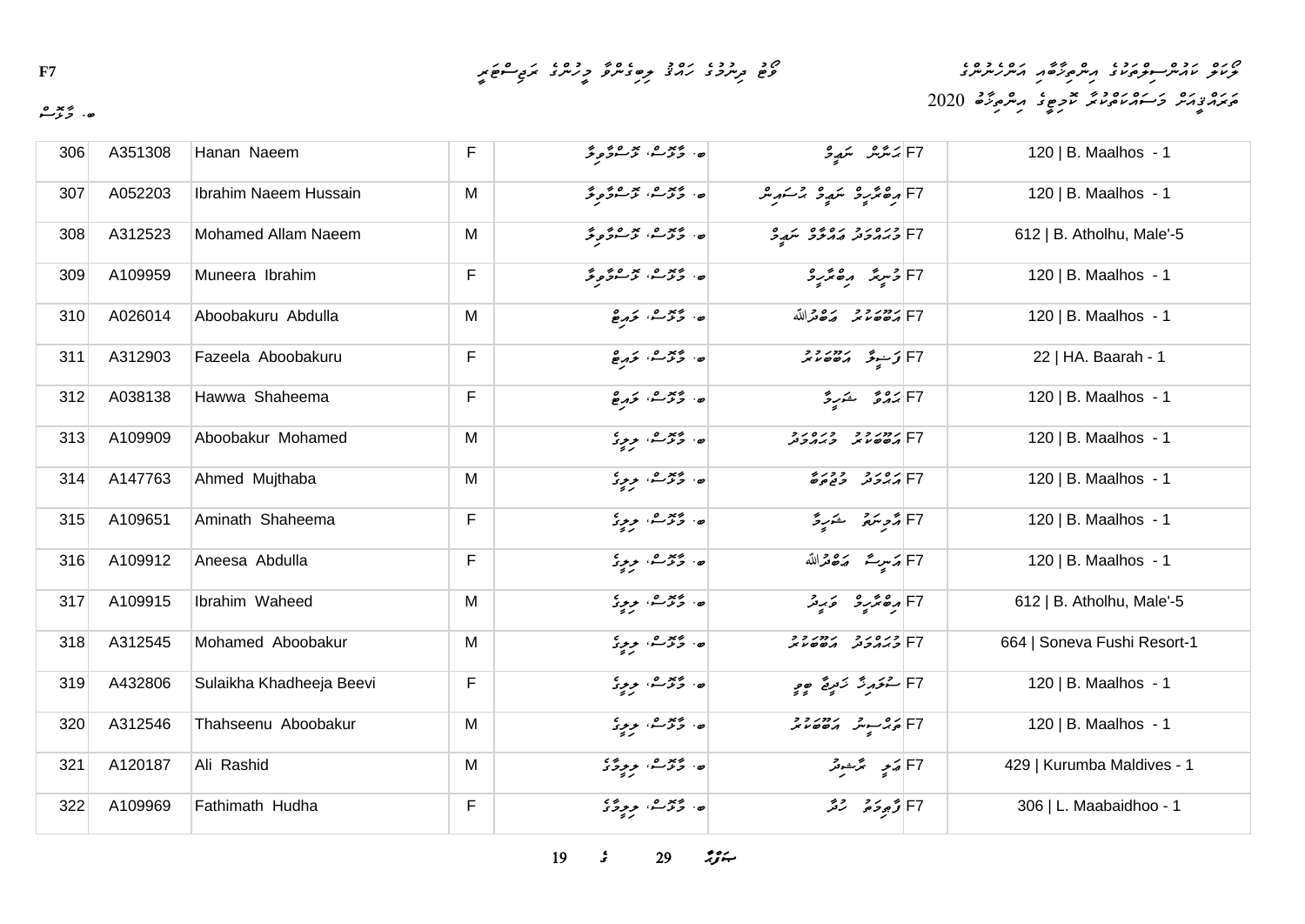*sCw7q7s5w7m< o<n9nOoAw7o< sCq;mAwBoEw7q<m; wBm;vB* م من المرة المرة المرة المرجع المرجع في المركبة 2020<br>مجم*د المريض المربوط المربع المرجع في المراجع المركبة* 

| 323 | A109913 | Mariyam Ibrahim Hussain      | F            | ھَ بِی تَحْرَثُ مِعْرِوْ کَ            | F7 ديمهرد مقتربر بر شهر ش                                                     | 120   B. Maalhos - 1                               |
|-----|---------|------------------------------|--------------|----------------------------------------|-------------------------------------------------------------------------------|----------------------------------------------------|
| 324 | A109908 | Mohamed Ibrahim Ali          | M            | ه دره مودد                             | F7 <i>وُبَهُ وَبَدْ وَهُ مُرَبِّ</i> وَ مَرِ                                  | 120   B. Maalhos - 1                               |
| 325 | A109961 | Surayya Mohamed              | $\mathsf{F}$ | ه دره دره و دره                        | F7 څخه ده ده ده د                                                             | 120   B. Maalhos - 1                               |
| 326 | A360828 | Abdul Muizzudhujaan          | M            | ے میں معروم دوہ<br>ے وی سوالی موتو مور | F7 <sub>م</sub> ی <i>قوم و ۵۶۵۰ و ۶</i><br>F7 م <i>ی قوم و و م</i> ربع مربع س | 120   B. Maalhos - 1                               |
| 327 | A109936 | Ameena Easa                  | $\mathsf{F}$ | ه به در دور دود .<br>ه وگرگ توه د سترس | F7 <sub>مَ</sub> حِیثَر مِیٹَ                                                 | 120   B. Maalhos - 1                               |
| 328 | A312560 | Aflah Ali                    | M            | ە بۇ ئۇسە، ئۇرام ئىرىمە                | F7 پروتو په کالن                                                              | 664   Soneva Fushi Resort-1                        |
| 329 | A109934 | Ahmed Arif                   | M            | ە بۇ ئۇسە، ئۇرام ئىرىمە                | F7 <i>ټرې پېرو</i>                                                            | 664   Soneva Fushi Resort-1                        |
| 330 | A312563 | Ajufaan Ali                  | F            | ە بۇ ئۇس، ئۇراشىر                      | F7 <i>ړې ژنگ چې</i>                                                           | 120   B. Maalhos - 1                               |
| 331 | A109911 | Ali Abdul Rahman             | M            | ە بەللەيمىڭ، ئۇر <i>باشى</i> ر         | F7 <i>مکمو م</i> گرم مرکز در در د                                             | 120   B. Maalhos - 1                               |
| 332 | A312561 | Amjad Ali                    | M            | ە بۇ ئۇسە، ئۇرام ئىرىمە                | F7 <i>225 مك</i> و                                                            | 413   The Westin Maldives Miriandhoo<br>Resort - 1 |
| 333 | A109665 | Asima Ali                    | $\mathsf F$  | ە بەللەم ئورا ئايرىمە                  | F7 محب قرم من                                                                 | 120   B. Maalhos - 1                               |
| 334 | A125407 | Madheeha Ali                 | F            | ە بەللەھ، ئۇرائاشىر                    | F7  5مرٍبَّد - 1 <sub>9</sub> م                                               | 120   B. Maalhos - 1                               |
| 335 | A109664 | Marjeena Ali                 | $\mathsf{F}$ | ە بەللەھ ئەرئاتىرىد                    | F7 دَ تر <sub>ُم</sub> تر سَ پَر                                              | 120   B. Maalhos - 1                               |
| 336 | A096735 | Mausooma Ali                 | F            | ە بەللەھ، ئەرئاشىر                     | F7 <i>وَهُ</i> بِيَّوْ کَمَ ی                                                 | 120   B. Maalhos - 1                               |
| 337 | A109922 | Zahida Yoosuf                | F            | ە بەللەشقا ئۇرىدىكىلىكىد               | F7 تج برقر فرم میں مقبل ا                                                     | 120   B. Maalhos - 1                               |
| 338 | A110036 | Ahmed Idrees                 | M            | ە بەيدە، ۋە د                          | F7 <i>ړېږ ته په پېړين</i>                                                     | 120   B. Maalhos - 1                               |
| 339 | A110034 | <b>Fathimath Risma Ahmed</b> | F            | ە بەللەرە بەرە                         | F7 <i>وُّهِ وَهُ</i> بِرِسْهُ مَدُومُر                                        | 120   B. Maalhos - 1                               |

*20 sC 29 nNw?mS*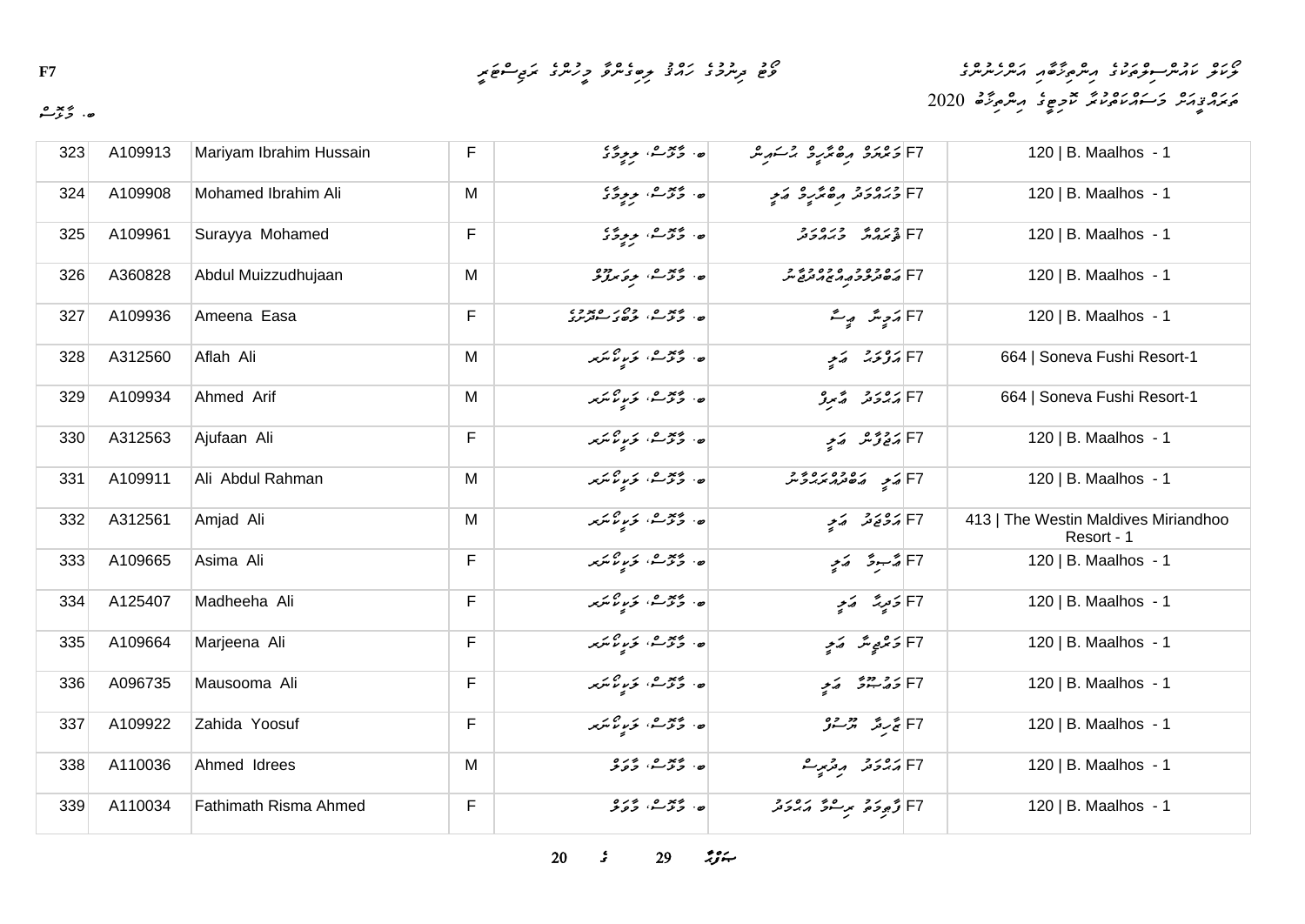*sCw7q7s5w7m< o<n9nOoAw7o< sCq;mAwBoEw7q<m; wBm;vB* م من المرة المرة المرة المرجع المرجع في المركبة 2020<br>مجم*د المريض المربوط المربع المرجع في المراجع المركبة* 

| 340 | A334821 | Hamdha Ahmed           | $\mathsf{F}$ | ە بەيدە، ئەدە       | F7 يَرُوثُرُ بِرَبْرَدِيْرِ              | 120   B. Maalhos - 1        |
|-----|---------|------------------------|--------------|---------------------|------------------------------------------|-----------------------------|
| 341 | A334820 | Haneefa Ahmed          | F            | ە بەيدە، ئەدە       | F7 ئەس <sub>ى</sub> ر ئەر ئەردىتى        | 120   B. Maalhos - 1        |
| 342 | A250528 | Mohamed Hamdhaan       | M            | ە . ئەيزە . ئەرە    | F7 در در در بروتر ش                      | 120   B. Maalhos - 1        |
| 343 | A110035 | Muneera Yoosuf         | F            | ە بەللەر ئەرە       | F7 دُسِيدٌ پُرْ- وُو                     | 120   B. Maalhos - 1        |
| 344 | A110033 | Reena Ahmed            | $\mathsf{F}$ | ە بەيدە، ئەدە       | F7 <sub>مو</sub> يتر <i>م</i> روديز      | 126   B. Thulhaadhoo - 3    |
| 345 | A334816 | Nuzuhath Ahmed         | $\mathsf F$  | ە بەللاھ، ئەل       | F7 سرچ پره دره<br>F7 سرچ پر مرکز         | 120   B. Maalhos - 1        |
| 346 | A334819 | Aroosha Ahmed          | F            | ە بەيدە، ئەيد       | F7 <i>م</i> ترشم مردور                   | 120   B. Maalhos - 1        |
| 347 | A277629 | Aaidhaa Khaleel        | F            | ە بەللەر ئەرەپ      | F7 م <i>مُّهِ مَّدَّ ذَوِدْ</i>          | 120   B. Maalhos - 1        |
| 348 | A076011 | Ibrahim Khaleel        | M            | ه . ويوره، وره و    | F7 <sub>م</sub> ەنگەد ئىچى               | 120   B. Maalhos - 1        |
| 349 | A110050 | Mariyam Hassan         | $\mathsf{F}$ | ە بەللاھ، كەن ئ     | F7 كۆچر <i>دە بەسكى</i> ر                | 120   B. Maalhos - 1        |
| 350 | A110049 | Moosa Khaleel          | M            | ە بەللەر ئەرەپ      |                                          | 664   Soneva Fushi Resort-1 |
| 351 | A312808 | Saaidha Ibrahim        | F            | ە بەللەر ئەدە       | F7 س <i>تمبرمز م</i> ے <i>مرب</i> و      | 120   B. Maalhos - 1        |
| 352 | A162817 | Yoosuf Khaleel Ibrahim | M            | ە بەللەر ئەرەپ      | F7 اگر سوءِ کا محمد محمد پر 19 گريڪو     | 664   Soneva Fushi Resort-1 |
| 353 | A110074 | Ali Nazeer Ibrahim     | M            | ە بەللار ئەلگەن ئەر | F7 مَرِ بِسَنْدِيْرِ مِرْهُ مَّرِيْرَ \$ | 120   B. Maalhos - 1        |
| 354 | A250532 | Aminath Nazeeha        | F            | ە بەللەر ئەللەر     | F7 مُتَّحِسَّعَ مَسِيَّ                  | 120   B. Maalhos - 1        |
| 355 | A312927 | Hassan Nazeeh          | M            | ە . ئەيزە . ئەنزى   | F7   پزشکس سکی شمی                       | 410   Vakkaru Maldives - 1  |
| 356 | A312923 | Ibrahim Ali            | M            | ە . ئەير ق. ئەنزى   | F7 <sub>مو</sub> ڭ ئۆرى ھەمچە            | 664   Soneva Fushi Resort-1 |

 $21$  *s*  $29$  *n***<sub>s</sub>**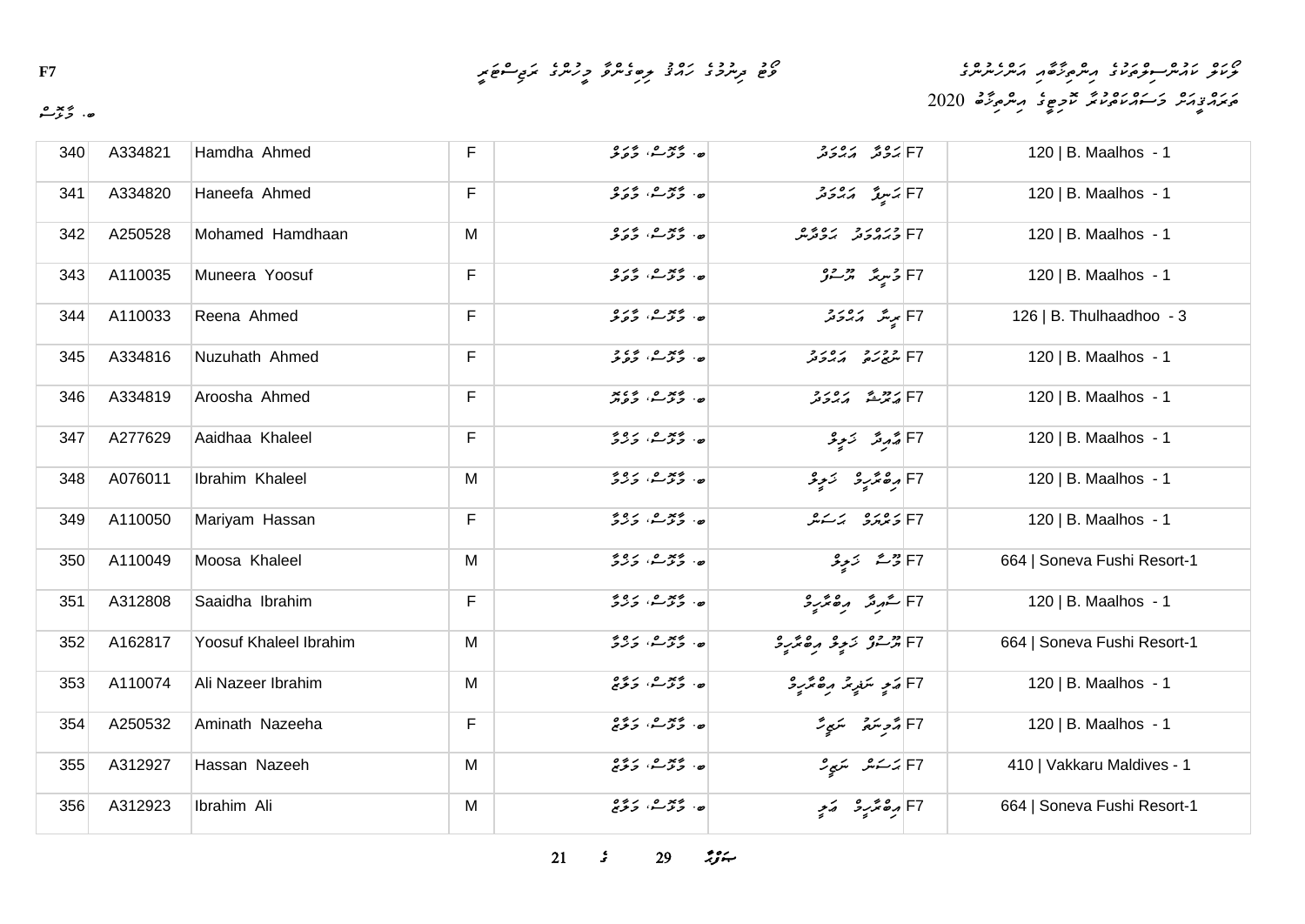*sCw7q7s5w7m< o<n9nOoAw7o< sCq;mAwBoEw7q<m; wBm;vB* م من المرة المرة المرة المرجع المرجع في المركبة 2020<br>مجم*د المريض المربوط المربع المرجع في المراجع المركبة* 

| 357 | A110960 | Mohamed Athif       | M           | ە بەللاھ، كەللى     | F7 درورو محموز                           | 120   B. Maalhos - 1                                  |
|-----|---------|---------------------|-------------|---------------------|------------------------------------------|-------------------------------------------------------|
| 358 | A312922 | Naseeth Ali         | M           | ە . ئەير ق. ئەۋە    | F7 سَرَسوچھ <b>صَرِ</b> حِ               | 664   Soneva Fushi Resort-1                           |
| 359 | A075026 | Nazim Ali           | M           | ە . ئەير ق. ئەۋە    | F7 سُمْعِ 12 سَمِ                        | 612   B. Atholhu, Male'-5                             |
| 360 | A110068 | Rugiyya Ibrahim     | F           | ە . ئەيز ق. ئەنزى   | F7 بر <sub>تو</sub> مگر مرگ <i>مرگرد</i> | 120   B. Maalhos - 1                                  |
| 361 | A110982 | Zunaira Ali         | F           | ە . ئېچىر قى ئەنزى  | F7 يح <i>متمد بڻ ھ</i> ُجي               | 120   B. Maalhos - 1                                  |
| 362 | A162640 | Samia Ibrahim       | F           | ە بۇ ئۆگ، بەكەك     | F7 گروړ مر <i>ه ټر</i> يز                | 120   B. Maalhos - 1                                  |
| 363 | A011906 | Ahmed Firaq         | M           | ھ گرم میں پہنچ      | F7 <i>ړې دی و</i> برگ                    | 612   B. Atholhu, Male'-5                             |
| 364 | A250526 | Aminath Irufa Firaq | $\mathsf F$ | ە بەللام بەللە      | F7 مُرْحِ سَمَعُ مِ مَرْزٌ وِ مُرَّدٌ    | 612   B. Atholhu, Male'-5                             |
| 365 | A372032 | Fathimath Sabaaha   | F           | ه. وی شه. و شه      | F7 زُ <sub>جو</sub> دَ ۾ سُنهُ پُ        | 612   B. Atholhu, Male'-5                             |
| 366 | A313318 | Mariyam Arufa Firaq | F           | ه په درسې د شي      | F7 <i>جُمُهُرَدٌ وَمُرُوٌّ وِمُرَّدٌ</i> | 120   B. Maalhos - 1                                  |
| 367 | A313315 | Mohamed Imdhaah     | M           | ه. وی شه. و شه      | F7 <i>בגמבית הפית</i> ג                  | 120   B. Maalhos - 1                                  |
| 368 | A012808 | Nadheema Yoosuf     | F           | ھ گرم میں پہنچ      | F7 سَمِرِةً بِرْمَشِرْ                   | 612   B. Atholhu, Male'-5                             |
| 369 | A012811 | Yoosuf AbdulRahman  | M           | ھ گرم میں پہنچ      | F7 ת-כם נסכם נכשים                       | 612   B. Atholhu, Male'-5                             |
| 370 | A105414 | Amira Yoosuf        | $\mathsf F$ | ە بەللاھ، جەنگەھەتى | F7 ۾ُجِبُّ بَرْتَ <i>وَ</i>              | 120   B. Maalhos - 1                                  |
| 371 | A110031 | Ahmed Mifrah        | M           | ه په محمد په در پوه | F7  پرچونز برونژی                        | 430   Sheraton Maldives Full Moon Resort<br>& Spa - 1 |
| 372 | A026580 | Aminath Aroosha     | F           | ه په پېړه، په په    | F7 مُ <i>جِسَعُو مُ</i> مُرْشُدُ         | 13   HA. Dhidhdhoo - 1                                |
| 373 | A110047 | Aneesa Nizar        | F           | ه په محمد شه د مخرج | F7  رَسٍتُہ سِیُّ مُر                    | 120   B. Maalhos - 1                                  |

*22 sC 29 nNw?mS*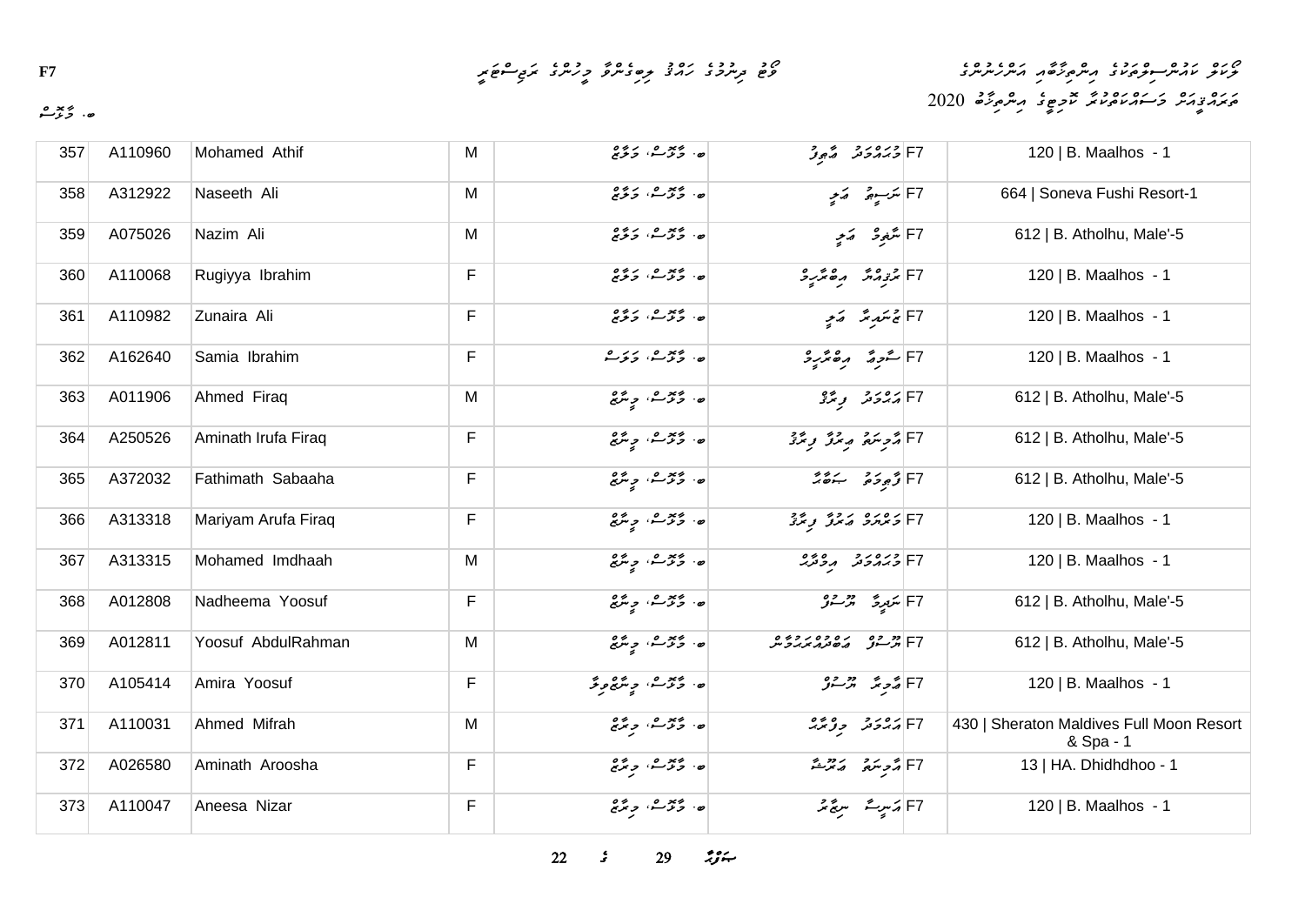*sCw7q7s5w7m< o<n9nOoAw7o< sCq;mAwBoEw7q<m; wBm;vB* م من المرة المرة المرة المرجع المرجع في المركبة 2020<br>مجم*د المريض المربوط المربع المرجع في المراجع المركبة* 

| 374 | A313031 | Inasha Yoosuf          | F            | ه کري ه دی                 | F7 برىئزىشە ت <i>ۈردۇ</i>                                                   | 612   B. Atholhu, Male'-5                                   |
|-----|---------|------------------------|--------------|----------------------------|-----------------------------------------------------------------------------|-------------------------------------------------------------|
| 375 | A313035 | Jailam Yoosuf          | M            | ه پختر شه و برخ            | F7 في مركز في مستوفر المحمد المستوفر                                        | 727   Four Seasons Resort Maldives at<br>Landaa Giraavaru-1 |
| 376 | A110032 | Yoosuf Hussain         | М            | ه . و بوت، و بوتم          | F7 پر مشترق بر شهر میں                                                      | 120   B. Maalhos - 1                                        |
| 377 | A109932 | Latheefa Ibrahim       | $\mathsf F$  | ه په پوره و ده په          | F7 خَھِرَ مُتَصَمَّرٍ وَ                                                    | 567   Villimale' Ehenihen - 2                               |
| 378 | A109983 | Shareefa Ali           | F            | ه په ده وره ده             | F7 ڪ <sub>يم</sub> وگر ڪرم                                                  | 567   Villimale' Ehenihen - 2                               |
| 379 | A250524 | Aishath Yumnu Yoosuf   | $\mathsf{F}$ | ه وتخت والكرسي             | F7 <sub>م</sub> ی شوی افزود افزار ده وه                                     | 120   B. Maalhos - 1                                        |
| 380 | A043612 | Ibrahim Naeem          | M            | ه وترت، والكرس             | F7 م <i>ِ هُ مُّرِ دُ</i> سَمِي <sup>و</sup> ُ                              | 612   B. Atholhu, Male'-5                                   |
| 381 | A109965 | Khadeeja Moosa         | F            | ه په ده د کرکېږي           | F7 زَمِرِجٌ حَمْ — مُحَمَّدٍ السَّنَدِيُّةِ السَّنَدِيُّةِ السَّنَدِيُّةِ ا | 120   B. Maalhos - 1                                        |
| 382 | A121633 | Mariyam Waheeda        | F            | ه د عرب، و مرکز سره        | F7 <i>5 پروژ</i> کاپانگ                                                     | 120   B. Maalhos - 1                                        |
| 383 | A049523 | Mohamed Abdulla        | M            | ھ گرم گرم جائز کر میں کا ا | F7 وُيَرْمُ وَمَرَ مَرَّدُهُ مِنْ اللَّهُ                                   | 612   B. Atholhu, Male'-5                                   |
| 384 | A164992 | Mohamed Yameen Yoosuf  | M            | ه د عرب، و پروس            | F7 در ۲۵ د د په ده د وه د                                                   | 120   B. Maalhos - 1                                        |
| 385 | A037651 | Yoosuf Abdulla         | M            | ه دموگ و مکرمر             | F7 مُرْتَوْرٌ مَرْهُ قَرَاللّه                                              | 612   B. Atholhu, Male'-5                                   |
| 386 | A069575 | Jameela Idrees         | $\mathsf F$  | ھ گر گر گ گر سر سر کے دور  | F7 فے <sub>جو</sub> گر مرت <i>ڈیو</i> ٹ                                     | 612   B. Atholhu, Male'-5                                   |
| 387 | A155716 | Yoosuf Hassan          | M            | ه په دره ورسروه            | F7 پژیستو پر پر پر میٹر                                                     | 120   B. Maalhos - 1                                        |
| 388 | A110005 | Abdul Muhaimin Ibrahim | M            | ه کولای و برس              | F7 مەھر <i>ودى مەھەرد</i>                                                   | 120   B. Maalhos - 1                                        |
| 389 | A083456 | Abdul Muhusin Ibrahim  | ${\sf M}$    | ه وی و مهرس                | F7 رەدەدورىسى مەمرىرو                                                       | 662   Amilla Fushi-1                                        |
| 390 | A110000 | Aminath Ramla          | F            | ه په دره و پرسر            | F7 مُج <i>رِسَمُ مَدْدُ دُ</i>                                              | 121   B. Eydhafushi - 1                                     |

*23 sC 29 nNw?mS*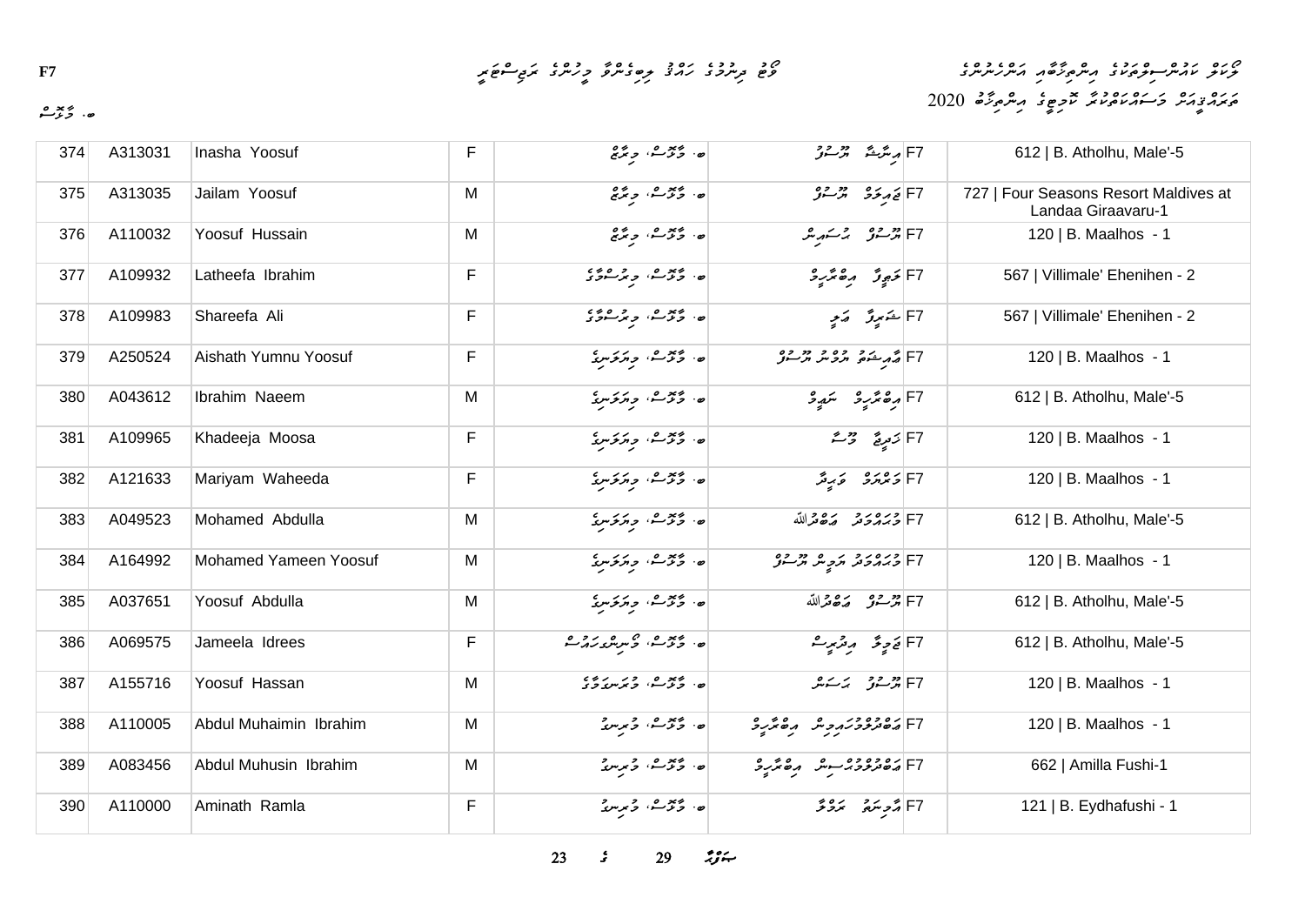*sCw7q7s5w7m< o<n9nOoAw7o< sCq;mAwBoEw7q<m; wBm;vB* م من المرة المرة المرة المرجع المرجع في المركبة 2020<br>مجم*د المريض المربوط المربع المرجع في المراجع المركبة* 

| 391 | A313272 | Asadhu Rameez           | M            | ه ولات، وبرس                                                                                                    | F7 كەشھەقىر بىر <i>ج</i> ج                                                                                  | 411   Finolhu Baa Atoll Maldives - 1 |
|-----|---------|-------------------------|--------------|-----------------------------------------------------------------------------------------------------------------|-------------------------------------------------------------------------------------------------------------|--------------------------------------|
| 392 | A110001 | Ilyaas Ibrahim          | M            | ه ولات، ولم سر                                                                                                  | F7 <sub>م</sub> وتر مصر مصر مصر مصر بر حر                                                                   | 407   Anantara Kihavah Villas - 1    |
| 393 | A110075 | Nasreena Ibrahim        | F            | ه ويو و و پرس                                                                                                   | F7 سَرَے <sub>مح</sub> مد معامد محمد کرنے کی ا                                                              | 120   B. Maalhos - 1                 |
| 394 | A313257 | Nuha Qasim              | F            | ه و د سه و مرس                                                                                                  | F7 بَرْبُرٌ پُرْ بِ                                                                                         | 567   Villimale' Ehenihen - 2        |
| 395 | A110004 | Sakeena Idrees          | $\mathsf F$  | ه ولات، ولم سر                                                                                                  | F7 سَمَٰرٍ مَثَرَّ مِرْمَدِ مِشْہِ مِ                                                                       | 567   Villimale' Ehenihen - 2        |
| 396 | A110028 | Shakeela Ibrahim        | $\mathsf{F}$ | ه وتوب، وبرس                                                                                                    | F7 شرىر ئەھەردى E7                                                                                          | 120   B. Maalhos - 1                 |
| 397 | A109928 | Abdul Rahman Mohamed    | M            | ه په ده ده دره                                                                                                  | F7 ره ده ده ده ده در در د                                                                                   | 120   B. Maalhos - 1                 |
| 398 | A312615 | Aishath Reea Nizar      | $\mathsf F$  | ه په ده ده دره                                                                                                  | F7 مُدِيسَة مِ مِيمٌ سِيِّ مُرَ                                                                             | 120   B. Maalhos - 1                 |
| 399 | A379487 | Aminath Rimah Nizar     | $\mathsf F$  | ه په ده وره در د                                                                                                | F7 <i>مُّجِسَعَةُ</i> بِرَدُّبُّ سِيِّ بَرُ                                                                 | 120   B. Maalhos - 1                 |
| 400 | A062584 | Arifa Yoosuf            | F            | ه په ده ده دره                                                                                                  | F7 ۾ُمِروُ پُرٽو                                                                                            | 120   B. Maalhos - 1                 |
| 401 | A109999 | Fathimath Inaya         | F            | ه په ده ده ده د                                                                                                 | F7 <i>وَّجِوَدَّة</i> مِسَّمَّ                                                                              | 120   B. Maalhos - 1                 |
| 402 | A024217 | Mohamed Abdul Rahman    | M            | ه د کار د د د د د د د د کار د د کار د د د کار د د د د د د د د کار د د د کار د د د کار د د کار د د کار د د کار د | F7 دره در ده ده ده ده ده<br>F7 دربرد در مان در در در در                                                     | 664   Soneva Fushi Resort-1          |
| 403 | A109741 | Najmunnisa Abdul Rahman | $\mathsf F$  |                                                                                                                 | F7 مرووه مرت مده وه ده وه و مده و مده و ده در است.<br>F7 مرج و مرسم مده مده مده مده و مده و مده و مشروع مرد | 612   B. Atholhu, Male'-5            |
| 404 | A109740 | Saadha Abdul Rahman     | F            | ه په ده ده دره                                                                                                  | F7 شۇر مەمەم مەم بەرە بور                                                                                   | 120   B. Maalhos - 1                 |
| 405 | A025884 | Zuhura Abdul Rahman     | $\mathsf F$  | ه په ده د هر د ک                                                                                                | F7 يورو ده ده ده ده ده.<br>F7 يورند ما مصرم <i>مرد د</i> سر                                                 | 120   B. Maalhos - 1                 |
| 406 | A025864 | Abdul Rasheed Yoosuf    | M            | ە بۇ ئۆگ، ئىرۇ ئۇ ئە                                                                                            | F7 <i>ړه ده برخونه پر دو</i> ه                                                                              | 120   B. Maalhos - 1                 |
| 407 | A355868 | Hassan Shamoon          | M            | ە بەيدىسى ئەمزىز بۇ ئە                                                                                          | F7 كەشكەر ئىدە <i>« ي</i>                                                                                   | 120   B. Maalhos - 1                 |

*24 sC 29 nNw?mS*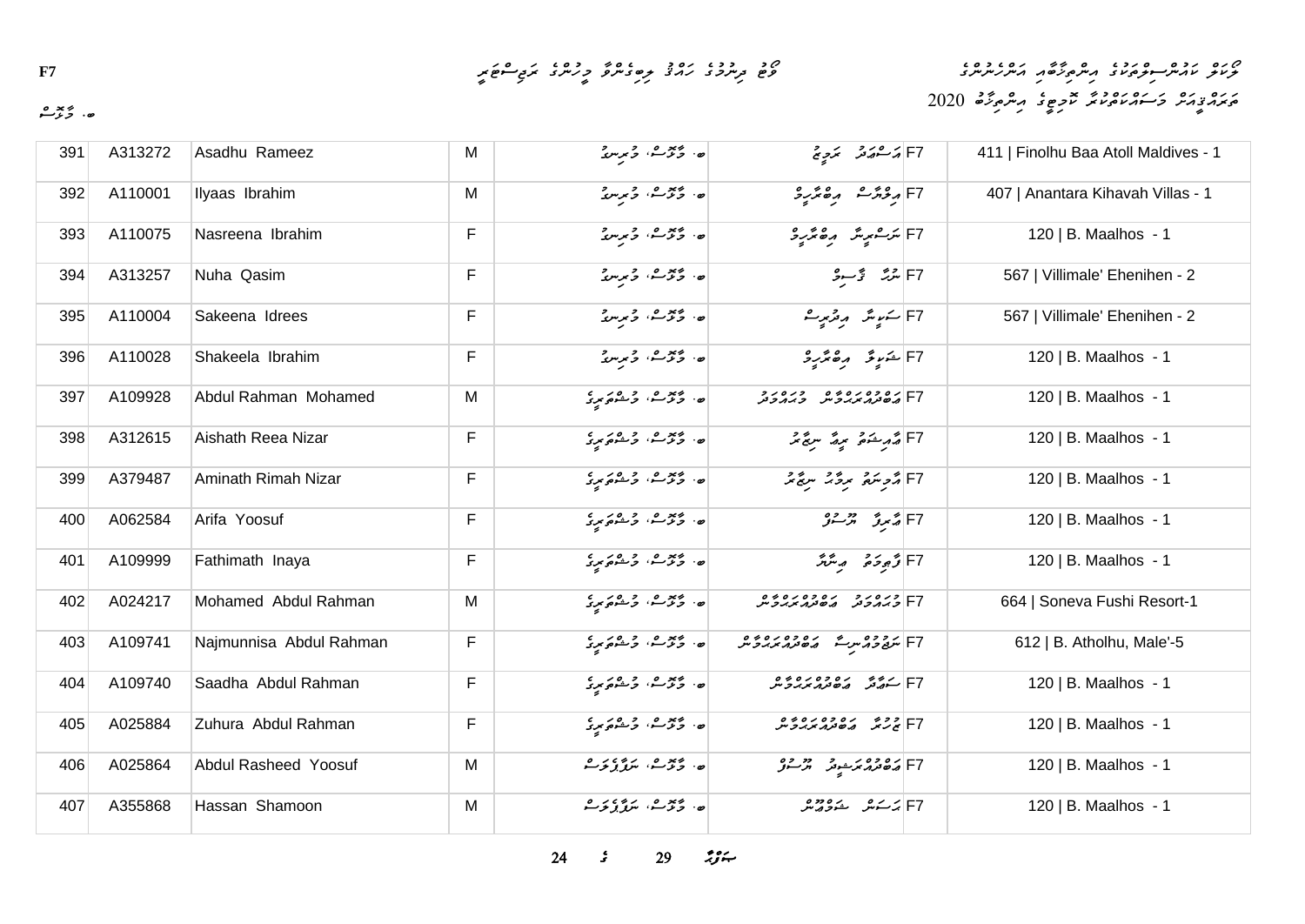*sCw7q7s5w7m< o<n9nOoAw7o< sCq;mAwBoEw7q<m; wBm;vB* م من المرة المرة المرة المرجع المرجع في المركبة 2020<br>مجم*د المريض المربوط المربع المرجع في المراجع المركبة* 

| 408 | A109964 | Ummu Salma          | F            | ە بۇ ئۆرگە، ئىرۇ ئۇ ئەرگ        | $33 - 322$ F7                              | 120   B. Maalhos - 1             |
|-----|---------|---------------------|--------------|---------------------------------|--------------------------------------------|----------------------------------|
| 409 | A313066 | Ahmed Najaah        | M            | ه در در دو ه                    | F7 كەبرى ئىرگە ئىرگە ئى                    | 443   Niyama Maldives - 1        |
| 410 | A109982 | Rafia Yoosuf        | F            | ه در در دو و                    | F7 بَرُو پُر " پُر مَو "                   | 120   B. Maalhos - 1             |
| 411 | A313218 | Aminath Sajidha     | $\mathsf{F}$ | ه د پورې د د ده                 | F7 مُ <i>جِسَمُ</i> مُحْمَّدٍ مُحَمَّدٍ    | 120   B. Maalhos - 1             |
| 412 | A313214 | Fathimath Nathasha  | F            | ه د د د و د و                   | F7 <i>وُجِودَهُ</i> سَهْرُتُهُ             | 569   Kulhudhuffushi, Ehenihen-1 |
| 413 | A313223 | Mohamed Shammah     | M            | ے میں دورہ دورہ<br>ن وی سروفری  | F7 ورەرو مەدەبو                            | 612   B. Atholhu, Male'-5        |
| 414 | A079409 | Siyama Idrees       | F            | ے میں صدی ہے<br>ے ولاسہ شہر فرد | F7 سومرَدَ پروزمویے                        | 120   B. Maalhos - 1             |
| 415 | A110002 | Ahmed Miskeen       | M            | ە بەللەت كەرەپ ئوگ              | F7 <i>م</i> حدد و موی <sub>ند</sub>        | 120   B. Maalhos - 1             |
| 416 | A109660 | Azeeza Moosa        | F            | ە دىن ئەرەبى                    | $23$ $25$ $5$ $5$                          | 121   B. Eydhafushi - 1          |
| 417 | A072718 | Jaweed Moosa        | M            | ە بە ئۇت، ئەربۇمۇ               |                                            | 612   B. Atholhu, Male'-5        |
| 418 | A312784 | Mohamed Anwar Moosa | M            | ە دىن ئەرەپچ                    | F7 دره د و ره د و دو                       | 612   B. Atholhu, Male'-5        |
| 419 | A110003 | Nasira Yoosuf       | $\mathsf{F}$ | ە ئەترىش كەرەپ ئوق              | F7 مُرْسِعِدُ مَرْسُورُ                    | 120   B. Maalhos - 1             |
| 420 | A109659 | Wisam Moosa         | M            | ە بەللەت كەرەپ ئوگ              | F7 <sub>ج م</sub> شو و وشه                 | 664   Soneva Fushi Resort-1      |
| 421 | A311983 | Ahmed Nasif Ibrahim | M            |                                 | F7 <i>גُיכ</i> وَ مُرْجَزِ مِنْ مُرْجَزِ   | 404   You & Me By Cocoon - 1     |
| 422 | A122984 | Haleema Abdulla     | $\mathsf{F}$ | ه په ده وهېږي ده                | F7  بَرْمِرةُ   بَرْهُ مِنْ مِنْ اللَّهُ   | 612   B. Atholhu, Male'-5        |
| 423 | A311980 | Ibrahim Nashid      | M            | ە بەللەر ئەرەپ ئە               | F7 م <i>ەھگرى</i> ھەشىمىتى <mark>F7</mark> | 612   B. Atholhu, Male'-5        |
| 424 | A146912 | Liusha Aboobakuru   | F            | ە . ئۆت، بۇشپۈترى               | F7 مرد شه روز د د                          | 378   Hithadhoo Ehenihen - 1     |

 $25$  *s*  $29$   $29$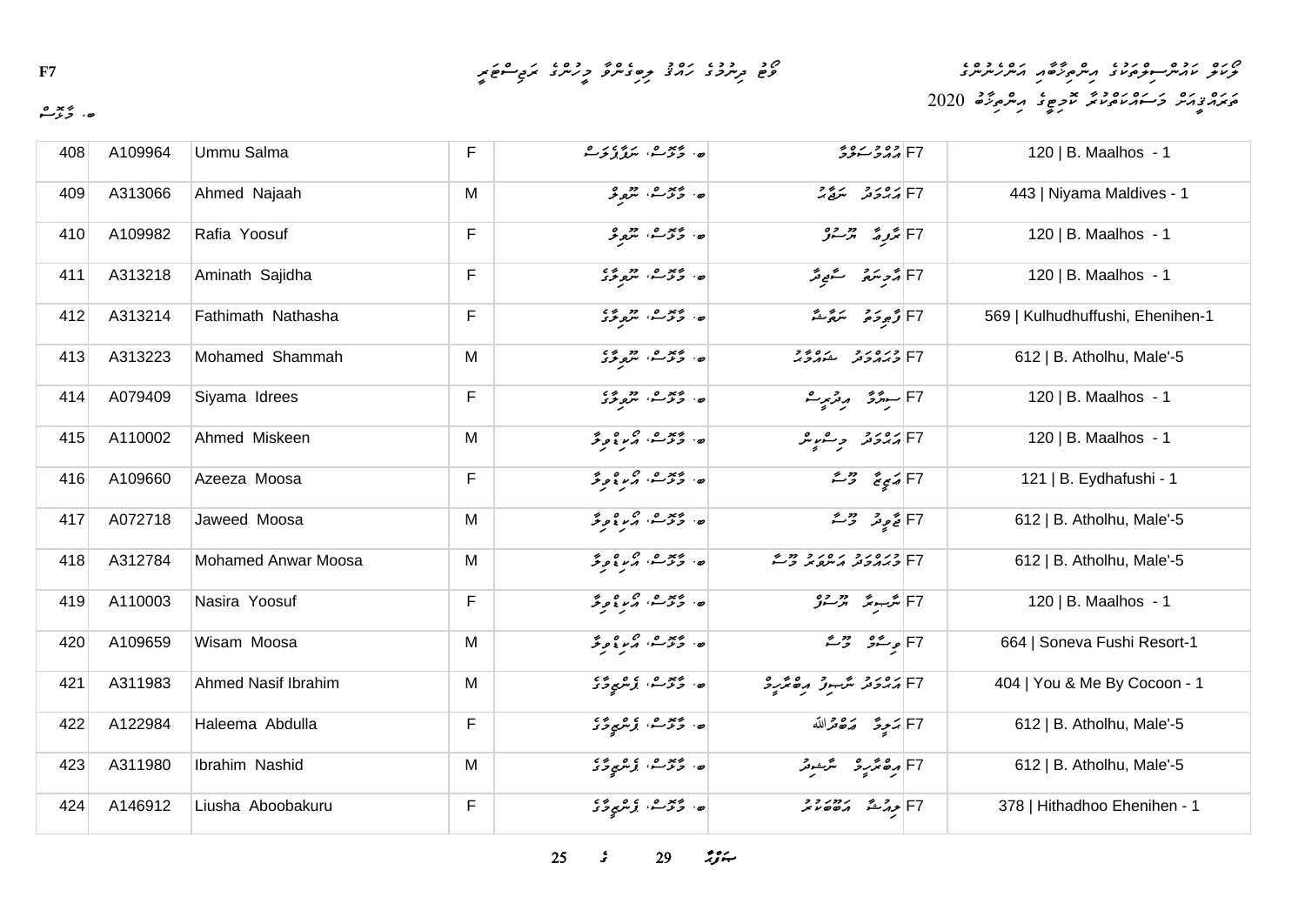*sCw7q7s5w7m< o<n9nOoAw7o< sCq;mAwBoEw7q<m; wBm;vB* م من المرة المرة المرة المرجع المرجع في المركبة 2020<br>مجم*د المريض المربوط المربع المرجع في المراجع المركبة* 

| 425 | A110059 | Mohamed Nasif Ibrahim   | M | ە . ۇترىشى ئۇس ئۇ ئى | F7 دبر دور شهور م <i>وه در د</i>           | 443   Niyama Maldives - 1     |
|-----|---------|-------------------------|---|----------------------|--------------------------------------------|-------------------------------|
| 426 | A312941 | Nashaya Ibrahim         | F | ه په ده وه وه        |                                            | 612   B. Atholhu, Male'-5     |
| 427 | A090978 | Saud Ibrahim            | M | ه به ده ده ده ده     | F7 سەھەر مەھرىپە                           | 120   B. Maalhos - 1          |
| 428 | A109976 | Aminath Manha Aboobakur | F | ھ گیجے میں معدوم     | F7 جُرِمَتِهِ وَسِرٌ مُصَصِّدٍ             | 120   B. Maalhos - 1          |
| 429 | A109683 | Hassan Aboobakur        | M | ە بەللەر ئەرەبىرە ئ  | $22222$ $227$ $-217$                       | 334   GA. Kan'duhulhudhoo - 1 |
| 430 | A109682 | Hussain Aboobakur       | M | ە بەللەر ئەرەبىرە ئ  | $52222$ $-27$                              | 599   Fuvammulah Ehenihen-1   |
| 431 | A109987 | Khadheeja Aboobakuru    | F | ھ گريز ھي پر ھيجو ت  | F7 كَتْرِيعٌ مُصْحَمَّةٌ مُرَّ             | 120   B. Maalhos - 1          |
| 432 | A053776 | Naila Aboobakur         | F | ە بەللەر ئەرەبىرە ئ  | $22222$ $\frac{2}{3}$                      | 120   B. Maalhos - 1          |
| 433 | A064142 | Aboobakur Majudee       | M | ھ گرمی کردگر         | F7 <i>גەە دو</i> بەر                       | 664   Soneva Fushi Resort-1   |
| 434 | A110860 | Aishath Niusha          | F | ە بەللەم ئۇمەتكە     | F7 مُدمِسْدَهُ سِمْتُ "                    | 612   B. Atholhu, Male'-5     |
| 435 | A312934 | Akuram Idrees           | M | ە بەللەھ، ئۇھ ئىر    | F7  پر مذہبر مریز ہونے                     | 120   B. Maalhos - 1          |
| 436 | A110053 | Hajara Hussain          | F | ھ گرمائی کرونکر      | F7 كَنْفَ عَمَد مِنْ سَنَهْدِ مِنْزَ       | 612   B. Atholhu, Male'-5     |
| 437 | A312827 | Abdul Gadir Hassan      | M | ھ گرمی گرځس          | F7 مۇھۇر ئۇنىز مەسكەنلەر                   | 664   Soneva Fushi Resort-1   |
| 438 | A312847 | Abdul Majeedh Hassan    | M | ھ گرمی کر شکر س      | F7 <i>مَـُ ڤُوتُرُو وَ يِهِ مُّ</i> سَـَسُ | 662   Amilla Fushi-1          |
| 439 | A109949 | Aishath Hussain         | F | ھ گرمی کر شکر س      | F7 مەم ئىسكەم بىر شىر بىر                  | 567   Villimale' Ehenihen - 2 |
| 440 | A109920 | Hassan Yoosuf           | M | ە ئەترىق ئۇيغۇرى     | F7   پرسٹر پر ہیں تھی۔<br>F7               | 120   B. Maalhos - 1          |
| 441 | A109948 | Maajidha Hassan         | F | ھ گرمبر قائم مرکباری |                                            | 120   B. Maalhos - 1          |

 $26$  *s*  $29$  *n***<sub>3</sub>** *n*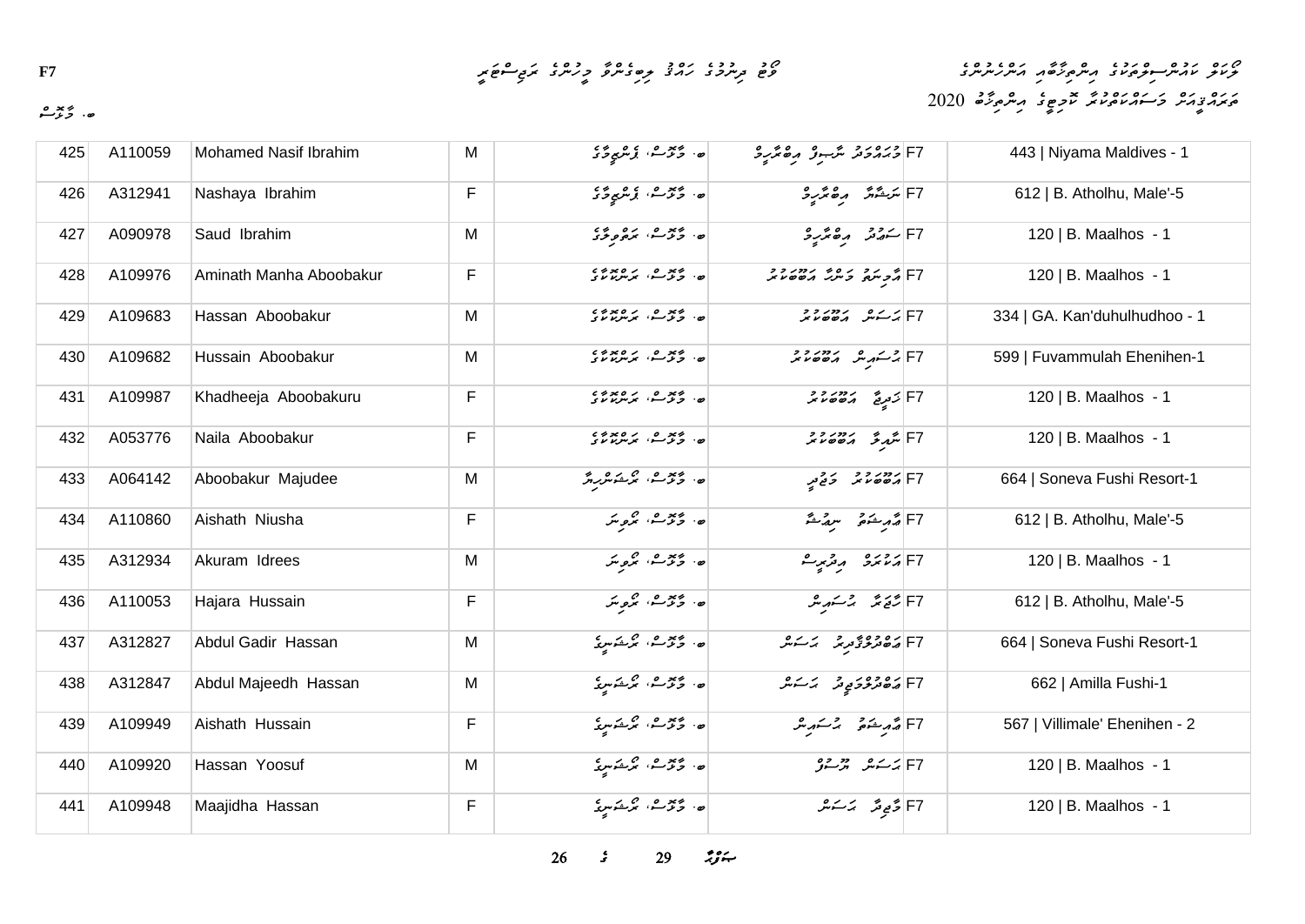*sCw7q7s5w7m< o<n9nOoAw7o< sCq;mAwBoEw7q<m; wBm;vB* م من المرة المرة المرة المرجع المرجع في المركبة 2020<br>مجم*د المريض المربوط المربع المرجع في المراجع المركبة* 

| 442 | A312848 | Majdha Hassan              | F           | ھ گرمز کے مرکبے میرنگ   | F7  5ق قر برسکر شر                         | 120   B. Maalhos - 1                     |
|-----|---------|----------------------------|-------------|-------------------------|--------------------------------------------|------------------------------------------|
| 443 | A109921 | Yoosuf Hassan              | M           | ە بەللەك ئۈيدىن         | F7 پر قسمبر پر پر تئاپلا                   | 120   B. Maalhos - 1                     |
| 444 | A061744 | Ahmed Rasheed              | M           | ە ئۇرمى، ئەربۇ          | F7 <i>ג ور و</i> برَش <sub>و</sub> تر      | 664   Soneva Fushi Resort-1              |
| 445 | A109992 | Fathimath Hudha            | $\mathsf F$ | ە بەيدە، ئەربۇ          | F7 <i>وُجِ دَمُ</i> گُرُّرُ                | 120   B. Maalhos - 1                     |
| 446 | A250523 | Hishaam Ahmed              | M           | ە بەللەر ئەربۇ          |                                            | 120   B. Maalhos - 1                     |
| 447 | A110067 | Dheena Ali                 | $\mathsf F$ | ە ئىمى مەدەبە           | F7 مریم کرم                                | 120   B. Maalhos - 1                     |
| 448 | A109692 | <b>Ismail Mauroof</b>      | M           | $e, e, e,$ $e, e, e, e$ | F7 <sub>م</sub> ر مۇ ھەر جەمەر دەھ         | 664   Soneva Fushi Resort-1              |
| 449 | A110029 | <b>Abdul Rasheed Ahmed</b> | M           | ھ گرگ سەمبرىق           | F7 مەھەرمەغبەت مەرەپە                      | 612   B. Atholhu, Male'-5                |
| 450 | A110043 | Ahmed Jaleel               | M           | ھ پر پر مستقبل دی       | F7 <i>גُرُدُوَ ڏُوِوُ</i>                  | 120   B. Maalhos - 1                     |
| 451 | A110901 | Ali Wafir                  | M           | ھ گرگ سەمبردىق          | F7 <i>ڇُجِ وُويرُ</i>                      | 612   B. Atholhu, Male'-5                |
| 452 | A312744 | Aslam Ahmed                | M           | ھ گرم گھرين وه          | F7 كەشكۇنى كەندۈنلە                        | 426   Anantara Resort and Spa Maldives - |
| 453 | A312582 | Gisaamath Ahmed            | E           | ھ گرگ سەھرىر مەھ        | F7 ت <sub>و</sub> ست <i>ۇمۇ مەدە</i> م     | 120   B. Maalhos - 1                     |
| 454 | A109706 | Hassan Mahir               | M           | ھ گرگ سەمبرىق           | F7   پرسکس گرس                             | 664   Soneva Fushi Resort-1              |
| 455 | A098395 | Ikleela Ahmed              | F           | ھ گرگ سەمبردىق          | F7 <sub>مر</sub> عوفی ک <sup>رو</sup> د تر | 612   B. Atholhu, Male'-5                |
| 456 | A312585 | Saamila Ahmed              | F           | ھ گرم گروپر گوھ         | F7 گرونژ کارونارو                          | 120   B. Maalhos - 1                     |
| 457 | A312745 | Shaira Ahmed               | F           | ھ گرگ سەمبردىق          | F7 ش <i>ەم بىر مەدە</i> ر                  | 558   Hulhumale', Ehenihen - 6           |
| 458 | A110030 | Shameema Ali               | F           | ھ گرم گروپر گوھ         | F7 ڪوچ5 ک <i>ي</i><br>-                    | 120   B. Maalhos - 1                     |

*27 sC 29 nNw?mS*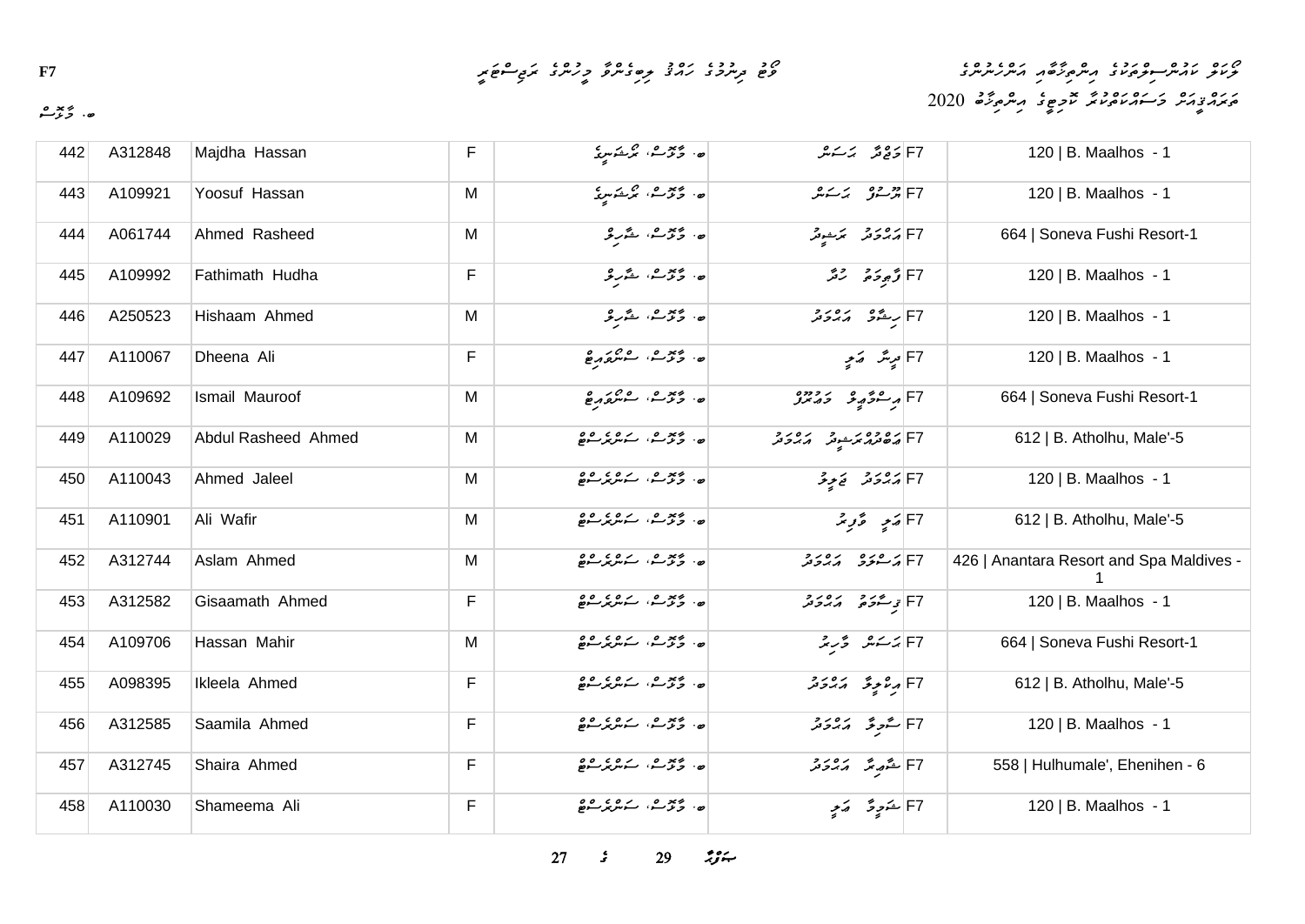*sCw7q7s5w7m< o<n9nOoAw7o< sCq;mAwBoEw7q<m; wBm;vB* م من المرة المرة المرة المرجع المرجع في المركبة 2020<br>مجم*د المريض المربوط المربع المرجع في المراجع المركبة* 

| 459 | A110851 | Abdul Salam Ibrahim | M           | ھ د مخرے، ڪموڻھ ۽ برد | F7 رەدە سۇر مەھرىرە                             | 120   B. Maalhos - 1           |
|-----|---------|---------------------|-------------|-----------------------|-------------------------------------------------|--------------------------------|
| 460 | A109995 | Gamarunnisa Yoosuf  | F           | ه پروگر مشهوره و در د | F7 تۈكەتمەكەسى <sup>مە</sup> ت <sup>ۈرم</sup> ۇ | 120   B. Maalhos - 1           |
| 461 | A080610 | Ibrahim             | M           | ه در در دره ده د      | F7 مەھمەر پە                                    | 120   B. Maalhos - 1           |
| 462 | A313097 | Maburook Ibrahim    | M           | ه در در موقع برد      | F7  <i>خەمىرە</i> مەھم <i>رى</i> دە             | 612   B. Atholhu, Male'-5      |
| 463 | A313090 | Mamdhooh Ibrahim    | M           |                       | F7  <i>5 دوه</i> م <i>ی پر چ</i>                | 674   ROBINSON Club Noonu-1    |
| 464 | A313095 | Nakhuma Ibrahim     | $\mathsf F$ |                       | F7 يَرْدُدُّ بِر <i>ەڭرى</i> دُ                 | 120   B. Maalhos - 1           |
| 465 | A253727 | Nashma Ibrahim      | F           | ه د محرّث، سوءٍ عامره | F7 ىترىشۇ مەھ <i>ت</i> رىۋ                      | 120   B. Maalhos - 1           |
| 466 | A109958 | Khadeeja Ibrahim    | F           | ە بەللەر ئەس كەم ئ    | F7 زَمِرِيَّ م <i>ِ هُ بُرُرٍ وَ</i>            | 120   B. Maalhos - 1           |
| 467 | A158192 | Abdul Haseeb Yoosuf | M           | ە ئەترىق مەمەرىمى     | F7 <sub>م</sub> ی <i>قوم کرد و و وه وه</i>      | 120   B. Maalhos - 1           |
| 468 | A092230 | Abdulla Shujau      | M           | ھ پڑھ مہرکر ہے        | F7 22 مَرْاللَّه شَوْقَ <sup>م</sup> َّة        | 612   B. Atholhu, Male'-5      |
| 469 | A109918 | Hussain Fahmee      | M           | ھ پڑ پڑے پر تر پڑے    | F7 پر شهر میں ترجمج ِ                           | 558   Hulhumale', Ehenihen - 6 |
| 470 | A131786 | Naila Yoosuf        | F           | ھ پڑ پڑے پر تر پڑے    | F7 شَهِ عَ شَرْ وَ مِنْ                         | 120   B. Maalhos - 1           |
| 471 | A312537 | Najila Yoosuf       | F           | ھ پاڻي شاه تريز ک     | F7 سُمْهِ عُلْ سُمْرَ مِنْ الْمُرْسَوْرُ        | 120   B. Maalhos - 1           |
| 472 | A109917 | Nakhla Yoosuf       | $\mathsf F$ | ھ پڑ پڑے پر تر پڑے    | F7 سَرُدْ حَمْ سَرْدِ مِنْ                      | 120   B. Maalhos - 1           |
| 473 | A109910 | Rasheeda Hussain    | F           | ە بۇ ئۆت، مەترىرت     | F7 بَرَحْمِتَر كَرْسَمَ <i>رِيسُ</i>            | 120   B. Maalhos - 1           |
| 474 | A308050 | Naushaad Abdulla    | M           | ه د محمد ه ، مرس      | F7 سَمَدْ شَوْتِر مَنْ صَوْرَاللّهِ             | 120   B. Maalhos - 1           |
| 475 | A109986 | Abdul Rahman Ali    | M           | ه په دره و پره        | F7 <i>בەفىھ برەۋىر ھې</i> ر                     | 120   B. Maalhos - 1           |

*28 sC 29 nNw?mS*